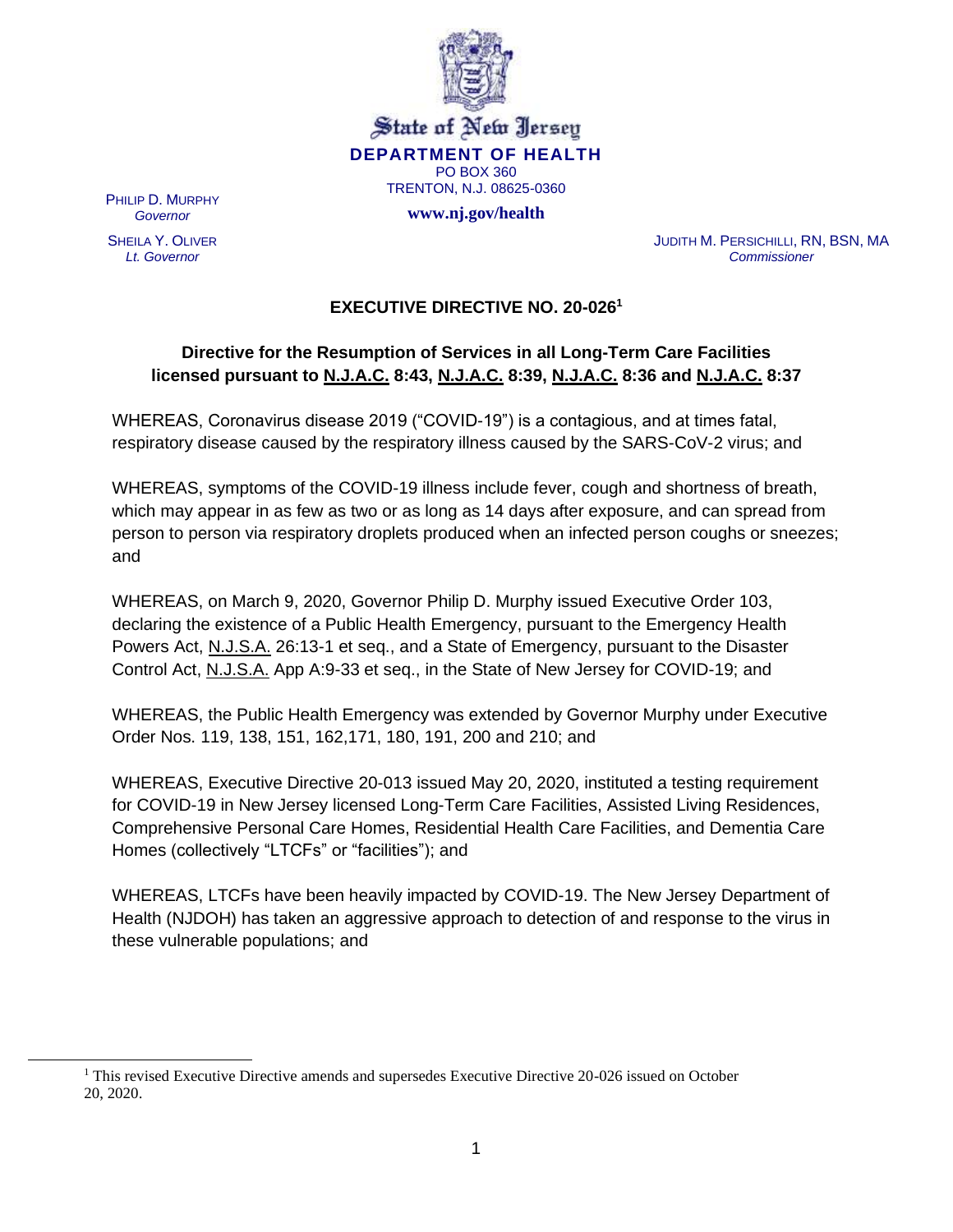WHEREAS, New Jersey has created a guide, *The Road Back: Restoring Economic Health Through Public Health*, which outlines six key principles and benchmarks to guide the process for restoring New Jersey's economic healthby ensuring public health and how activities are going to be restarted in stages; and

WHEREAS, the Centers for Medicare and Medicaid Services (CMS) has also proposed similar phased recommendations for state and local officials to begin reopening long-term care facilities. Additionally, the Centers for Disease Control and Prevention (CDC) has addressed reopening considerations for LTCFs in their nursing home COVID-19 guidance; and

WHEREAS, resumption of services for LTCFs requires a phased in approach, based on each facility's outbreak status and ability to meet the outlined criteria. Such criteria include the case status in the facility; access to testing; adequate staffing; and adequate personal protective equipment (PPE) and infection control protocols, among others.

NOW, THEREFORE, I, JUDITH PERSICHILLI, Commissioner of the Department of Health, pursuant to the powers afforded to me under the Emergency Health Powers Act, hereby ORDER and DIRECT the following:

The provisions in this Directive apply to all residential healthcare facilities Long-Term Care Facilities, Assisted Living Residences, Comprehensive Personal Care Homes, Residential Health Care Facilities, and Dementia Care Homes (collectively "LTCFs" or "facilities"); as defined in N.J.S.A. 26:2H-12.87<sup>2</sup>; and N.J.A.C. 8:43, N.J.A.C. 8:39, N.J.A.C. 8:36 and N.J.A.C. 8:37.

The provisions for LTCFs reopening are subject to the State of New Jersey remaining out of the "maximum restrictions Stage" described in *The Road Back: Restoring Economic Health through Public Health*

(http://d31hzlhk6di2h5.cloudfront.net/20200518/ff/c9/8c/41/1917eaf623c02595b9225209/Strate gic Restart Plan.jpg) reopening plan. If at any point during the public health response the state returns to the "maximum restrictions Stage," **all facilities** covered by this Directive must return to the maximum restrictions of Phase zero (0), as described herein.

### **Phases per this Directive:**

**Phase 0:** Any facility with an active outbreak of COVID-19, as defined by the Communicable Disease Service (CDS), per the COVID-19 Communicable Disease Manual Chapter, any facility that cannot attest to criteria to advance phases, and all facilities if New Jersey is in maximum restrictions per the *Road Back to Recovery*: https://covid19.nj.gov/faqs/nj-information/reopening-guidance/when-and-how-is-new-

<sup>2</sup> As defined in N.J.S.A. 26:2H-12.87, long-term care facility means a nursing home, assisted living residence, comprehensive personal care home, residential health care facility, or dementia care home licensed pursuant to P.L. 1971, c. 136 (C.26:2H-1 et seq.).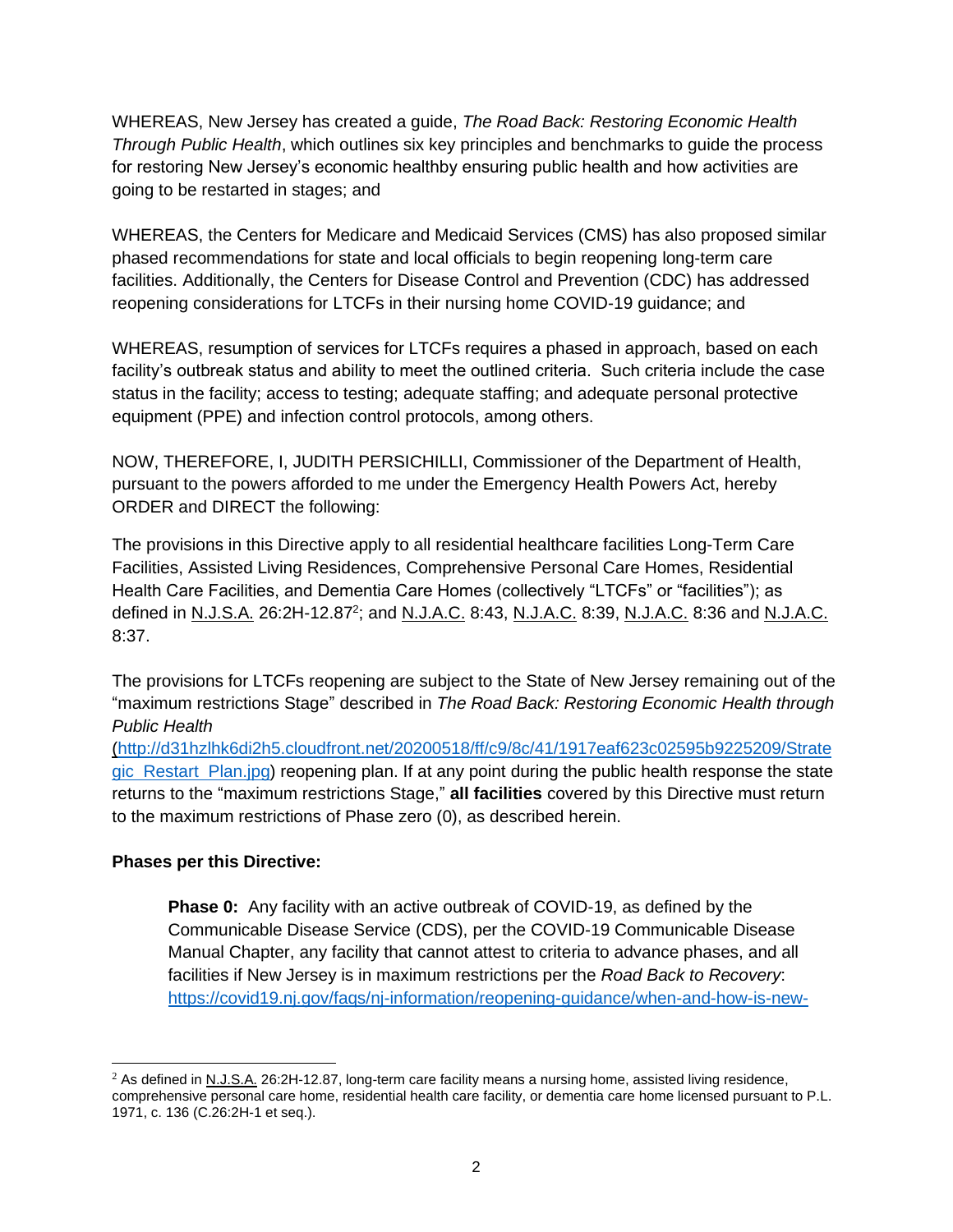jersey-lifting-restrictions-what-does-a-responsible-and-strategic-restart-of-new-jerseyseconomy-look-like

**Phase 1:** Facilities that never had an outbreak or that concluded an outbreak per section (II)(5) below, and 14 days have passed since New Jersey moved to Stage 1 (May 2, 2020) of the Road Back to Recovery and the facility has submitted all the attestations required in this Directive.

**Phase 2:** Facilities that never had an outbreak or that concluded an outbreak per section (II)(5) below, and 14 days have passed since New Jersey moved to Stage 2 (June 15, 2020) of the Road Back to Recovery and the facility has submitted all the attestations required in this Directive.

**Phase 3:** Facilities that never had an outbreak or that concluded an outbreak per section (II)(5) below, and 14 days have passed since New Jersey moved to Stage 3 (DATE TBD) of the Road Back to Recovery and the facility has submitted all the attestations required in this Directive.

## **I. Requirements for Initiating a Phased Reopening of Long-Term Care Facilities, Assisted Living Residences, Comprehensive Personal Care Homes, Residential Health Care Facilities, and Dementia Care Homes.**

- 1. A facility can initially advance phases in conjunction with the State's reopening stages, with a 14-day delay (one incubation period). This delay is intended to protect residents and staff of LTCFs in the event of a rebound in COVID-19 community transmission while New Jersey moves from stage to stage in lifting restrictions. For example, New Jersey entered Stage 2 on June 15, 2020; LTCFs who meet the criteria outlined within would be able to enter Phase 2, no sooner than June 29, 2020. If at any time during the State's reopening stage, the State moves back or pauses a Stage, facilities must implement the requirements for that stage and phase as outlined within this Directive.
- 2. In addition to complying with the requirements otherwise outlined in this Directive, all LTCFs in New Jersey must attest to meeting the criteria below prior to advancing from Phase 0 to any new "Phase" in their reopening process. Facilities that cannot meet these criteria will remain in "Phase 0", a heightened state of maximum restrictions. Facilities that have submitted attestations but can no longer meet the attestation requirements, must notify the Department's Division of Certificate of Need and Licensing that they cannot meet the requirements and will be required to re-submit an attestation once the facility is able to meet the requirements for the attestation.
- 3. Facilities are required to have a documented "Outbreak Plan" as required by N.J.S.A. 26:2H-12.87. The plan must include but not be limited to lessons learned from the response to and experience with COVID-19. Further, the plan must include a strategy for effective and clear communication with staff, patients/residents, their families or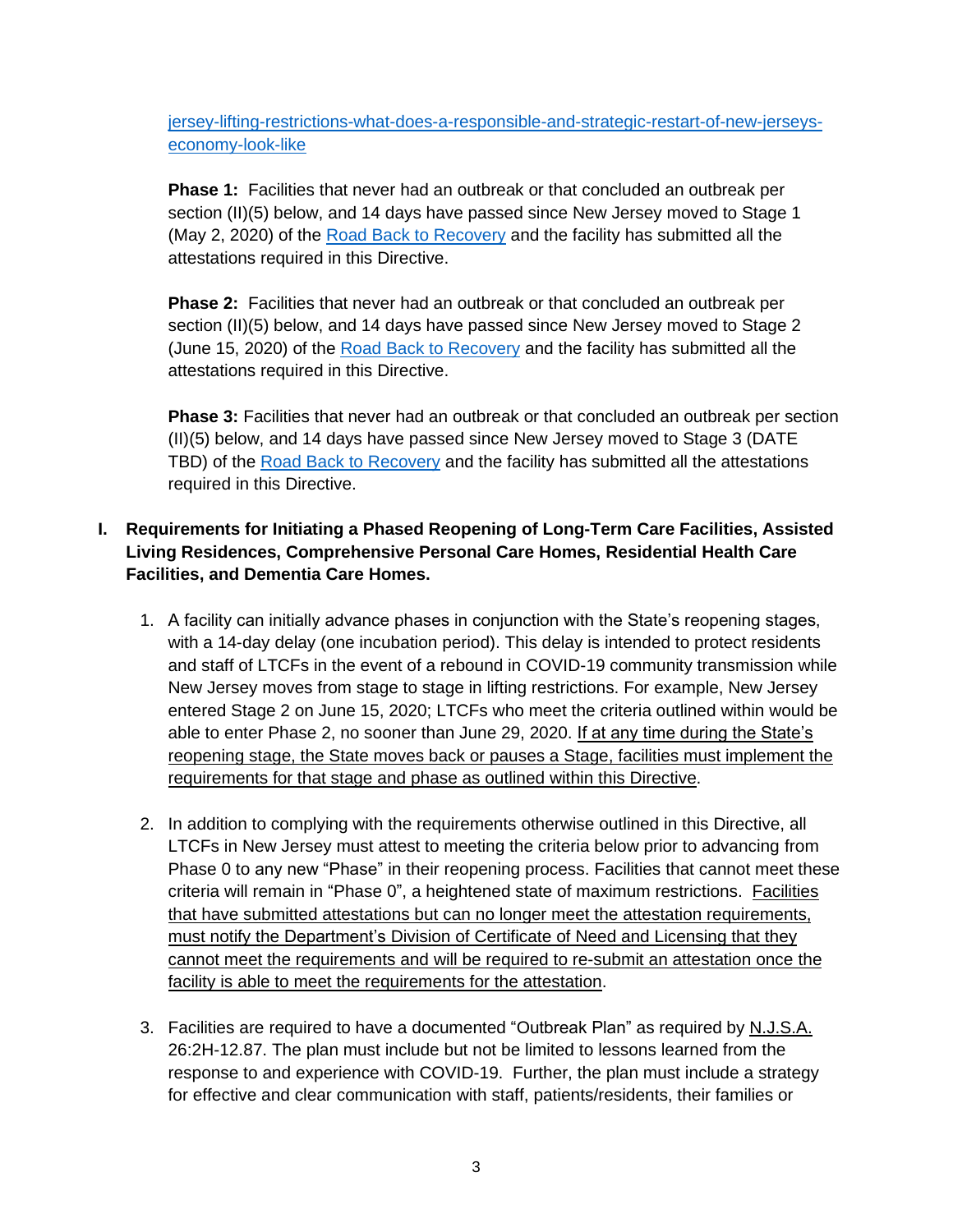guardians about any infectious disease outbreaks as required by N.J.S.A. 26:2H-12.87. The "Outbreak Plan" must also include:

- i. Methods to communicate information on mitigating actions implemented by the facility to prevent or reduce the risk of transmission, including if normal operations of the facility will be altered. Notifications shall not include personally identifiable information.
- ii. Methods to provide cumulative updates for residents, their representatives, and families of those residing in the facilities at least once weekly, in particular during a curtailed visitation period.
- iii. Written standards, policies and procedures that provide for virtual communication (e.g. phone, video-communication, Facetime, etc.) with residents, families and resident representatives, in the event of visitation restrictions due to an outbreak of infectious disease or in the event of an emergency**.**
- iv. A documented strategy for securing more staff in the event of a new outbreak of COVID-19 or any other infectious disease or emergency among staff.
- 4. The outbreak plan must be posted on the facility's website for public viewing order to meet the requirements of this directive.
- 5. In addition to the requirements above, CMS certified facilities are also required to comply with CMS rule: 42 CFR §483.80(g) and with CMS guidance at https://www.cms.gov/files/document/gso-20-29-nh.pdf. This rule requires facilities have a documented communication plan to inform residents, their representatives, and families of the residents by 5 p.m. the next calendar day following the subsequent occurrence of either: each time a single confirmed infection of COVID-19 is identified, or whenever three or more residents or staff with new-onset of respiratory symptoms occur within 72 hours of each other.
- 6. All facilities must prominently display on their website and/or social media platforms and include in communications to families, guardians and the public, a phone number or method of communication for urgent calls or complaints.
- 7. All facilities, even those not certified by CMS are encouraged to follow CMS recommendations at https://www.cms.gov/files/document/qso-20-28-nh-revised.pdf, for communication when facilities cannot permit in-person visits as follows:
	- i. Offer alternative means of communication for people who would otherwise visit, such as virtual communications (phone, video-communication, etc.);
	- ii. Create or increase email listserv communications to update families;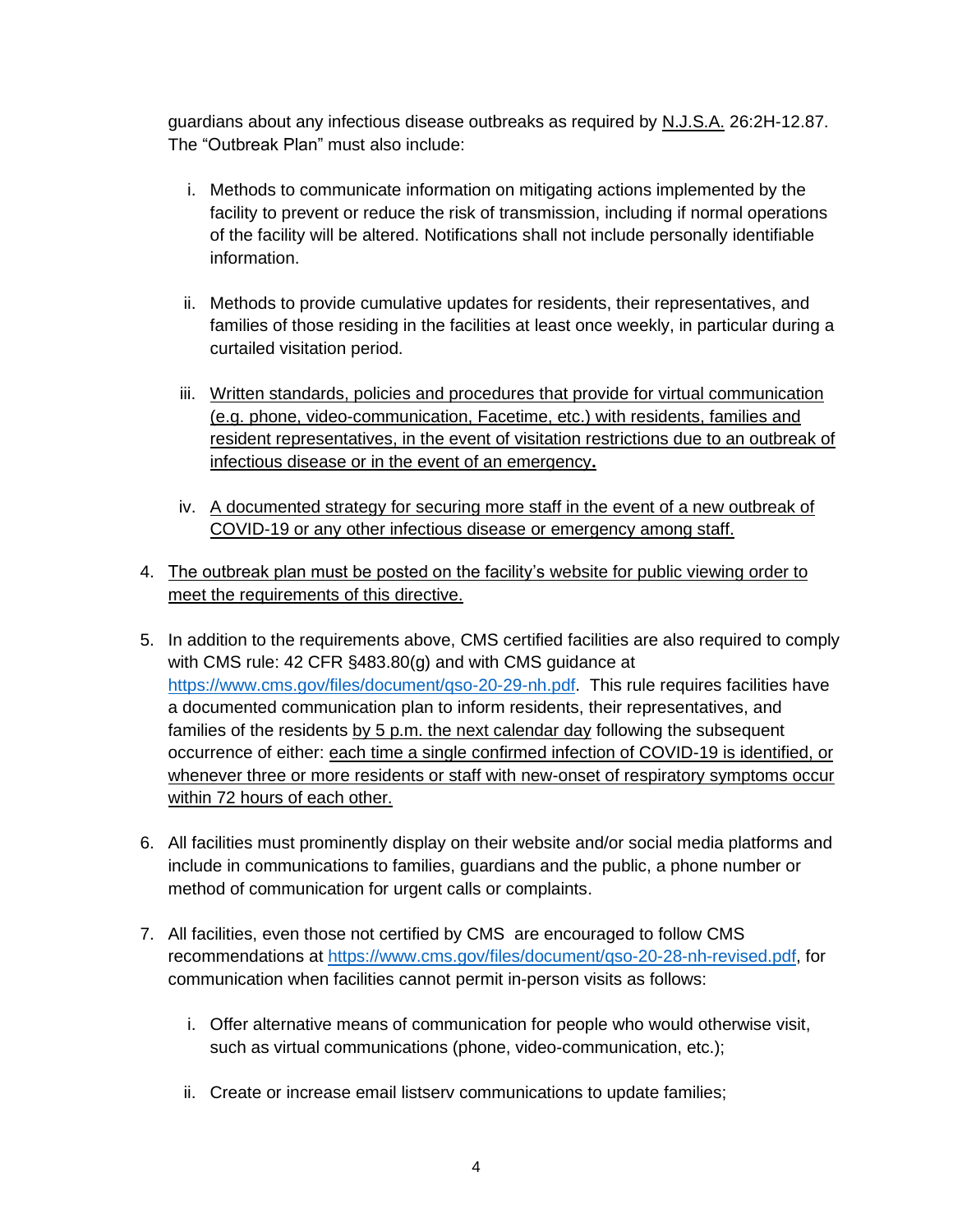- iii. Assign staff as primary contact to families for inbound calls, and conduct regular outbound calls to keep families up to date (e.g., a "virtual visitation coordinator"); offer a phone line with a voice recording updated at set times (e.g., daily) with the facility's general operating status, such as when it is safe to resume visits;
- iv. Host conference calls, webinars, or virtual "office hours" at set times, but at minimum on a weekly basis, when families can call in, or log on to a conference line, and facility staff can share the status of activities or happenings in the facility and family members can ask questions or make suggestions; and
- v. Update the facility's website, at minimum on a weekly basis, to share the status of the facility and include information that helps families know what is happening in the loved one's environment, such as food menus and any scheduled activities.
- 8. In order for a facility to advance from one phase to another, the facility must not be experiencing a staffing shortage or currently operating under a contingency or crisis staffing plan as defined by the CDC, Strategies to Mitigate Healthcare Personnel Staffing Shortages at: https://www.cdc.gov/coronavirus/2019-ncov/hcp/mitigating-staffshortages.ttml#.
- 9. Facilities must conduct testing in accordance with this directive. Facilities may execute a contract or enter into an agreement with a laboratory or other vendor for prioritization of test results and to ensure testing capacity for repeat facility-wide testing. Facilities may use on-site laboratories or other arrangements for testing provided testing requirements herein are met. All facilities must test residents and staff as follows:

#### **Testing of residents:**

- i. Initiate testing of all residents (every 3 to 7 days) until no new facility-onset cases\* of COVID-19 are identified among residents and positive cases in staff **and** at least 14 days have elapsed since the most recent positive result **and** during this 14 day period at least two weekly tests have been conducted with all individuals having tested negative.
- ii. Retest residents who have previously tested positive according to CDC and NJDOH guidance: https://www.cdc.gov/coronavirus/2019 ncov/hcp/faq.html#Testing,-Isolation,-and-Quarantine-for-Persons-Who-Have-Recovered-from-Previous-SARS-CoV-2-Infection
- iii. Any resident who is newly symptomatic consistent with COVID-19 must be retested at the onset of symptoms, regardless of the interval between the most recent negative test and symptom onset, in accordance with public health recommendations.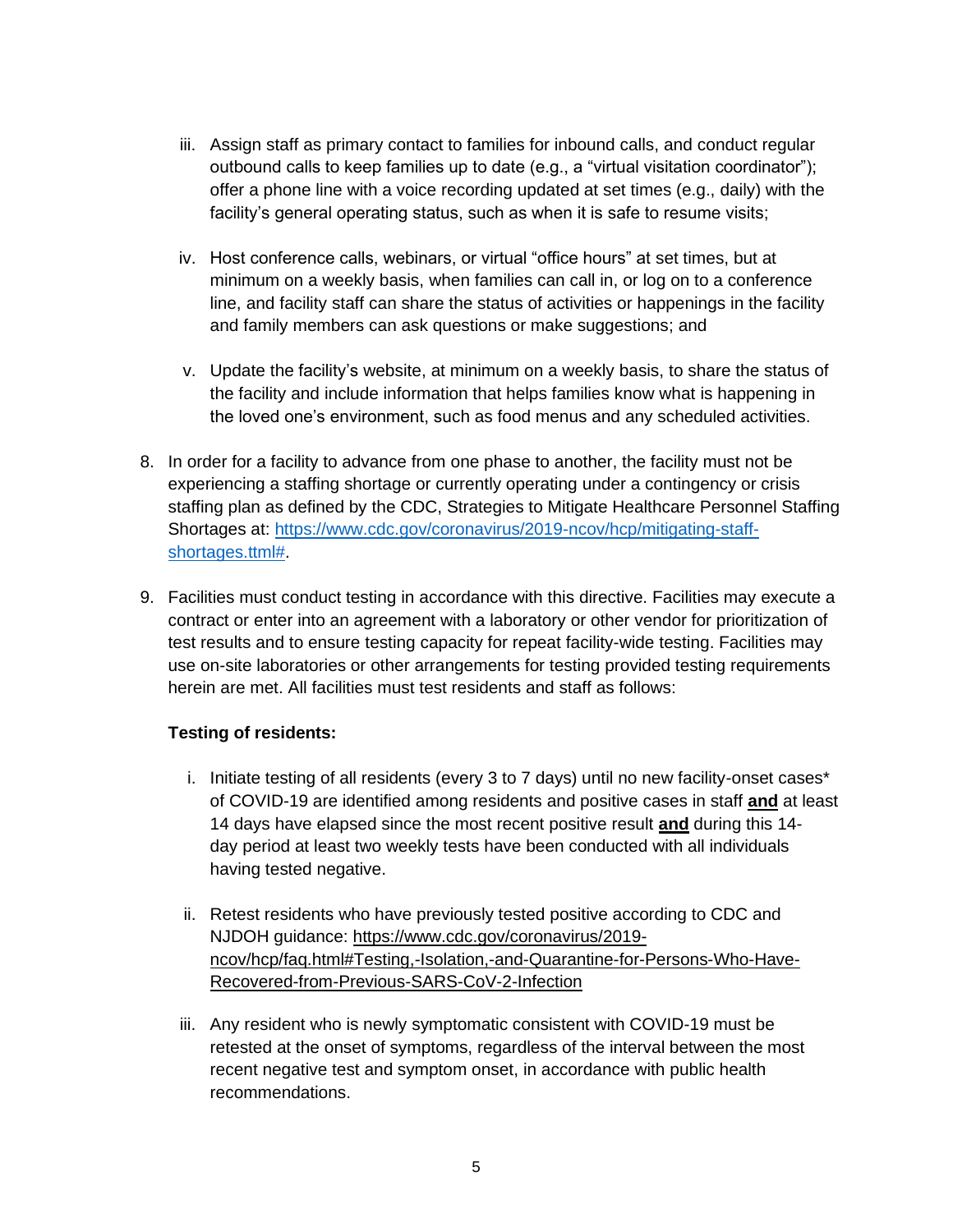\*Facility onset SARS-CoV-2 infections refer to SARS-CoV-2 infections that originated in the facility. It does not refer to the following:

- Residents who were known to have COVID-19 on admission to the facility and were placed into appropriate Transmission-Based Precautions to prevent transmission to others in the facility.
- Residents who were placed into Transmission-Based Precautions on admission and developed SARS-CoV-2 infection within 14 days after admission.

#### **Continued testing of staff as follows:**

- i. Ongoing testing of all facility staff in accordance with QSO-20-38, https://www.cms.gov/files/document/gso-20-38-nh.pdf, and this directive until otherwise directed by the NJDOH.
	- "Facility staff" includes employees, consultants, contractors, volunteers, and caregivers who provide care and services to residents on behalf of the facility, and students in the facility's nurse aide training programs or from affiliated academic institutions.

NOTE: A facility may have a provision under its arrangement with a vendor or volunteer that requires them to be tested from another source (e.g., their employer or on their own). If the facility needs to prioritize resources, testing might be most impactful when conducted on healthcare personnel who have regular close contact (within 6 feet) with large numbers of residents or who regularly care for persons with risk factors or medical conditions that increase the risk of severe illness.

a. Routine testing should be based on the extent of the virus in the community, therefore facilities should use the regional positivity rate reported in the COVID-19 Activity Level Index (CALI) Weekly Report: https://www.nj.gov/health/cd/statistics/covid/, in the prior week, as the trigger for staff testing frequency as follows:

| <b>Regional CALI Level</b> | <b>Regional Percent Positivity</b><br>Rate in the past week | <b>Minimum testing frequency</b> |
|----------------------------|-------------------------------------------------------------|----------------------------------|
| Low                        | $<$ 3%                                                      | Once a Week*                     |
| <b>Moderate</b>            | $3 - 10%$                                                   | Once a Week*                     |
| <b>High/Very High</b>      | $>10\%$                                                     | l Twice a Week**                 |

\*Testing at this frequency until the NJDOH changes testing cadence based on epidemiology and data about the circulation of virus in the community or new CMS quidance.

\*\*This frequency presumes availability of Point of Care testing on-site at the nursing home or where off-site testing turnaround time is <48 hours.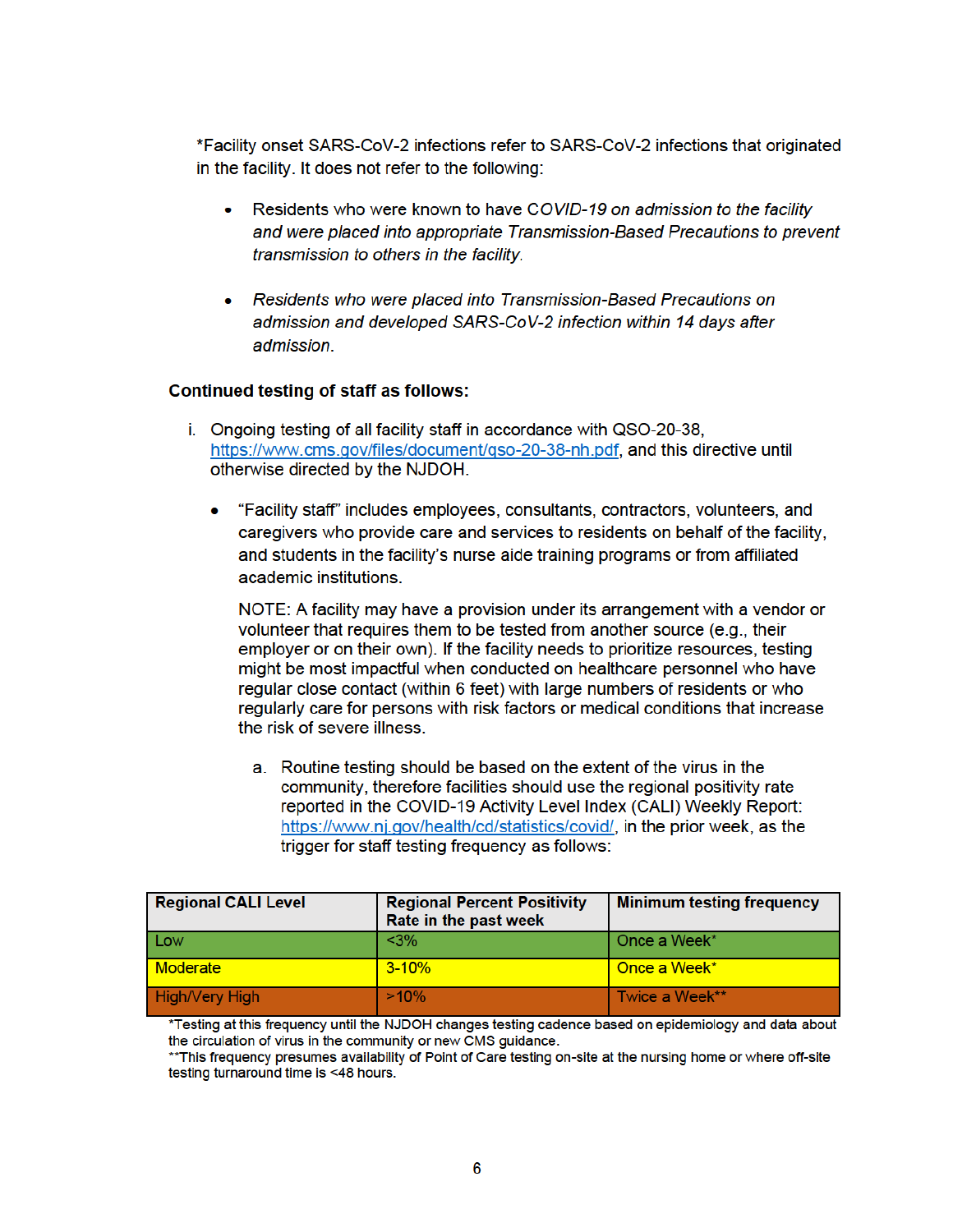- b. If the 48-hour turn-around time cannot be met due to community testing supply shortages, limited access or inability of laboratories to process tests within 48 hours, the facility should have documentation of its efforts to obtain quick turnaround test results with the identified laboratory or laboratories and contact with the local and state health departments.
- c. Facilities should begin testing all staff at the frequency prescribed in the testing table above, based on the regional positivity rate reported in the past week.
- d. Facilities should monitor their regional CALI level every week and adjust the frequency of staff testing according to the table above.
	- If the regional CALI level increases to a higher level of activity, the facility should begin testing staff at the frequency shown in the table above as soon as the criteria for the higher activity are met.
	- If the regional CALI level decreases to a lower level of activity, the facility should continue testing staff at the higher frequency level until the county positivity rate has remained at the lower activity level for at least two weeks before reducing testing frequency.
- ii. Retest staff who have previously tested positive according to CDC guidance: https://www.cdc.gov/coronavirus/2019-ncov/hcp/faq.html#Testing,-Isolation,-and-Quarantine-for-Persons-Who-Have-Recovered-from-Previous-SARS-CoV-2- **Infection**
- iii. Any staff who is newly symptomatic consistent with COVID-19 must be retested at the onset of symptoms, regardless of the interval between the most recent negative test and symptom onset.

#### **Use of Antigen Testing**

Antigen testing is a form of viral testing and may be used as an alternative to molecular diagnostic PCR tests subject to the following parameters:

- i. Antigen testing may be used to fulfill any testing requirements set forth in this directive and also may be used on asymptomatic individuals at the facility's discretion. If antigen testing is used, please refer to CDS: https://www.nj.gov/health/cd/documents/topics/NCOV/COVID-19 Antigen Testing in LTCF.pdf and CDC: https://www.cdc.gov/coronavirus/2019-ncov/hcp/nursing-homes-antigentesting.html guidance for test interpretation and to determine when RT-PCR confirmation testing is necessary.
- ii. Only antigen tests that have received an **Emergency Use Authorization or approval from the United States Food and Drug Administration (FDA)** may be used to fulfill the requirements of this directive.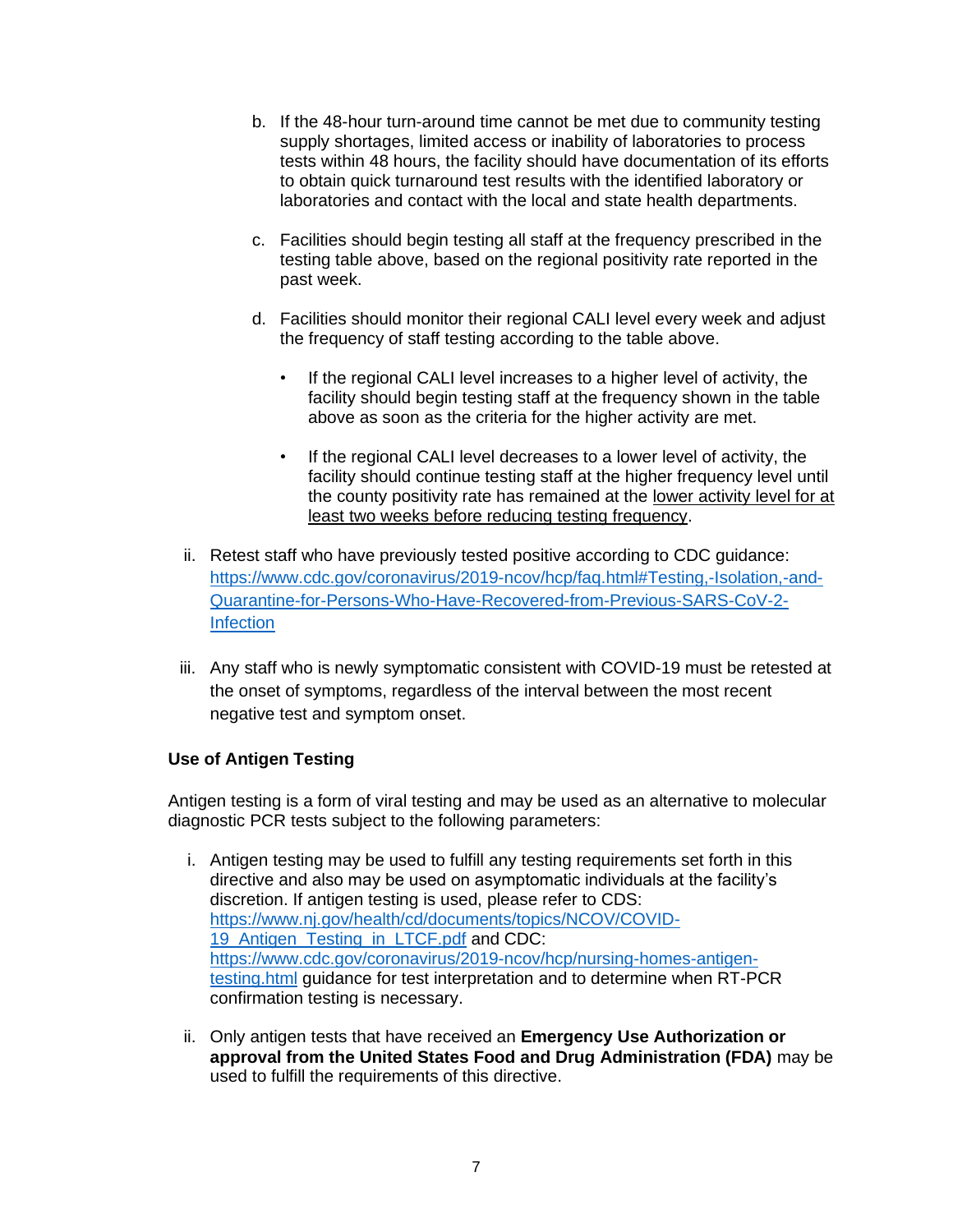- iii. All facilities that perform COVID-19 point of care (POC) tests such as antigen tests, in their facilities must possess a federal Clinical Laboratory Improvement Amendment (CLIA) Certificate. Additional information and application instructions for a CLIA Certificate can be found at https://www.nj.gov/health/phel/clinical-labimp-services/federal clia.shtml. CMS is temporarily exercising enforcement discretion under CLIA for SARS-CoV-2 POC testing for a facility that has submitted a CMS-116 application for a CLIA Certificate of Waiver (CoW), but has not yet been assigned a CLIA number. Specifically, facilities that have applied for a CLIA CoW to perform waived, FDA approved or authorized SARS-CoV-2 POC testing (as indicated on section VI of the submitted CMS-116), can begin SARS-CoV-2 POC testing and reporting patient-specific results as soon as they have submitted their application to their State Agency (SA). A non-certified facility will be treated as operating under CoW while their application is being processed. https://www.cms.gov/files/document/covid-sars-cov-2-point-care-testing-and-cliacertificate-wavier-applications.pdf
- 10. Facilities must continue to report testing data through the New Jersey Hospital Association (NJHA) portal here: https://ppe.njha.com. Data entered in this portal is not cumulative. Facilities that are entering data in the NHSN Antigen Module do not need to enter testing data into the NJHA portal. All facilities performing POC tests should gain access to the antigen module on NHSN.
- 11. **In order for the facility to meet the requirements of this Directive, before advancing from Phase 0 or to any other phase, the facility must submit to the Department via email to LTC.PhasedReopening@doh.nj.gov a Phased Reopening attestation on facility letterhead from the facility administrator with the facility name and license number as follows:**

Email Subject Line to LTC.PhasedReopening@doh.nj.gov: [Facility Name] – [Facility License #] – Phased Reopening Attestation – Entering Phase #

#### Attestation Text:

I, [NAME], of full age, hereby certify that I am employed with [NAME OF THE FACILITY] in the capacity of [INSERT TITLE]; that I am duly authorized to make the representations contained within this attestation on behalf of [NAME OF THE FACILITY] and to bind [NAME OF THE FACILITY] thereto; I attest that the facility has implemented and will continue to adhere to all the requirements set forth in Section (I) (3) to (11) of Executive Directive No. 20- 026 to advance to [PHASE #] and [NAME OF THE FACILITY] currently:

a. Has an "Outbreak Plan," as required by N.J.S.A. 26:2H-12.87, and the plan is posted on the facility's website for public view. The plan includes effective communication methods to notify patients/residents, their families or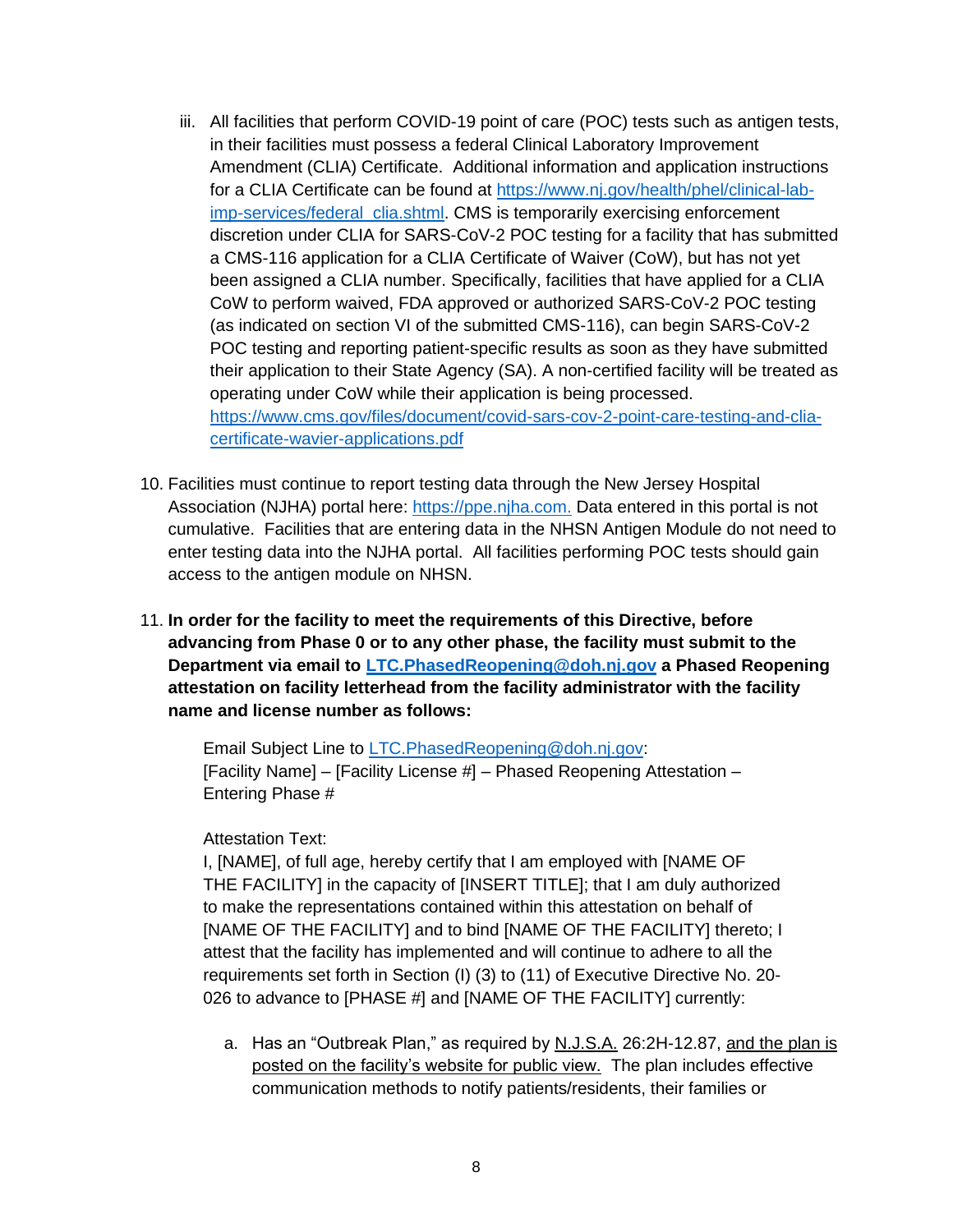guardians and staff about any infectious disease outbreaks and includes strategies and methods for virtual communications in the case of visitation restrictions, at a minimum on a weekly basis;

- b. Is not experiencing a staffing shortage, is not under a contingency or crisis staffing plan and has a documented plan for securing additional staff in case of a COVID-19 outbreak among staff as part of the facility's "Outbreak Plan;"
- c. (CMS certified facilities only) has a documented communication plan and is informing residents, their representatives, and families of the residents by 5 p.m. the next calendar day following the subsequent occurrence of either: each time a single confirmed infection of COVID-19 is identified, or whenever three or more residents or staff with new-onset of respiratory symptoms occur within 72 hours of each other, in accordance with CMS rule 42 CFR §483.80(g);
- d. Is prominently displaying on their website and/or social media platforms and including in communications to families, guardians and the public, a phone number or method of communication for urgent calls or complaints; and
- e. Is meeting testing and data reporting requirements of residents and staff as outlined in NJDOH E.D. 20-026.

### **II. Required Core Practices for Infection Prevention and Control.**

1. Regardless of a facility's current reopening phase, core infection prevention and control practices must be in place at all times. Maintaining core infection prevention and control practices is key to preventing and containing outbreaks and is crucial in ensuring the delivery of quality, safe care. In addition to the requirements in N.J.A.C. 8:39-20, the following practices shall remain in place even as LTCF's resume normal activities, regardless of the facility's current reopening phase:

Review the *Core Infection Prevention and Control Practices for Safe Healthcare Delivery in All Settings – Recommendations of the Healthcare Infection Control Practices Advisory Committee* at https://www.cdc.gov/hicpac/pdf/core-practices.pdf, and implement any guidance applicable to the facility.

- i. Facilities must educate residents, staff, and visitors about COVID-19, current precautions being taken in the facility, and protective actions. Facilities must encourage social distancing with physical separation.
- ii. All facilities, except for facilities with ventilator-dependent residents, are required to have one or more individuals with training in infection prevention and control employed or contracted on a full-time basis or part-time basis to provide on-site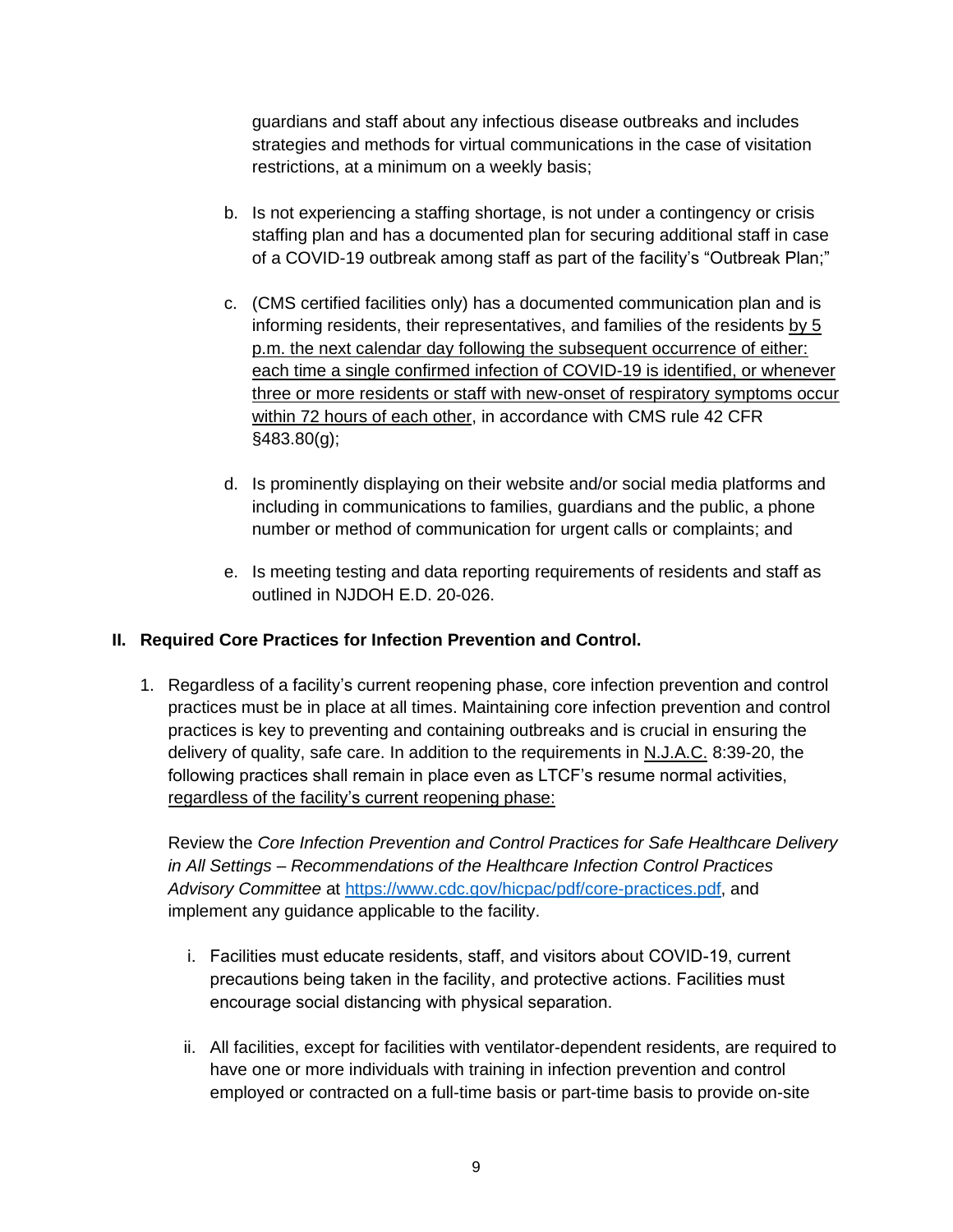management of the Infection Prevention and Control (IPC) program. The requirements of this Directive may be fulfilled by:

- a. An individual certified by the Certification Board of Infection Control and Epidemiology or meets the requirements under N.J.A.C. 8:39-20.2;
- b. A physician who has completed an infectious disease fellowship;
- c. A healthcare professional licensed and in good standing by the State of New Jersey, with five (5) or more years of infection control experience.
- \* The requirements in this section do not modify or supersede requirements for facilities providing care to ventilator-dependent residents pursuant to N.J.S.A. 26:2H-12.87(1)(c).
- iii. The facility's designated individual(s) with training in infection prevention and control shall assess the facility's IPC program by conducting internal quality improvement audits. Additional information is available at the NJDOH Healthcare Associated Infections page at https://www.nj.gov/health/cd/topics/hai.shtml, the NJDOH COVID-19 page at https://www.nj.gov/health/cd/topics/covid2019 healthcare.shtml, and CDC's Infection Control Assessment Tools page at: https://www.cdc.gov/hai/prevent/infection-control-assessment-tools.html.

### iv. **Facilities with No Ventilator Beds**

- a. Facilities with 100 or more beds or on-site hemodialysis services must:
	- 1) Hire a full-time employee in the infection prevention role, with no other responsibilities and must attest to the hiring no later than August 10, 2021.
	- 2) Prior to the hiring of an employee for the IPC program, facilities **must** enter into a contract for infection control services. Facilities may terminate the contract once they hire or staff their IPC program and submit an attestation to the NJDOH, as required within this Directive.
	- 3) Responsibilities of this position must include, at a minimum, developing infection prevention and control policies and procedures, performing infection surveillance, providing competency-based training of staff and auditing adherence to recommended infection prevention and control practices.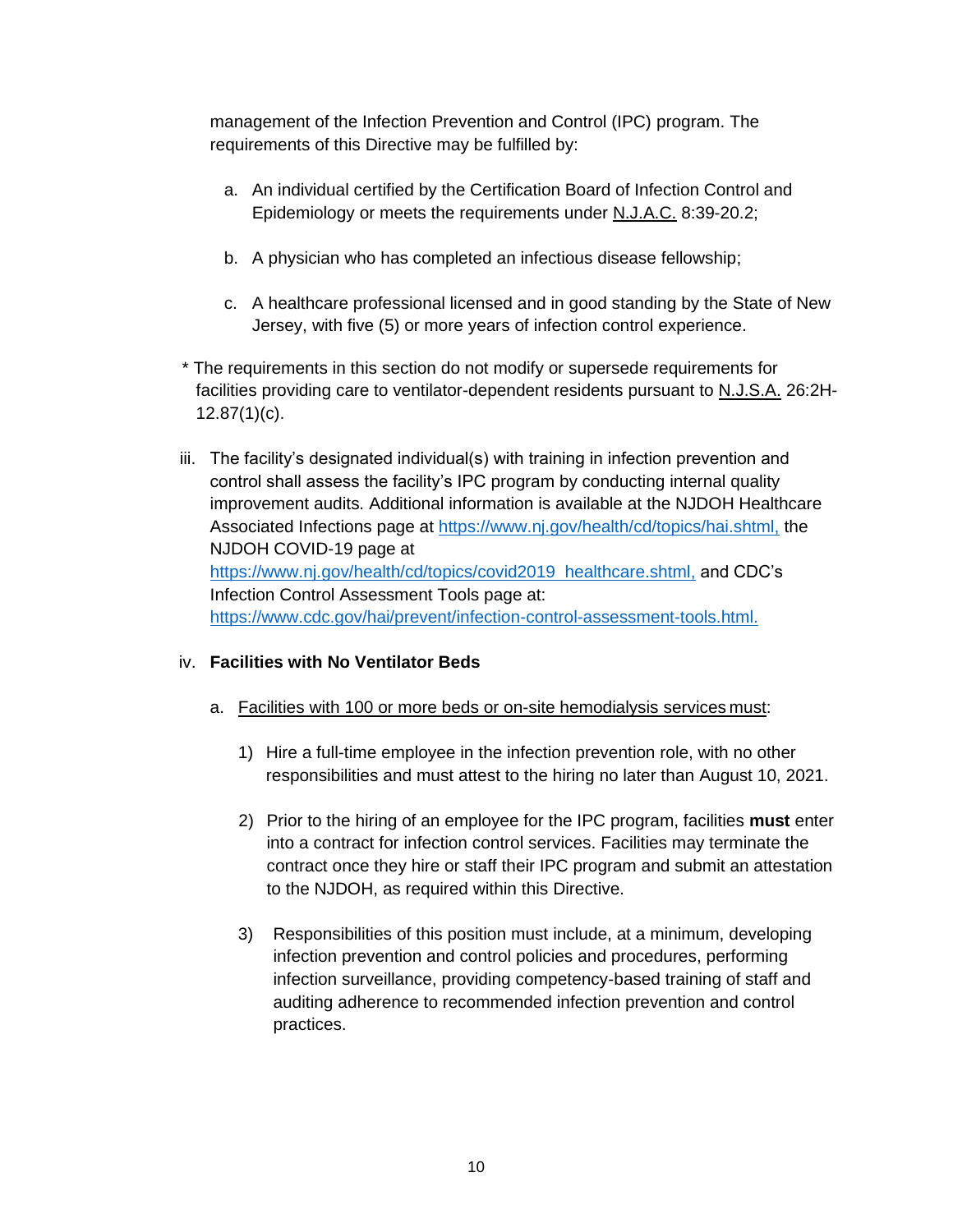- b. Facilities with less than 100 beds, or no on-site hemodialysis services must**:**
	- 1) Staff their IPC program based on the resident population and facility service needs identified in the facility risk assessment available at: https://www.cdc.gov/longtermcare/excel/IPC-RiskAssessment.xlsx.
	- 2) Prior to the hiring of any staff for their IPC program identified in section b. 1) above facilities will must enter into a contract for infection control services. Facilities may terminate the contract once they hire or staff their IPC program and submit an attestation to the NJDOH, as required within this Directive.
	- 3) Responsibilities of this position must include, at a minimum, developing infection prevention and control policies and procedures, performing infection surveillance, providing competency-based training of staff and auditing adherence to recommended infection prevention and control practices.
- v. **Facilities with on-site ventilator beds** must follow the requirements under N.J.S.A. 26:2H-12.87 (a) to (d), and must attest to compliance with N.J.S.A. 26:2H-12.87 (a) to (d); including but not limited to, the requirement that facilities as part of their outbreak response plan and part of their infectious disease committee, must on a full-time or part-time basis, or contracting with on a consultative basis, retain or hire the following individuals:
	- a. An individual certified by the Certification Board of Infection Control and Epidemiology; and
	- b. A physician who has completed an infectious disease fellowship.
- vi. **In order for the facility to meet the requirements of this Directive, the facility must submit to the Department via email to LTC.DiseaseOutbreakPlan@doh.nj.gov an Infection Control Contract attestation on facility letterhead from the facility administrator with the facility name and license number as follows:**

Email Subject Line to LTC.DiseaseOutbreakPlan@doh.nj.gov: [Facility Name] – [Facility License #] – Infection Control Contract

### Attestation Text:

I, [NAME], of full age, hereby certify that I am employed with [NAME OF FACILITY] in the capacity of [INSERT TITLE]; that I am duly authorized to make the representations contained within this attestation on behalf of [NAME OF FACILITY] and to bind [NAME OF FACILITY] thereto; that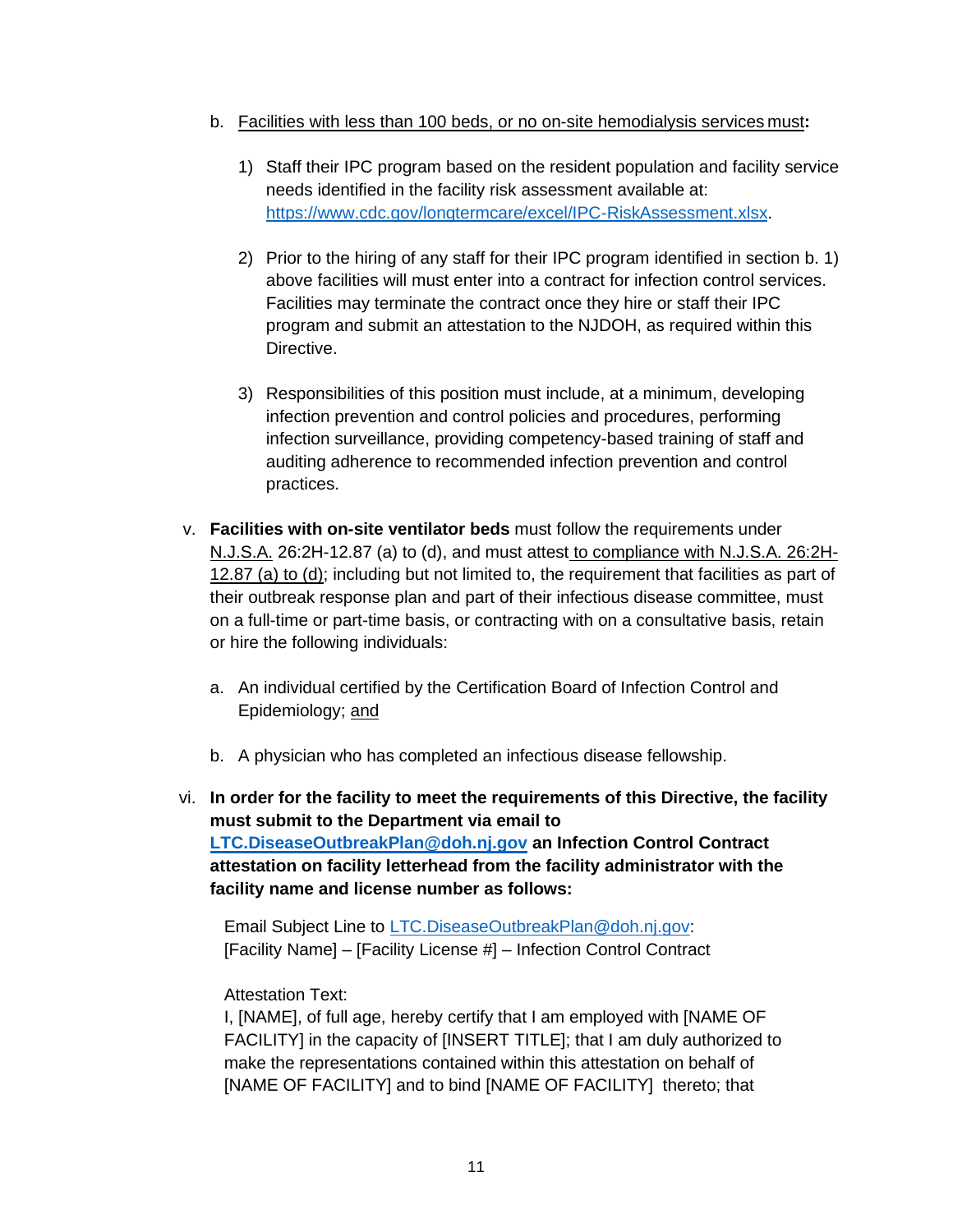[NAME OF FACILITY] is in compliance with all requirements for Contracting Infection Control Services in Executive Directive 20-026 and I attest that [NAME OF FACILITY] has:

- a. One hundred (100) or more beds or on-site hemodialysis services and has contracted with an infection control service pursuant to the requirements of E.D. 20-026.
- b. Less than 100 beds or no on-site hemodialysis services and has contracted with an infection control service based on the resident population and facility service needs identified in the facility risk assessment per E.D. 20-026.
- vii. **In order for the facility to meet the requirements of this Directive and no later than August 10, 2021 for facilities without ventilators beds or immediately for facilities with ventilator beds, the facility must submit to the Department via email to LTC.DiseaseOutbreakPlan@doh.nj.gov an Infection Control Employee attestation on facility letterhead from the facility administrator with the facility name and license number as follows:**

Email Subject Line to LTC.DiseaseOutbreakPlan@doh.nj.gov: [Facility Name] – [Facility License #] – Infection Control Employee

#### Attestation Text:

I, [NAME], of full age, hereby certify that I am employed with [NAME OF FACILITY] in the capacity of [INSERT TITLE]; that I am duly authorized to make the representations contained within this attestation on behalf of [NAME OF FACILITY] and to bind [NAME OF FACILITY] thereto; that [NAME OF FACILITY] is in compliance with all requirements in Executive Directive 20-026 and has hired an Infection Control Employee and I attest that [NAME OF FACILITY] has:

- a. Less than 100 beds or no on-site hemodialysis services has staffed the IPC program based on the resident population and facility service needs identified in the facility risk assessment per E.D. 20-026.
- b. One hundred (100) or more beds or on-site hemodialysis services and has hired an infection control employee pursuant to the requirements of E.D. 20-026.
- c. Facilities with ventilator beds must attest having hired or contracted pursuant to the requirements of N.J.S.A. 26:2H-12.87(a) to (d).
- 2. Facilities must develop and implement a Respiratory Protection Program (RPP) that complies with the Occupational Safety and Health Administration (OSHA) respiratory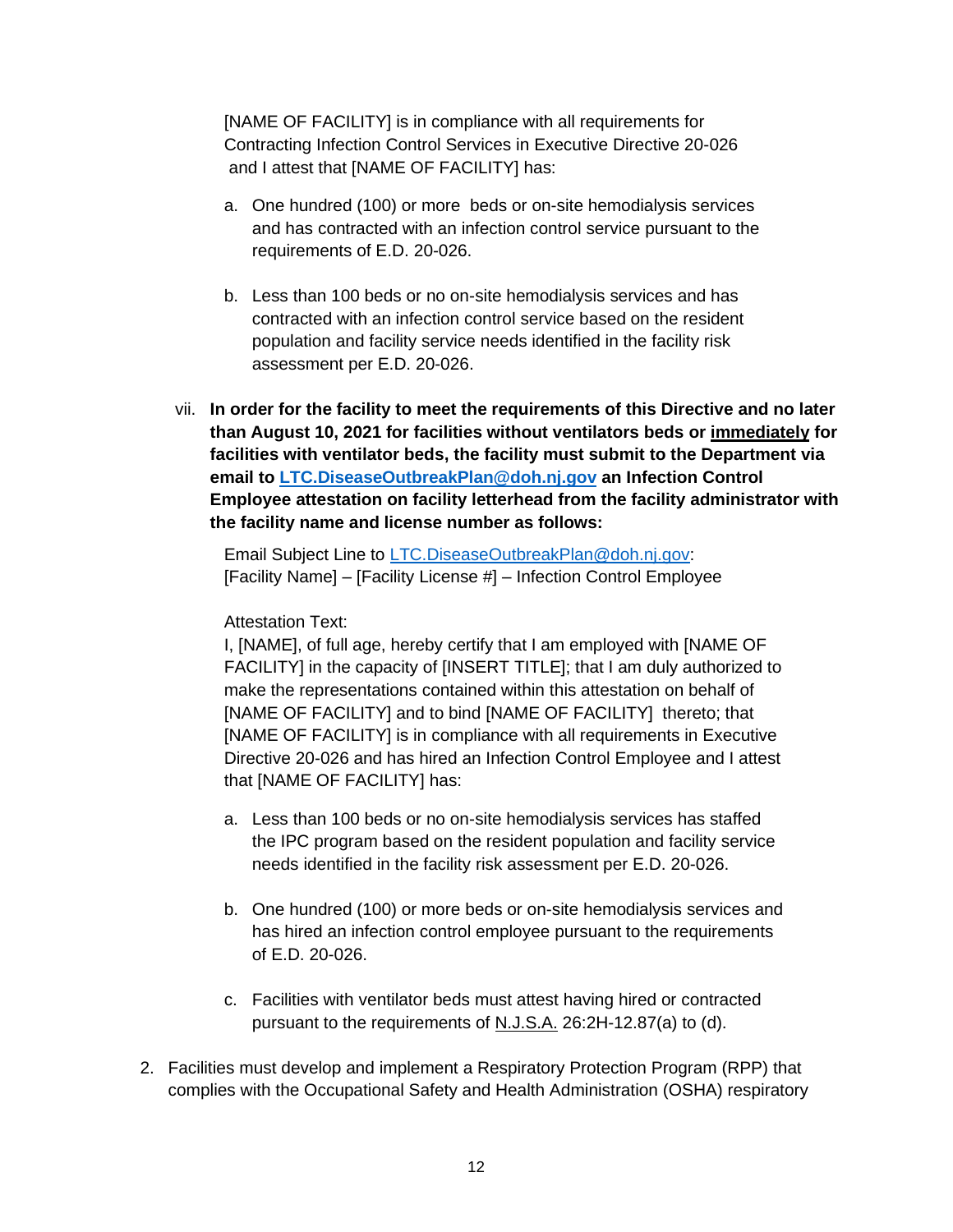protection standards for employees, if such program is not already in place as of the date of enactment of this Directive. The program must include medical evaluations, training and fit testing. Refer to OSHA's Respiratory Protection Page at: https://www.osha.gov/sltc/respiratoryprotection/. Facilities will have until May 30, 2021 to submit an attestation to the Department regarding the plan. This requirement does not modify or otherwise affect facilities' existing obligations under federal law to comply at all times with all applicable requirements of OSHA's respiratory protection standards found at 29 C.F.R. 1910.134.

- i. Facilities may contract with a consultant or vendor to fulfill the requirements of this section and must submit an attestation regarding the implementation of a RPP no later than May 30, 2021.
- ii. Facilities may contract with a consultant or vendor to fulfill the requirements of this section and must attest to the implementation of a RPP.
- iii. **In order for the facility to meet the requirements of this Directive and no later than May 30, 2021, the facility must submit to the Department via email to LTC.DiseaseOutbreakPlan@doh.nj.gov a Respiratory Protection Program Implementation attestation on facility letterhead from the facility administrator with the facility name and license number as follows:**

Email Subject Line to LTC.DiseaseOutbreakPlan@doh.nj.gov: [Facility Name] – [Facility License #] – Respiratory Protection Program Implementation

#### Attestation Text:

I, [NAME], of full age, hereby certify that I am employed with [NAME OF THE FACILITY] in the capacity of [INSERT TITLE]; that I am duly authorized to make the representations contained within this attestation on behalf of [NAME OF THE FACILITY] and to bind [NAME OF THE FACILITY] thereto; that [NAME OF THE FACILITY] has implemented a Respiratory Protection Program in compliance with Executive Directive 20-026 and I attest that [NAME OF THE FACILITY]:

- a. Has implemented a respiratory protection program that complies with the OSHA respiratory protection standard for employees.
- 3. Facilities are required to have an adequate emergency stockpile of PPE, essential cleaning and disinfection supplies so that staff, residents and visitors can adhere to recommended infection prevention and control practices as outlined here:
	- i. Facilities that belong to a system that has eight (8) or more facilities will be required to have **one (1) month of PPE in stock**. Facilities that do not belong to a system with eight (8) or more facilities will be required to have **two (2) months of**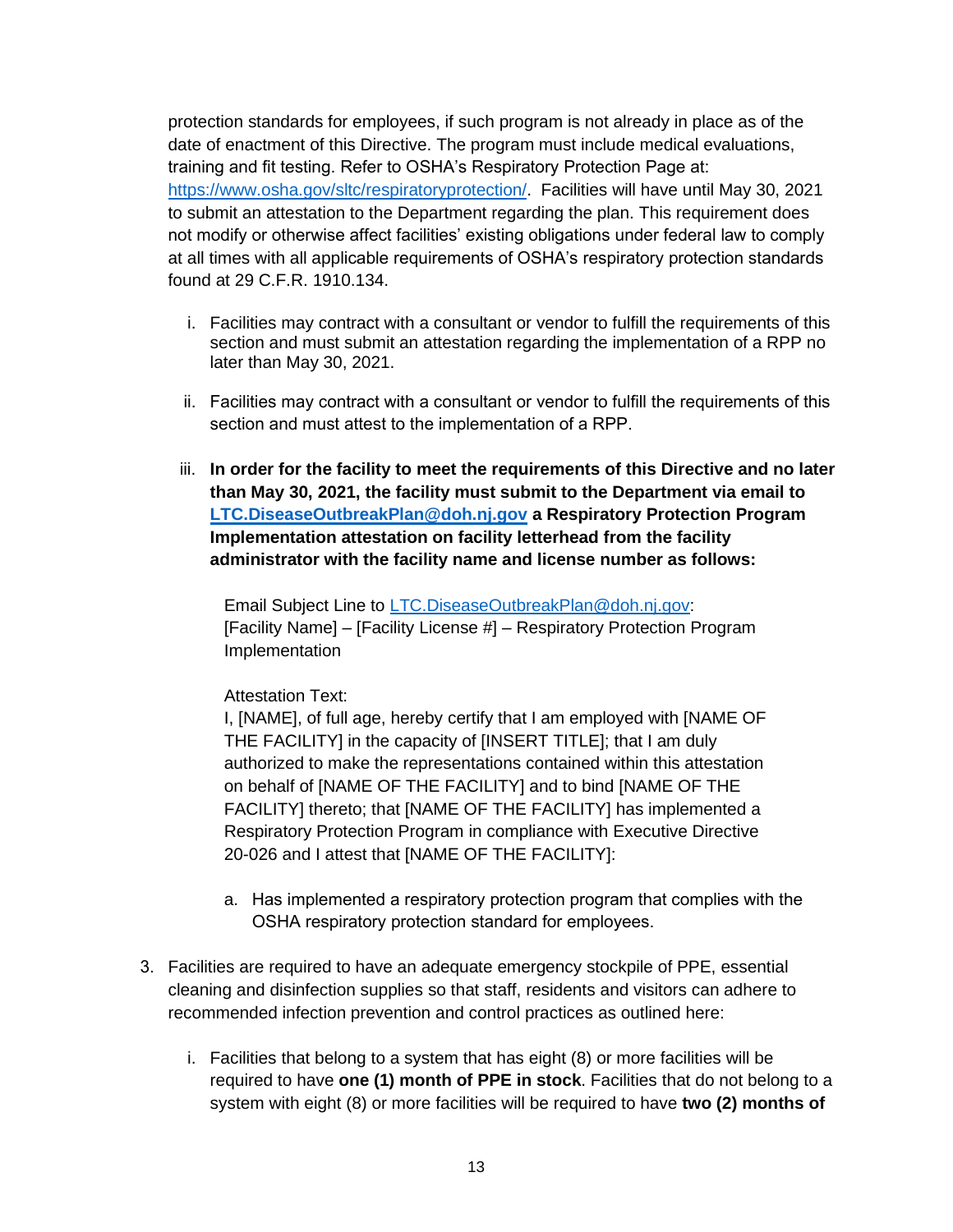**PPE in stock**. Facilities must acquire the PPE to fulfill the requirements outlined herein.

- a. Facilities should use the CDC's PPE Burn Rate Calculator in order to estimate the amount of PPE needed for their required supply under this Directive. This tutorial video guides users on how to use the PPE Burn Rate Calculator: https://youtu.be/E mhrROqJh0. The calculator can be found at: https://www.cdc.gov/coronavirus/2019-ncov/downloads/hcp/PPE-Burn-Rate-Calculator.xlsx.
- b. Facilities should calculate the quantity of PPE to fulfill this requirement at a burn rate based on the highest use of PPE during the COVID-19 surge in their facilities.
- c. If, after using the calculator, facilities determine they already have the stock they need, they are permitted to submit the required attestation immediately.
- d. The PPE in stock is only to be used in the event of an emergency and not for daily use.
- e. All facilities must have essential cleaning and disinfection supplies on hand in the event of a supply chain disruption.
- ii. If at any time the facility is forced to use their PPE stockpile due to an emergency, the facility is required to re-stock and resubmit the attestation below indicating the re-stocking.
- iii. **In order for the facility to meet the requirements of this Directive, before advancing from Phase 0 or to any other phase the facility must submit to the Department via email to LTC.PPEStockpile@doh.nj.gov a PPE Stockpile attestation on facility letterhead from the facility administrator with the facility name and license number, as follows:**

Email Subject Line to LTC.PPEStockpile@doh.nj.gov: [Facility Name] – [Facility License #] – PPE Stockpile

### Attestation Text:

I, [NAME], of full age, hereby certify that I am employed with [NAME OF THE FACILITY] in the capacity of [INSERT TITLE]; that I am duly authorized to make the representations contained within this attestation on behalf of [NAME OF THE FACILITY] and to bind [NAME OF THE FACILITY] thereto; that [NAME OF THE FACILITY] is in compliance with PPE in stock as required in Executive Directive 20-026 and I attest that [NAME OF THE FACILITY]: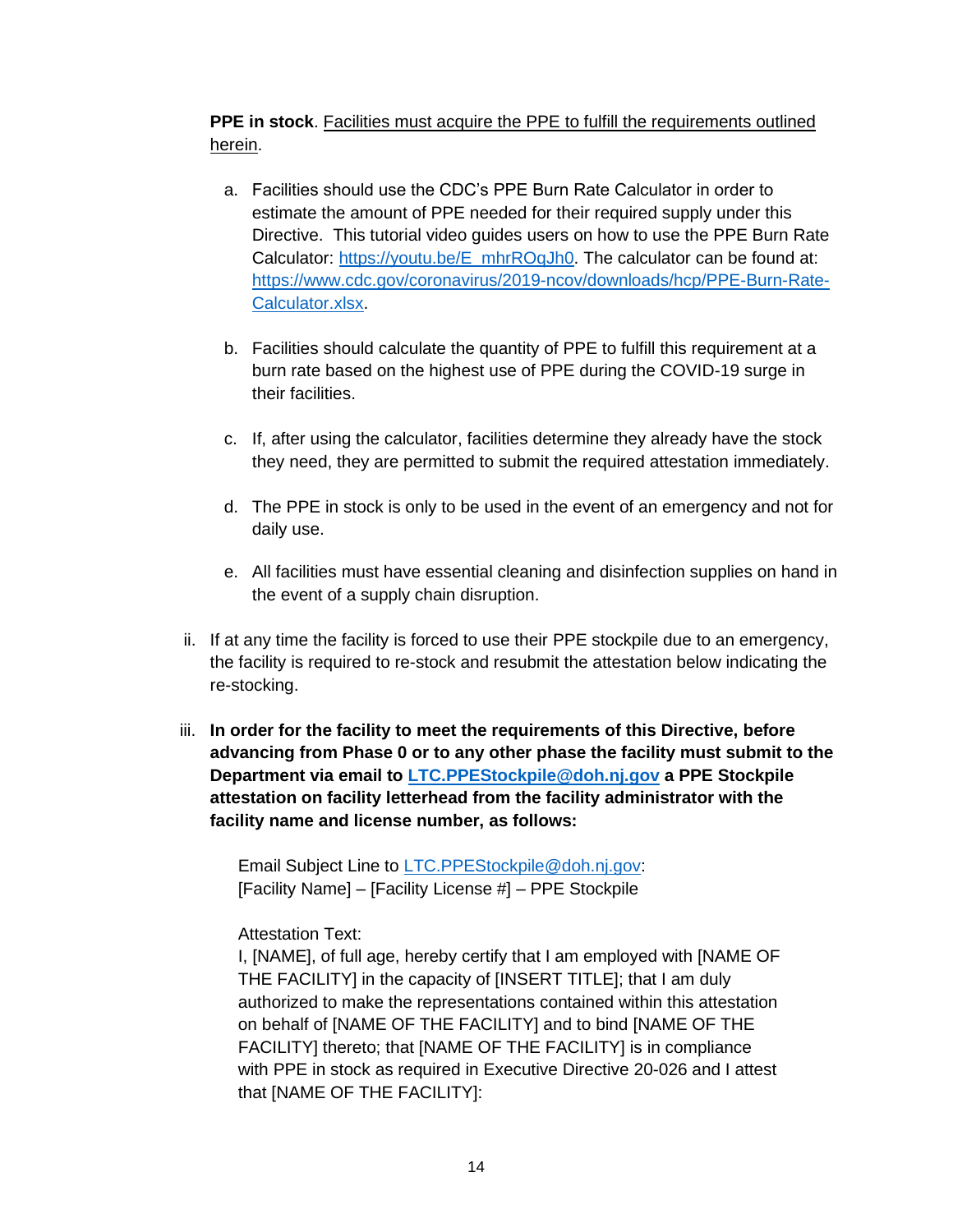- a. Is a standalone or is not part of a system with eight (8) or more facilities, has used the CDC PPE Burn Rate Calculator and has two (2) months of PPE on hand in accordance with Executive Directive 20-026; or
- b. Is part of a system of eight (8) or more facilities and has used the CDC PPE Burn Rate Calculator and has one (1) month of PPE on hand in accordance with Executive Directive 20-026.
- c. Has re-stocked PPE and is in compliance with Executive Directive 20- 026.
- 4. All LTCFs are required to report, at a minimum twice per week, COVID-19 cases, facility staffing, and supply information to the National Healthcare Safety Network (NHSN) Long-Term Care Facility COVID-19 Module: https://www.cdc.gov/nhsn/ltc/covid19/index.html. And the Antigen testing module.The module requires the following information to be submitted:
	- Counts of residents and facility personnel with suspected and laboratory positive COVID-19;
	- Counts of suspected and laboratory positive COVID-19 related deaths among residents and facility personnel;
	- Resident beds and census;
	- Staffing shortages;
	- Status of personal protective equipment (PPE) and hand hygiene supplies; and
	- Ventilator capacity and supplies for facilities with ventilator dependent units.
		- i. CMS certified facilities should submit data in accordance with 42 CFR §483.80(g) and CMS guidance in QSO-20-29, available at: https://www.cms.gov/files/document/qso-20-29-nh.pdf, but not less than **two** times per week.
		- ii. **In order for the facility to meet the requirements of this Directive, before advancing from Phase 0 or to any other phase, the facility must submit to the Department via email to LTC.DataReporting@doh.nj.gov a Data Reporting attestation on facility letterhead from the facility administrator with the facility name and license number as follows:**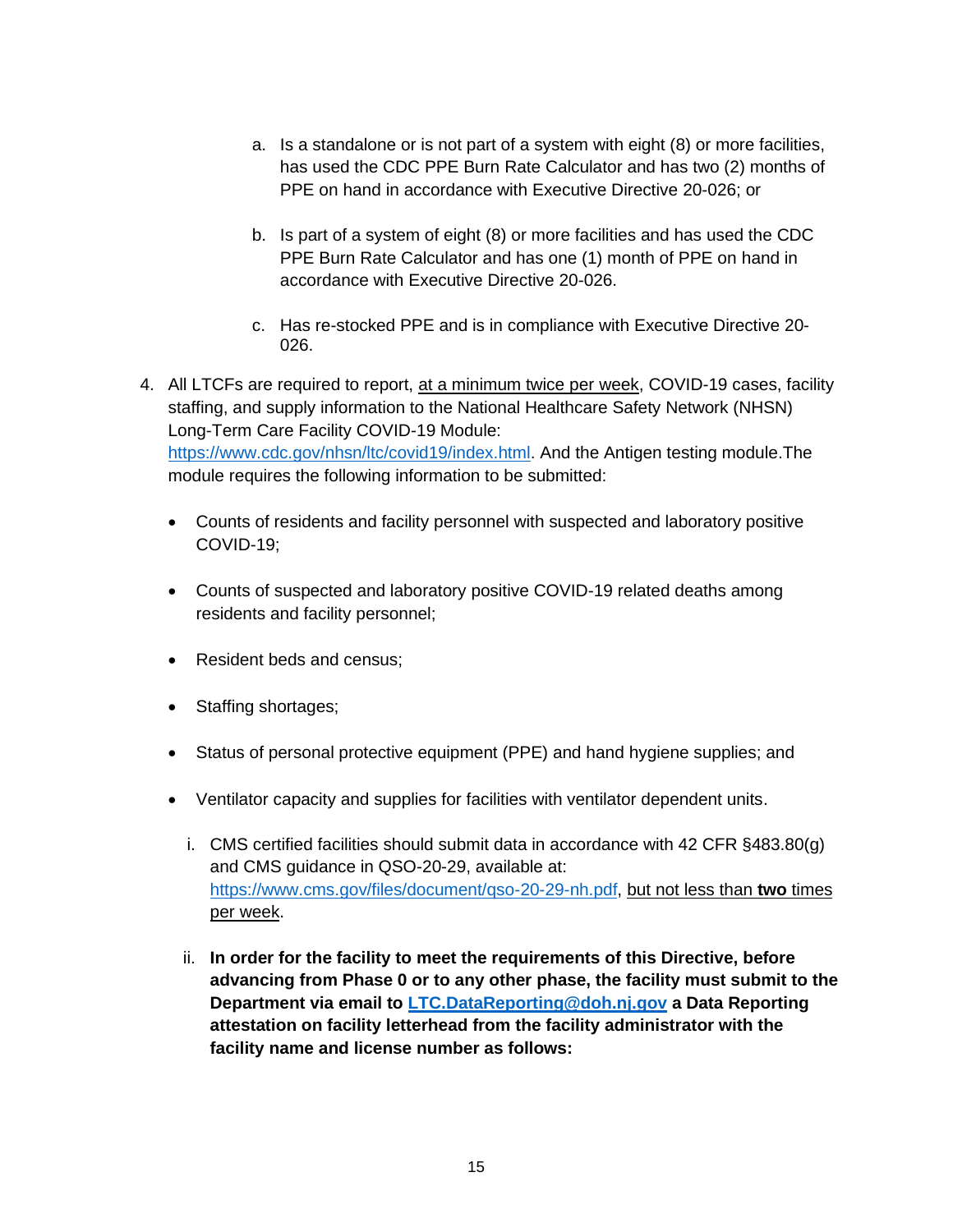Email Subject Line to LTC.DataReporting@doh.nj.gov: [Facility Name] – [Facility License #] – Data Reporting

Attestation Text:

I, [NAME], of full age, hereby certify that I am employed with [NAME OF THE FACILITY] in the capacity of [INSERT TITLE]; that I am duly authorized to make the representations contained within this attestation on behalf of [NAME OF THE FACILITY] and to bind [NAME OF THE FACILITY] thereto; that [NAME OF THE FACILITY] has registered and is submitting data to the National Health safety Network as required by Executive Directive 20-026 and I attest that [NAME OF THE FACILITY]:

- a. Has registered, authorized NJDOH to access data and is entering information in the NHSN COVID-19 Module twice weekly.
- 5. A facility with a COVID-19 outbreak will remain in Phase 0 (maximum restrictions) until their outbreak of COVID-19 has concluded.
	- i. A facility **may allow** indoor visitation if no new facility-onset of COVID-19 cases in the last 14 days have been detected, in accordance with CDC guidance: https://www.cdc.gov/coronavirus/2019-ncov/hcp/duration-isolation.html AND the facility is not currently conducting outbreak testing in accordance with CDC: https://www.cdc.gov/coronavirus/2019-ncov/hcp/nursing-homes-testing.html, CMS facility testing requirements: https://www.cms.gov/files/document/qso-20-38-nh.pdf and/or CDS/Local health Department guidance: https://www.nj.gov/health/cd/topics/covid2019 healthcare.shtml#2.
	- ii. The detection of a NEW COVID-19 outbreak returns the facility to Phase 0, including restricting indoor visitation, regardless of the facility's current Phase. In order to leave Phase 0, facilities must re-submit an attestation upon conclusion of the outbreak, as directed within this directive.
	- iii. An outbreak of COVID-19 is defined by the Communicable Disease Service, COVID-19 Communicable Disease Manual Chapter available at: https://www.nj.gov/health/cd/documents/topics/NCOV/NCOV chapter.pdf.
	- iv. Outbreaks are considered concluded when there are no symptomatic/asymptomatic probable or confirmed COVID-19 cases among employees or residents after 28 days (two incubation periods) have passed since the last case's onset date or specimen collection date (whichever is later), as defined and updated per the COVID-19 Communicable Disease Manual Chapter. For CMS certified facilities, the facility must receive a survey by the NJDOH. The determination of an outbreak's conclusion will be made by either NJDOH or local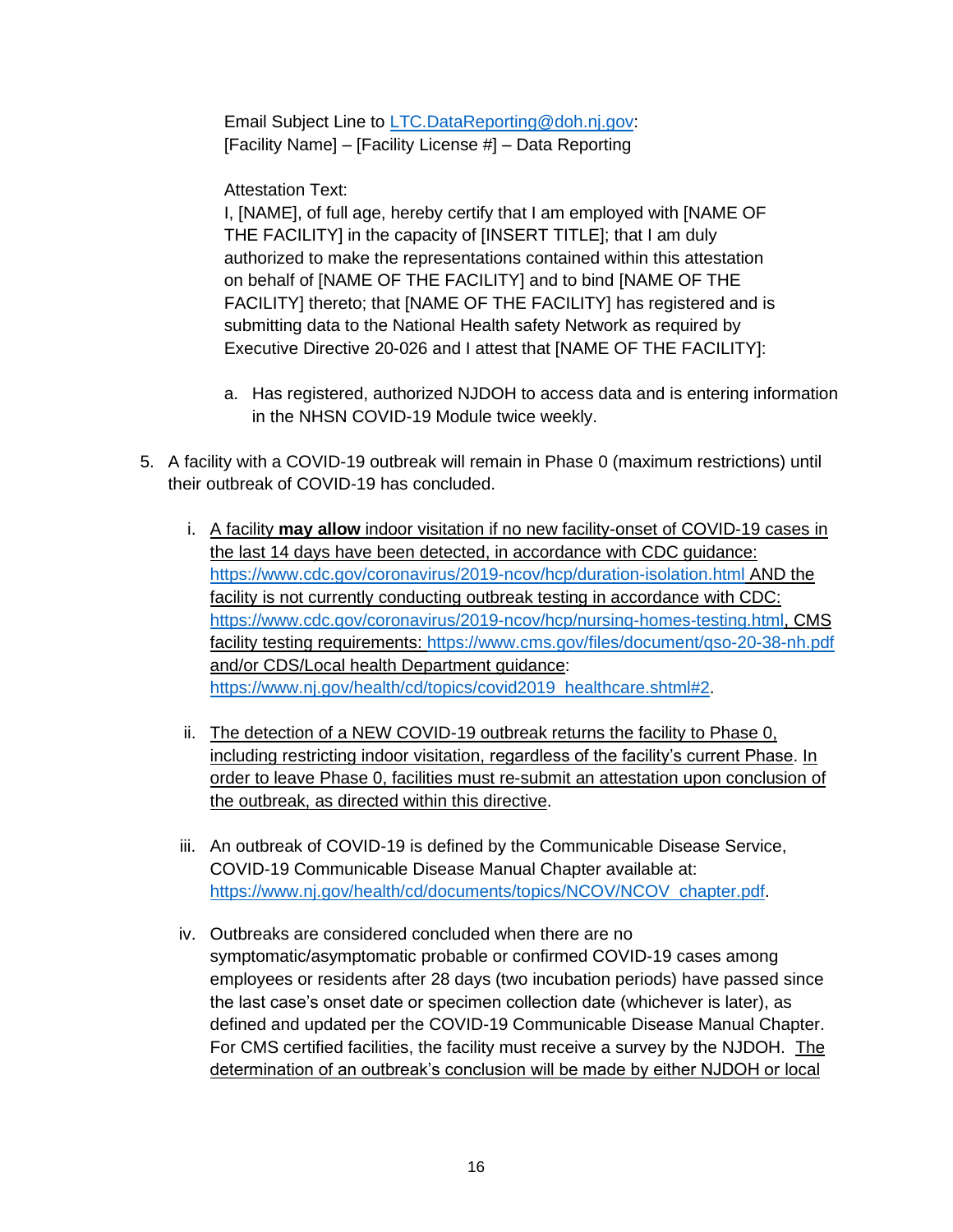#### health officers, pursuant to N.J.A.C. 8:57-1.10.

- v. Upon conclusion of an outbreak, the facility may directly advance to the applicable Phase based on the criteria in this Directive. For example, if a facility was at Phase 3 but has a new outbreak of COVID-19, they would return to Phase 0. If the facility can still attest to the criteria for Phase 3 and the State is still in Stage 3 of reopening when the outbreak is concluded, the facility could directly return to Phase 3.
- vi. For the purposes of this Directive, management of a COVID-19 outbreak, infection prevention and control recommendations for COVID-19, or laboratory testing guidance issued by a local health department (LHD) or NJDOH should be followed in addition to the requirements set herein.
- vii. **In order for the facility to meet the requirements of this Directive and before advancing from Phase 0 or to any other phase, the facility must submit to the Department via email to LTC.OutbreakEnd@doh.nj.gov an End of Outbreak attestation following the end of a COVID-19 outbreak or, if the facility never experienced a COVID-19 outbreak, a No Outbreak Experienced attestation on facility letterhead from the facility administrator with the facility name and license number as follows:**

#### *Following the end of a COVID-19 outbreak at the facility:*

Email Subject Line to LTC.OutbreakEnd@doh.nj.gov: [Facility Name] – [Facility License #] – End of Outbreak

#### Attestation Text:

I, [NAME], of full age, hereby certify that I am employed with the Facility in the capacity of [INSERT TITLE]; that I am duly authorized to make the representations contained within this attestation on behalf of the Facility and to bind the Facility thereto:

a. I attest that the facility has received determination of COVID-19 outbreak conclusion by the LHD or NJDOH on [INSERT DATE], as defined by the Communicable Disease Service COVID-19 Disease Chapter on [INSERT DATE]. If the facility is CMS certified, the facility has received a survey from the NJDOH on [INSERT DATE].

#### *If the facility has never experienced a COVID-19 outbreak:*

Email Subject Line to LTC.OutbreakEnd@doh.nj.gov: [Facility Name] – [Facility License #] – No Outbreak Experienced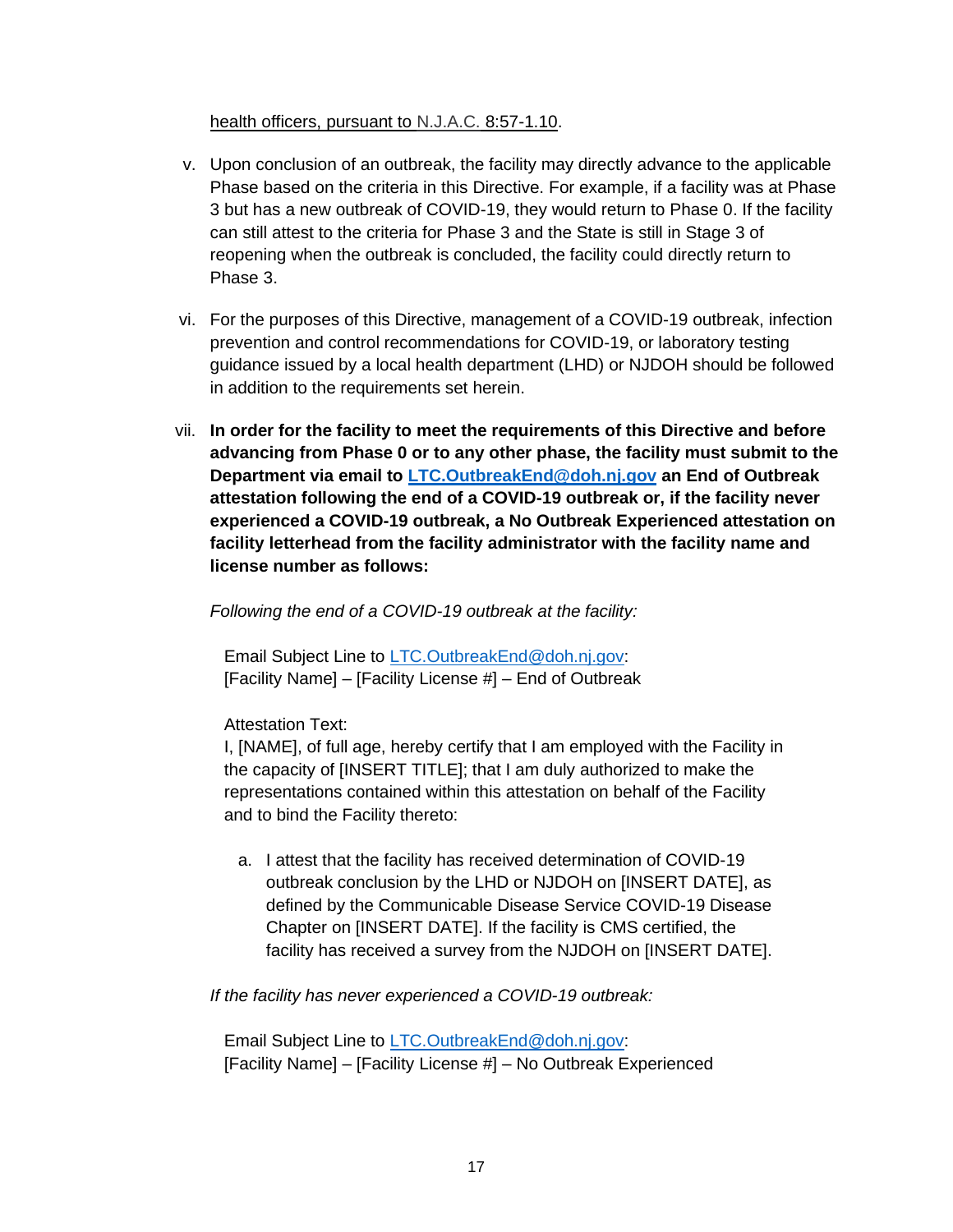#### Attestation Text:

I, [NAME], of full age, hereby certify that I am employed with the Facility in the capacity of [INSERT TITLE]; that I am duly authorized to make the representations contained within this attestation on behalf of the Facility and to bind the Facility thereto:

a. I attest that the facility has never experienced a COVID-19 outbreak.

### **III. Required standards for visitation and service during each reopening "Phase."**

### 1**. Exceptions to visitation restrictions in any phase:**

- i. In emergency situations EMS personnel shall be permitted to go directly to the resident.
- ii. Sections  $1819(c)(3)(A)$  and  $1919(c)(3)(A)$  of the Social Security Act (the Act) and implementing regulations at 42 CFR 483.10(f)(4)(i)(C), require that a Medicare and Medicaid certified nursing home provide representatives of the State Long-Term Care Ombudsman with immediate access to any resident, however during this Public Health Emergency (PHE) in-person access may be restricted. If in-person access is not advisable due to infection control concerns and transmission of COVID-19, facilities must facilitate resident communication (e.g., by phone or through use of other technology) with the ombudsman. The CARES Act states the State Long-Term Care Ombudsman shall have continued direct access (or other access through the use of technology) to residents of long-term care facilities during any portion of the public health emergency relating to coronavirus.
- iii. The CARES Act does not repeal or amend CMS requirements under sections 1819 or 1919 of the Act or implementing regulations. Nor does it place a time limit or expiration date (e.g., until September 30, 2020) on the CMS requirements providing for resident access to the Ombudsman program, but instead affirms that the current pandemic requires the Ombudsman program and long term care facilities to support resident access and communication in a variety of methods. For additional information regarding resident access to the Ombudsman please see Frequently Asked Questions (FAQ) on Nursing Home Visitation at: https://www.cms.gov/files/document/covid-visitation-nursing-home-residents.pdf.
- iv. Section  $483.10(f)(4)(i)(E)$  and  $(F)$  requires facilities to allow immediate access to a resident by any representative of the protection and advocacy systems, as designated by the state, and as established under the Developmental Disabilities Assistance and Bill of Rights Act of 2000 (DD Act), and of the agency responsible for the protection and advocacy system for individuals with a mental disorder (established under the Protection and Advocacy for Mentally Ill Individuals Act of 2000). Protection and Advocacy (P&A) programs authorized under the DD Act protect the rights of individuals with developmental and other disabilities and are authorized to "investigate incidents of abuse and neglect of individuals with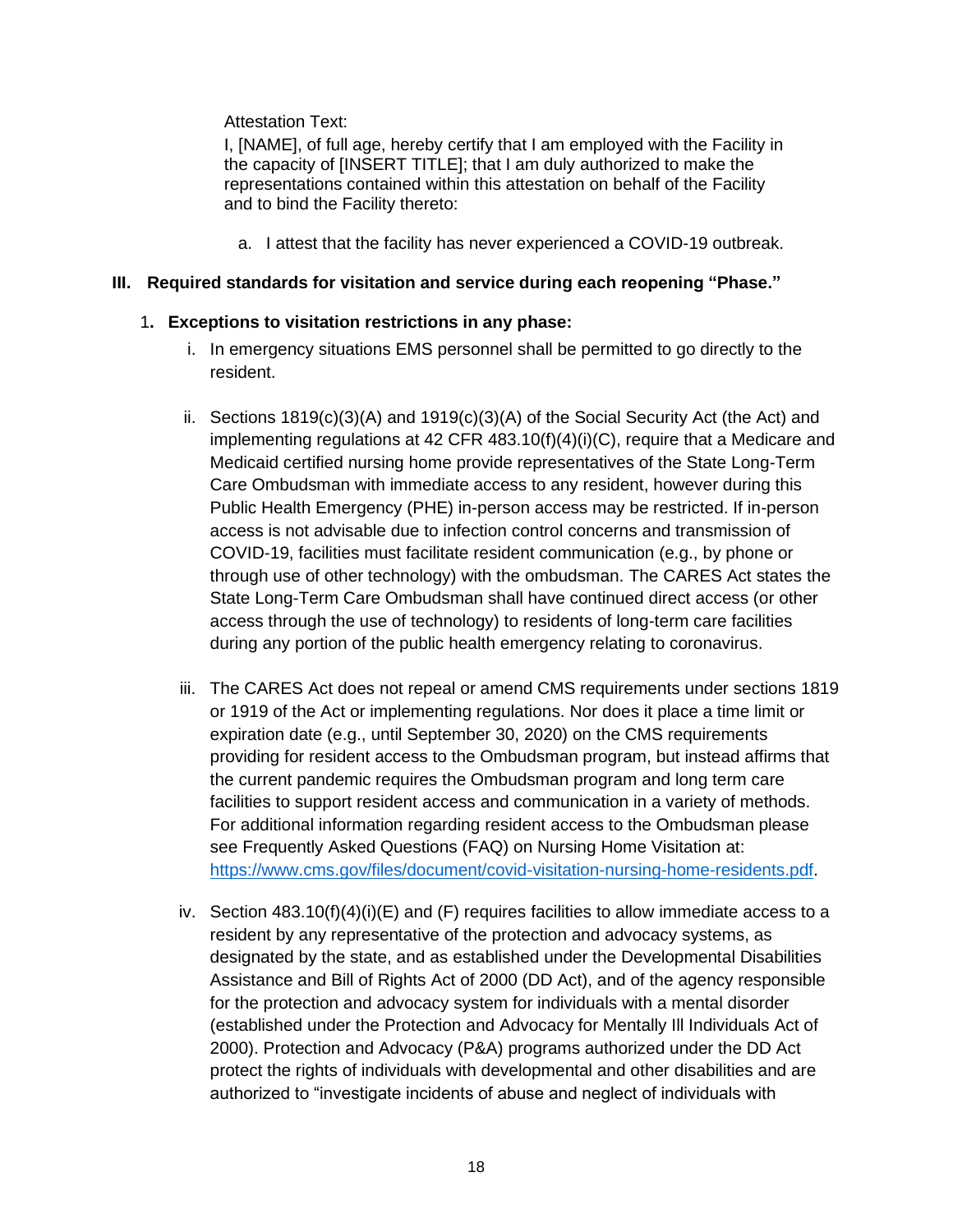developmental disabilities if the incidents are reported or if there is probable cause to believe the incidents occurred." 42 U.S.C. § 15043(a)(2)(B). Under its federal authorities, representatives of P&A programs are permitted access to all facility residents, which includes "the opportunity to meet and communicate privately with such individuals regularly, both formally and informally, by telephone, mail and in person." 42 CFR 51.42(c); 45 CFR 1326.27. Additionally, each facility must comply with federal disability rights laws such as Section 504 of the Rehabilitation Act and the Americans with Disabilities Act (ADA). For example, if a resident requires assistance to ensure effective communication (e.g., a qualified interpreter or someone to facilitate communication) and the assistance is not available by onsite staff or effective communication cannot be provided without such entry (e.g., video remote interpreting), the facility must allow the individual entry into the nursing home to interpret or facilitate, with some exceptions. This would not preclude nursing homes from imposing legitimate safety measures that are necessary for safe operations, such as requiring such individuals to adhere to the core principles of COVID-19 infection prevention.

v. Facilities shall coordinate with Medicaid Managed Care Organizations (MCOs) consistent with the requirements of the MCO contract, including supporting communication by representatives of the MCO with their enrollees, either in-person or using alternative means (e.g., by phone or through use of other technology) as necessary for infection control. When a resident is unable to communicate independently with the MCO representative, either temporarily or permanently, the facility will provide timely updates to the MCO regarding the health status of the individual.

#### 2. **Requirements for Visitation and/or Entry in Any Phase:**

- i. Facilities shall screen and log all persons entering the facility and all staff at the beginning of each shift. Facilities that have POC testing available are encouraged to use it as part of their visitor screening process, in particular during high/very high CALI scores in the region. Visitors who test positive are not permitted to enter the facility. If antigen testing is used, please refer to CDS: (https://www.nj.gov/health/cd/topics/covid2019 healthcare.shtml#2) and CDC: (https://www.cdc.gov/coronavirus/2019-ncov/hcp/testing-healthcarepersonnel.html) guidance for testing interpretation.
	- a. During moderate and high CALI scores, facilities may request but not require, visitors to be tested on their own prior to coming to the facility. Facilities with POC tests and ability to test visitors, should prioritize regular visitors (e.g., weekly visitors), although any visitor can be tested. Facilities may also encourage visitors to be tested on their own prior to coming to the facility (e.g., within 2–3 days) with proof of negative test results and date of test. The visitor can provide proof of a negative FDA approved or authorized point-ofcare test collected and performed in the past 24 hours or PCR test collected and resulted no more than 3 days prior to the visit.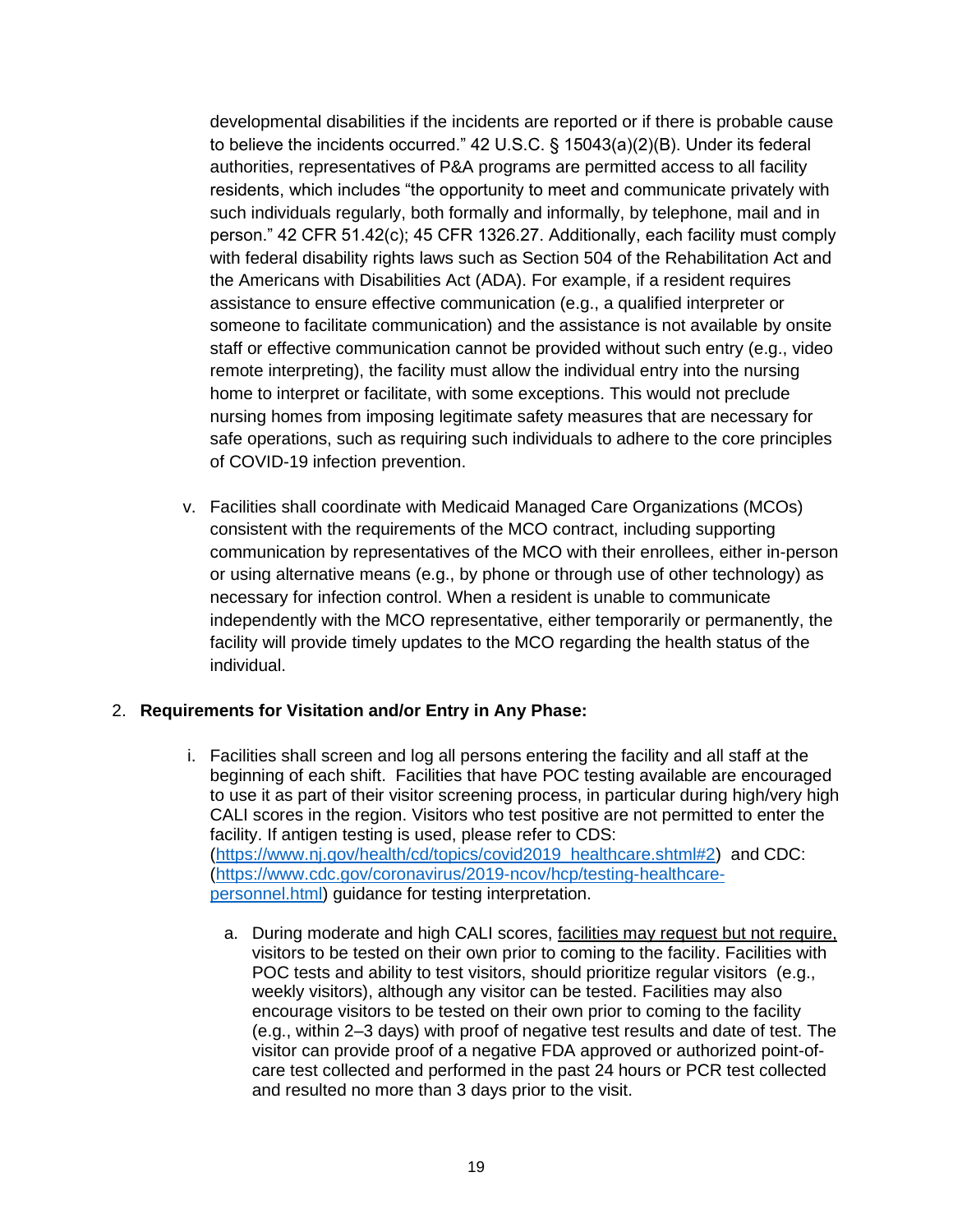- ii. Health care workers who are not employees of the facility but provide direct care to the facility's residents, such as hospice workers, dialysis technicians, laboratory technicians, radiology technicians, social workers, clergy etc., must be permitted to come into the facility as long as they are not subject to a work exclusion due to an exposure to COVID-19, show signs or symptoms of COVID-19 or fail any criteria after being screened in accordance with section (iv) below.
- iii. Any EMS-regulated transport personnel who have donned appropriate PPE in advance of entering the facility to transport a resident **should NOT be required to doff PPE and take a POC test** but should be screened in accordance with section (iv) below.
	- a. Non-emergency medical transport personnel such as taxi, Lyft, Uber, non-MAV or non-BLS – should be screened in accordance with section (iv) and may be tested prior to entering the facility to transport a resident. Drivers and transport personnel can provide proof of a negative FDA approved or authorized point-of-care test collected and performed in the past 24 hours or PCR test collected and resulted no more than 3 days prior to the visit in order to fulfill testing requirements under this section.
- iv. Facilities must actively screen all persons entering the building (except EMS personnel during an emergency) for signs and symptoms of COVID-19. Screening is to include:
	- a. Temperature checks including subjective and/or objective fever equal to or greater than 100.4 F or as further restricted by facility.
	- b. Completion of a questionnaire about symptoms and potential exposure which shall include at a minimum:
		- 1) Whether in the last 14 days, the visitor has had an identified exposure to someone with a confirmed diagnosis of COVID-19, someone under investigation for COVID-19, or someone suffering from a respiratory illness.
		- 2) Whether the visitor has been diagnosed with COVID-19 and has not yet met criteria for the discontinuation of isolation per guidance issued by NJDOH and CDC.
		- 3) Whether in the last 14 days, the visitor has returned from a state on the designated list of states under the 14-day quarantine travel advisory, available for review at: https://covid19.nj.gov/faqs/nj-information/travelinformation/which-states-are-on-the-travel-advisory-list-are-there-travelrestrictions-to-or-from-new-jersey.
- v. Facilities must observe anyone entering the facility for any signs or symptoms of COVID-19, including, but not limited to: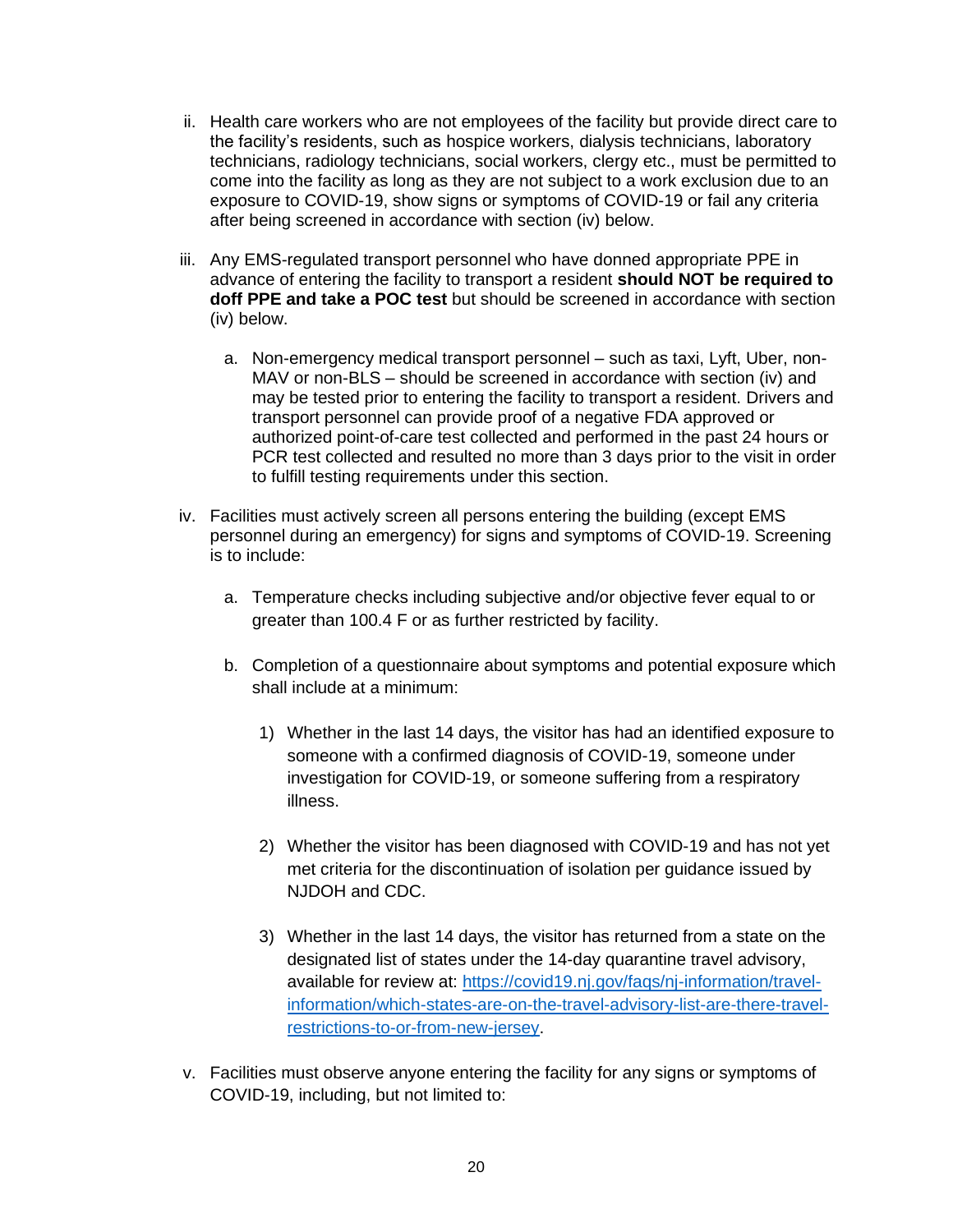- 1) chills;
- 2) cough;
- 3) shortness of breath or difficulty breathing,
- 4) sore throat;
- 5) fatigue;
- 6) muscle or body aches;
- 7) headache;
- 8) new loss of taste or smell;
- 9) congestion or runny nose;
- 10) nausea or vomiting; or
- 11) diarrhea.
- vi. Upon screening, facilities must prohibit entry into the building for those who meet one or more of the following criteria:
	- a. Exhibit signs or symptoms of an infectious communicable disease, including COVID-19, such as a subjective and/or objective fever (evidenced by a temperature check of the visitor equal to or greater than 100.4 F or as further restricted by facility), chills, cough, shortness of breath or difficulty breathing, sore throat, fatigue, muscle or body aches, headache, new loss of taste or smell, congestion or runny nose, nausea or vomiting, or diarrhea;
	- b. In the last 14 days, has had contact with someone with a confirmed diagnosis of COVID-19, or someone under investigation for COVID-19, or someone ill with respiratory illness;
	- c. In the last 14 days, has returned from a designated state under the 14-day quarantine travel advisory; or
	- d. Has been diagnosed with COVID-19 and has not yet met criteria for the discontinuation of isolation per guidance issued by NJDOH https://www.state.nj.us/health/cd/topics/ncov.shtml and CDC https://www.cdc.gov/coronavirus/2019-ncov/hcp/disposition-hospitalizedpatients.html.
	- e. If testing (i.e. antigen or PCR) is used, tests positive.
- vii. The facility must establish a designated area for visitors to be screened that accommodates social distancing and infection control standards. Visitors should be provided with the visitation guidelines upon check in. The facility should provide graphics to assist residents and visitors in maintaining social distancing and infection control standards.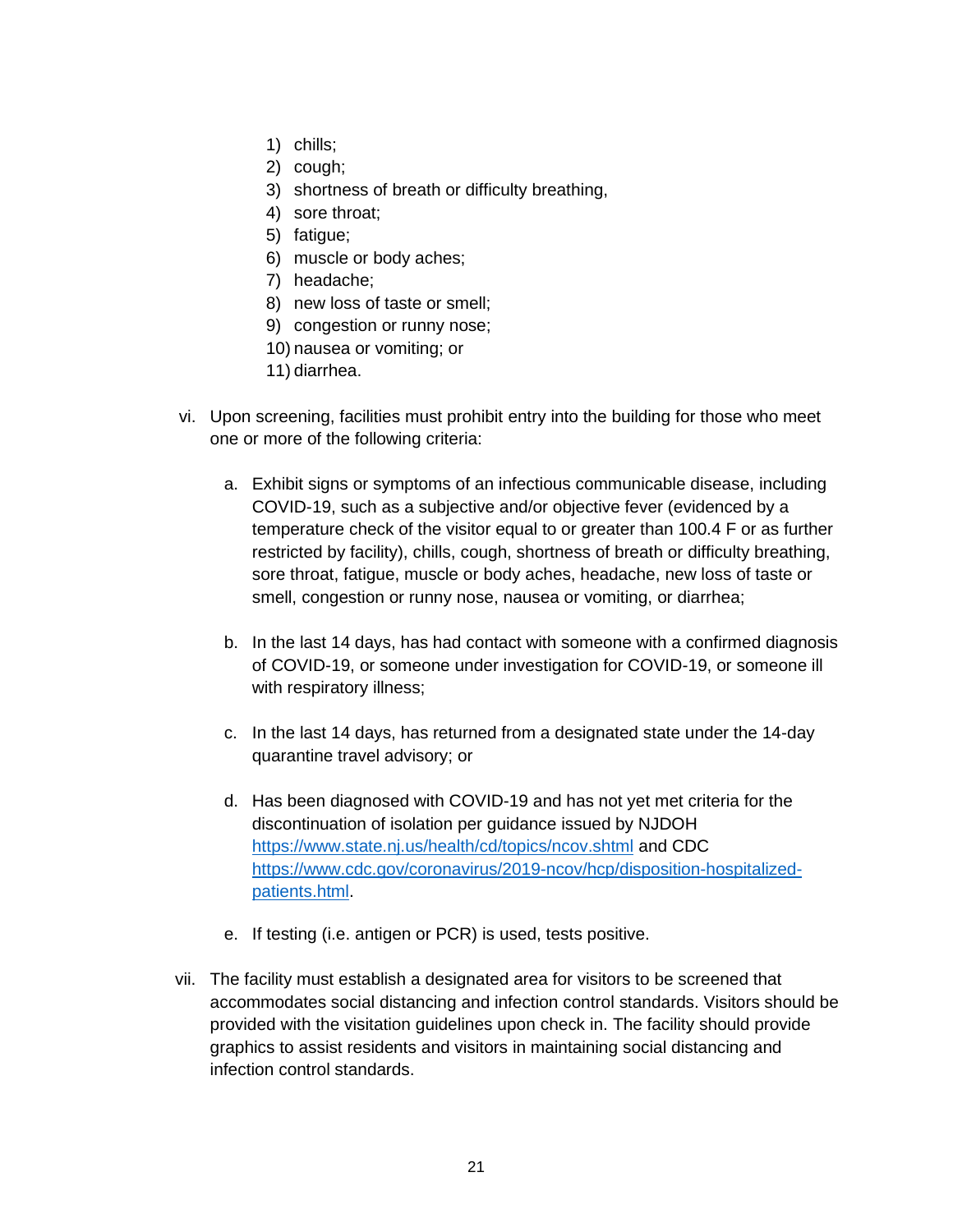- viii. No more than two visitors are permitted at one time per resident. The facility must use appointments in order to limit the number of visitors inside the building at one time.
- ix. If, after undergoing screening, the person is permitted to enter the building, the facility shall:
	- a. Require the person to wear a cloth face covering or facemask (covering both mouth and nose at all times). The facility may require the visitor to use additional forms of personal protective equipment (PPE), as determined by the facility.
	- b. Provide instruction on hand hygiene, provide instruction on limiting surfaces touched, provide instruction on the use of PPE, and inform visitors of the location of hand hygiene stations, before the visitor enters the facility and resident's room.
	- c. Advise the person to limit physical contact with anyone other than the resident while in the facility. For example, practice social distancing with no handshaking, kissing or hugging and remaining six feet apart.
	- d. For visitors, provide visitation in the resident's room, if they are in a single room. If a resident is in a shared room, the facility needs to identify a visitation location that allows for social distancing and for deep cleaning. Limit the visitor's movement within the facility to the resident's room or designated space (e.g., reduce walking the halls, avoid going to dining room, etc.). For situations where there is a roommate and the health status of the resident prevents leaving the room, facilities should attempt to enable in-room visitation while adhering to the core principles of COVID-19 infection prevention.
	- e. Restrict a person from entering the facility if they are unable to demonstrate the proper use of infection prevention and control techniques.
- x. The facility must advise anyone entering the facility to monitor for signs and symptoms of COVID-19 for at least 14 days after exiting the facility. If symptoms occur, advise them to self-isolate at home, contact their healthcare provider, and immediately notify the facility of the date they were in the facility, the individuals they were in contact with, and the locations within the facility they visited. Facilities should immediately screen the individuals of a reported contact, and take all necessary actions based on any findings.
- xi. **The facility must receive informed consent from the visitor(s) and the resident in writing that they are aware of the possible dangers of exposure to COVID-19 for both the resident and the visitor and that they will follow the**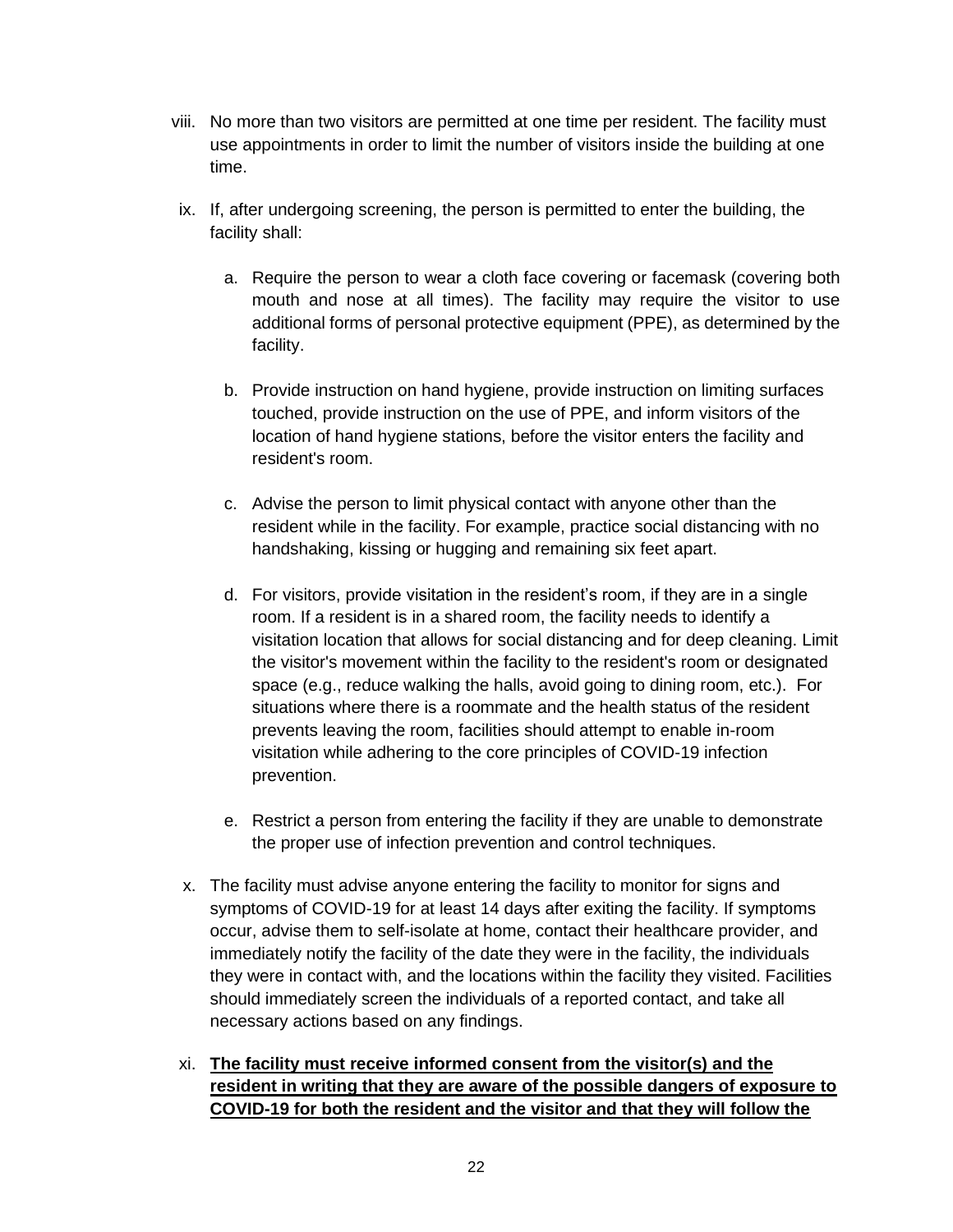**rules set by the facility in regard to visitation. The facility must receive a signed statement from each visitor and resident (if the resident is unable to consent then the consent needs to be signed by the authorized representative) with a copy provided to the visitor and resident, that they are aware of the risk of exposure to COVID-19 during the visit, that they will strictly comply with the facility policies during visitation, and that the visitor will notify the facility if they test positive for COVID-19 or exhibit symptoms of COVID-19 within fourteen days of the visit.**

### 3. **Cohorting, PPE and Training Requirements in Every Phase:**

- i. Facilities shall train and provide staff with all recommended COVID-19 PPE, to the extent PPE is available, and consistent with CDC guidance on optimization of PPE (https://www.cdc.gov/coronavirus/2019-ncov/hcp/ppe-strategy/index.html), if applicable. All staff must wear all appropriate PPE when indicated. Staff may wear cloth face coverings if facemask is not indicated, such as for administrative staff or while in non-patient care areas (e.g. breakroom).
- ii. Facilities shall implement universal source control for everyone in the facility. All residents, whether they have COVID-19 symptoms or not, must practice source control when around others (surgical mask if supply is available) in accordance with CDC guidance at: https://www.cdc.gov/coronavirus/2019-ncov/prevent-gettingsick/cloth-face-cover-guidance.html. A face covering must NOT be worn by children under the age of two (2) or anyone who has trouble breathing, is unconscious, incapacitated, or otherwise unable to remove the mask without assistance. Source control may be provided with cloth face coverings or facemasks.
- iii. Facilities shall implement universal eye protection, in addition to source control and other infection prevention and control measures, for all staff and for compassionate care or essential caregiver visitors unable to maintain social distancing when the NJDOH CALI Level is Very High/High or Moderate.
- iv. Facilities shall separate COVID-19 positive and negative residents in accordance with NJDOH guidance at: https://www.nj.gov/health/cd/topics/covid2019 healthcare.shtml. A resident is considered recovered from COVID-19 only after they have met the criteria for discontinuation of isolation as defined by the NJDOH at: https://www.state.nj.us/health/cd/topics/ncov.shtml, and CDC guidance at https://www.cdc.gov/coronavirus/2019-ncov/hcp/disposition-hospitalizedpatients.html.
- v. Facilities must continue to follow current NJDOH orders, guidance and directives on admissions and readmissions. Facilities may receive residents who were tested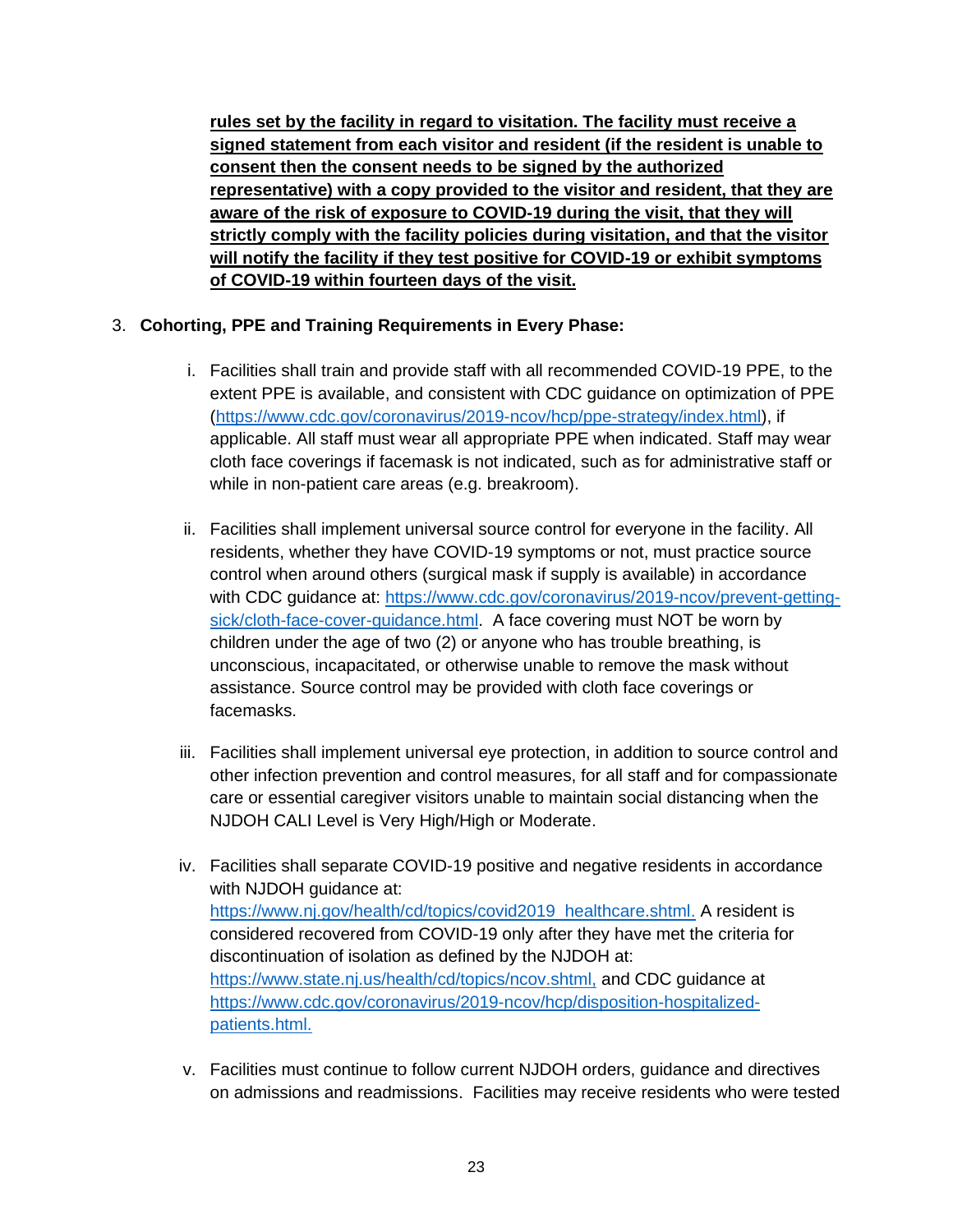prior to admission/transfer or shortly thereafter, in accordance with NJDOH Guidance:

https://www.nj.gov/health/cd/documents/topics/NCOV/COVID Cohorting PAC.pdf, Orders: https://www.state.nj.us/health/legal/covid19/4-13- 20 EmergencyCurtailmentOfAdmissions.pdf and Directives. Facilities shall take appropriate action on the results including, but not limited to, the guidance below:

- a. Sending Facility: COVID-19 diagnostic test results must be provided (in addition to other pertinent clinical information) to the receiving facilities for any transferred residents upon receipt of lab results.
- b. Receiving Facility: Upon identification of a case of COVID-19 in a resident who was recently admitted (within 14 days), the receiving facility must provide these results back to the sending facility to allow for the appropriate response and investigation.
- 4**. Indoor End-of-Life**, **Compassionate Care**, and **Essential Caregiver** visitation is allowed for all residents, including pediatric and those covered by the Americans with Disabilities Act (ADA) or the Law Against Discrimination (LAD), in all phases pursuant to the following requirements, NJDOH directives and section (III)(2)(i) to (xi) of this directive**:**
	- i. All residents can be visited in all phases in **limited** situations as follows:
		- a. **End-of-life** situations pursuant to the requirements of this Directive and NJDOH Executive Directive No. 20-017 at: https://ni.gov/health/legal/covid19/6-19-20 ExecutiveDirectiveNo20-017 StandardsProtocolsVisitorsFacilityStaff.pdf
		- b. **Compassionate Care** situations visits are allowed with transmission-based precautions, pursuant to the requirements of this Directive and NJDOH Executive Directive No. 20-017 at: https://nj.gov/health/legal/covid19/6-19- 20 ExecutiveDirectiveNo20-017 StandardsProtocolsVisitorsFacilityStaff.pdf. The term "compassionate care situation" does not exclusively refer to end-oflife situations. CMS gives the following examples:
			- 1) A resident who was living with their family before recently being admitted to a nursing home, the change in their environment and sudden lack of family can be a traumatic experience. Allowing a visit from a family member in this situation would be consistent with the intent of the term "compassionate care situations." Similarly, allowing someone to visit a resident whose friend or family member recently passed away, would also be consistent with the intent of these situations.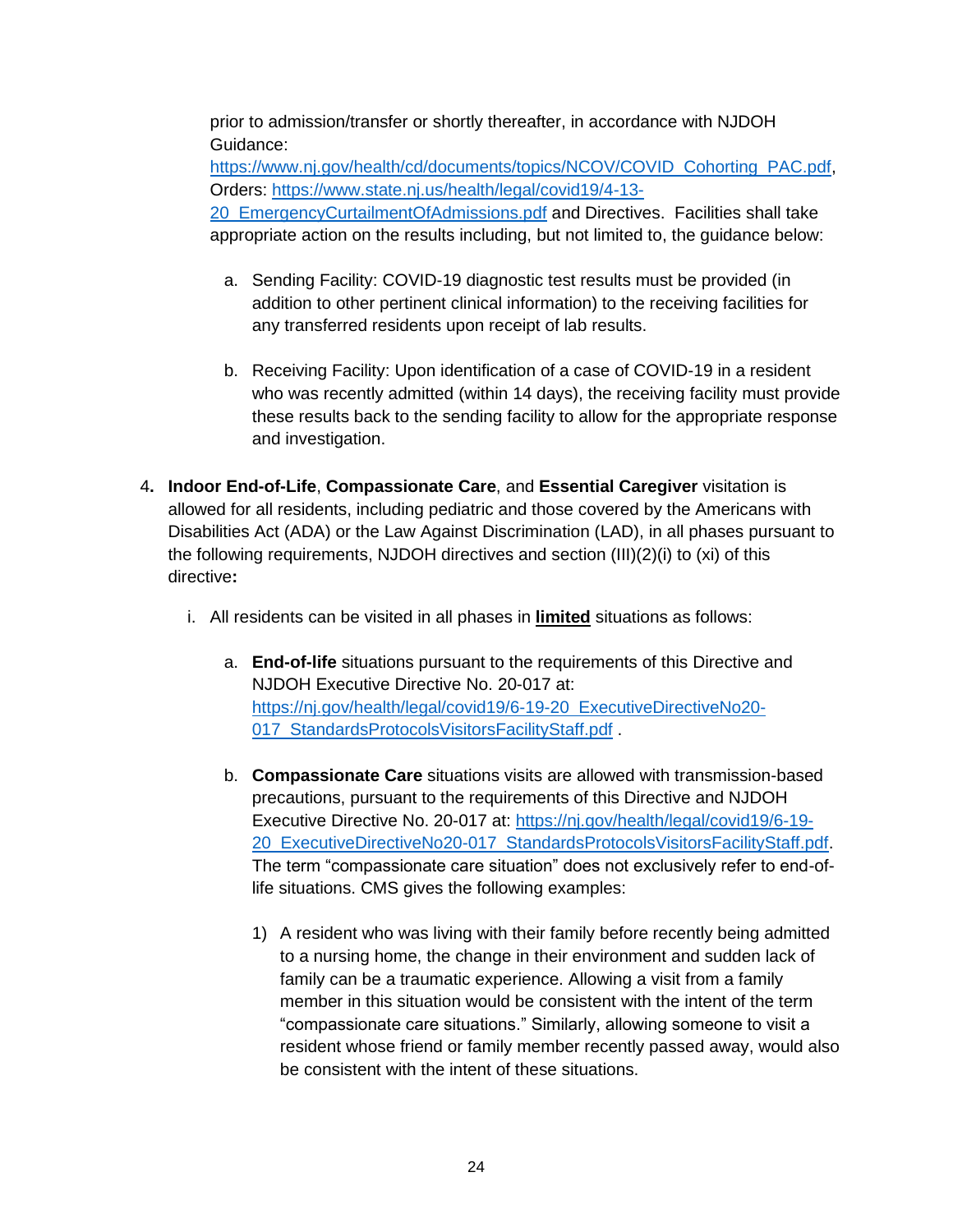(https://www.cms.gov/files/document/covid-visitation-nursing-homeresidents.pdf).

- 2) A resident receiving hospice care whose health status is sharply declining, or when a resident is not enrolled in hospice, but their health status has sharply declined (https://www.cms.gov/files/document/qso-20- 28-nh-revised.pdf).
- 3) A resident who needs cueing and encouragement with eating or drinking, previously provided by family and/or caregiver(s), is experiencing weight loss or dehydration.
- 4) A resident, who used to talk and interact with others, is experiencing emotional distress, seldom speaking, or crying more frequently (when the resident had rarely cried in the past). (https://www.cms.gov/files/document/qso-20-39-nh.pdf).
- 5) Facilities must work with residents, healthcare providers (e.g. hospice providers), families or guardians to determine when visits for compassionate care situations are appropriate and can be safely conducted.
- 6) While compassionate care visits are allowed in all phases, compassionate care visits when facilities are in Phase 0, should not be routine and allowed only on a limited basis as an exception to restricting visitation. Facilities must ensure that these visits are conducted as safely as possible and must require infection control practices, hand hygiene: https://www.cdc.gov/handhygiene/pdfs/Provider-Factsheet-508.pdf and appropriate PPE in accordance with guidance from the CDC: (https://www.cdc.gov/coronavirus/2019-ncov/hcp/long-termcare.html?CDC AA refVal=https%3A%2F%2Fwww.cdc.gov%2Fcoronavi rus%2F2019-ncov%2Fhealthcare-facilities%2Fprevent-spread-in-longterm-care-facilities.html) and CMS: (https://www.cms.gov/files/document/qso-20-39-nh.pdf.)

### c. **Indoor Essential Caregiver Visitation Pursuant to the Requirements of This Directive:**

1) All residents may receive indoor essential caregiver visitation in facilities where there has been no new facility-onset COVID-19 cases in the last 14 days AND the facility is not currently conducting outbreak testing per the CDC: (https://www.cdc.gov/coronavirus/2019-ncov/hcp/durationisolation.html), CMS: https://www.cms.gov/files/document/qso-20-38 nh.pdf and CDS guidance :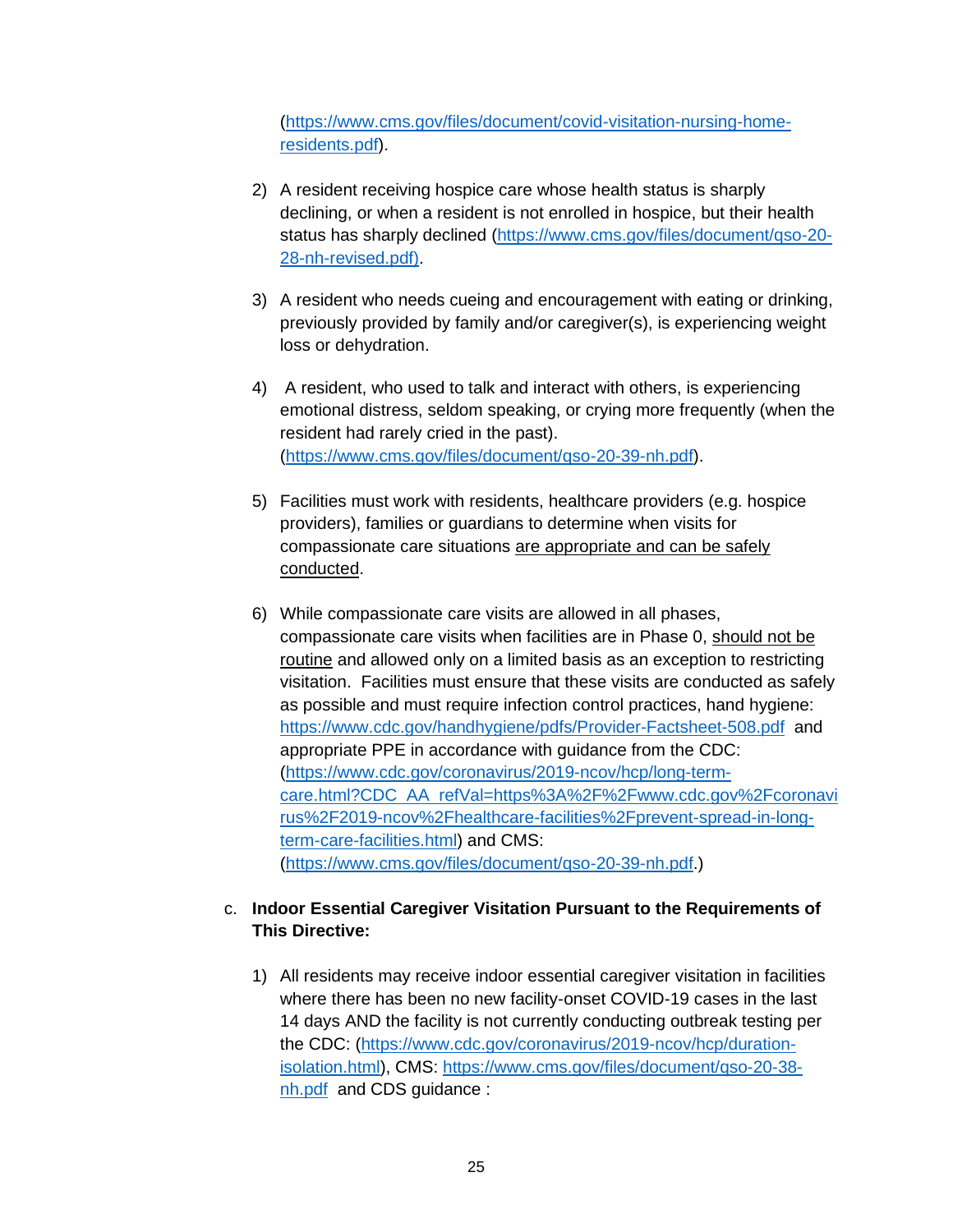https://www.nj.gov/health/cd/documents/topics/NCOV/COVID-19 Antigen Testing in LTCF.pdf.

- 2) Residents who are on transmission-based precautions for COVID-19 should only receive visits that are virtual, through windows, or in-person for end-of-life, compassionate care situations in accordance with NJDOH Executive Directive No. 20-017, as outlined in this directive and in accordance with CMS guidance: https://www.cms.gov/files/document/qso-20-39-nh.pdf, with adherence to transmission-based precautions.
- 3) An essential caregiver could be an individual who was previously actively engaged with the resident or is committed to providing assistance with activities of daily living.
- 4) Facilities must establish policies and procedures for how to designate and utilize an essential caregiver.
- 5) Consult the facility's Administrator, Director of Nursing, Social Services Director, or other designated facility staff to help determine who meets the criteria of an essential caregiver.
- 6) The resident must be consulted about their wishes to determine whom to designate as the essential caregiver. Consider persons such as a family member, outside caregiver, or friend who provided regular care to the resident prior to the pandemic.
- 7) Residents may express a desire to designate more than one essential caregiver based on their past involvement and needs (e.g., more than one family member previously split time to provide care for the resident). In these unique situations, facility staff should work cooperatively with the resident and family to work out a schedule to accommodate the essential caregivers.
- 8) Work with the resident and essential caregiver to identify a schedule of up to two (2) hours per visit, one (1) time per week, for the essential caregiver to be in the facility, if the facility is in phase 0. Facilities in Phases one (1) or two (2) may allow for two visits per week not to exceed a total of four (4) hours per week. Facilities in phase three (3) may allow essential caregiving visitation under their regular procedures and per this directive.
- 9) Ensure that scheduling of essential caregiver visits takes into account the number of essential caregivers in the building at the same time. The facility may establish time limits as needed to keep residents safe.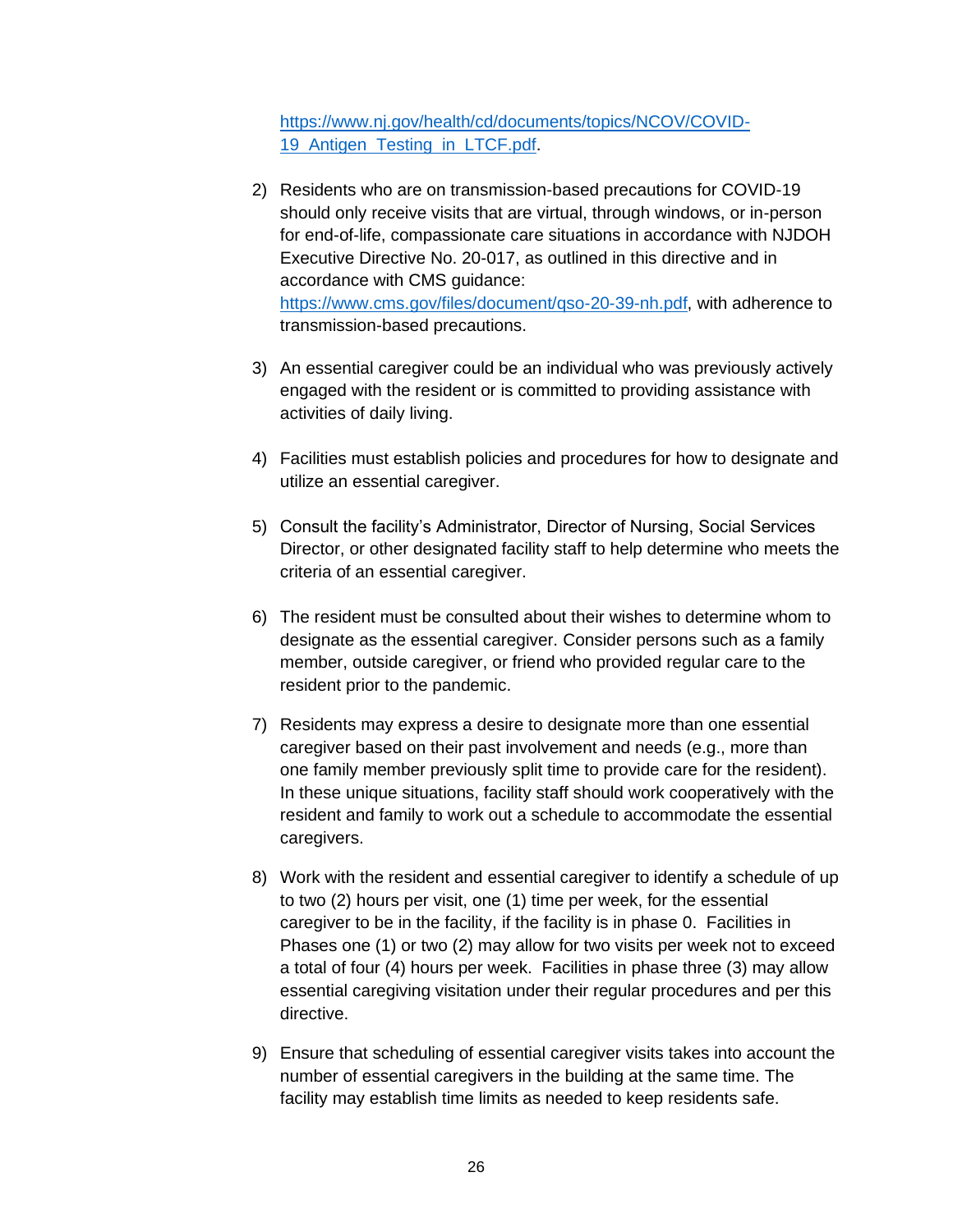- 10) Utilize the essential caregiver to provide care in the same manner as prior to the pandemic.
- 11) Facilities must ensure that essential caregiving visits are conducted as safely as possible and must require infection control practices, hand hygiene and PPE.
- 12) Facilities that have POC testing available are encouraged to use it as part of their visitor screening process. Visitors who test positive are not permitted to enter the facility. If antigen testing is used, please refer to CDS: (https://www.nj.gov/health/cd/topics/covid2019 healthcare.shtml#2) and CDC: (https://www.cdc.gov/coronavirus/2019-ncov/hcp/testinghealthcare-personnel.html), guidance for testing interpretation.
	- a) During moderate and high CALI scores, facilities may request but not require, visitors to be tested on their own prior to coming to the facility. Facilities with POC tests and ability to test visitors, should prioritize regular visitors (e.g., weekly visitors), although any visitor can be tested. Facilities may also encourage visitors to be tested on their own prior to coming to the facility (e.g., within 2–3 days) with proof of negative test results and date of test. The visitor can provide proof of a negative FDA approved or authorized point-of-care test collected and performed in the past 24 hours or PCR test collected and resulted no more than 3 days prior to the visit.NOTE: Facilities may test essential caregivers in accordance with section (I)(9), of this Executive Directive.
- 5. **Indoor visitation for pediatric residents and residents with intellectual and/or developmental disabilities** covered under the Americans with Disabilities Act (ADA) or state Law Against Discrimination (LAD) is allowed in phases 1, 2 and 3 pursuant to the requirements in this Directive and NJDOH Executive Directive No. 20-025: https://www.state.nj.us/health/legal/covid19/ED20-025VisitationDD.pdf.
	- i. Nothing in this directive shall be interpreted to prevent pediatric residents currently negative or asymptomatic and not on transmission-based precautions from attending educational institutions or medical appointments (e.g. physical therapy) provided protocols are in place to protect the resident and the facility.
- 6. **Outdoor visitation** is allowed for negative and asymptomatic, or COVID-19 recovered residents in all Phases, as per NJDOH Executive Directive 20-017: https://nj.gov/health/legal/covid19/6-19-20 ExecutiveDirectiveNo20- 017 StandardsProtocolsVisitorsFacilityStaff.pdf and this directive. The Directive requires facilities to attest to their visitation plan and capabilities, receive informed consent from visitors and residents and safeguard residents, staff and visitors among others.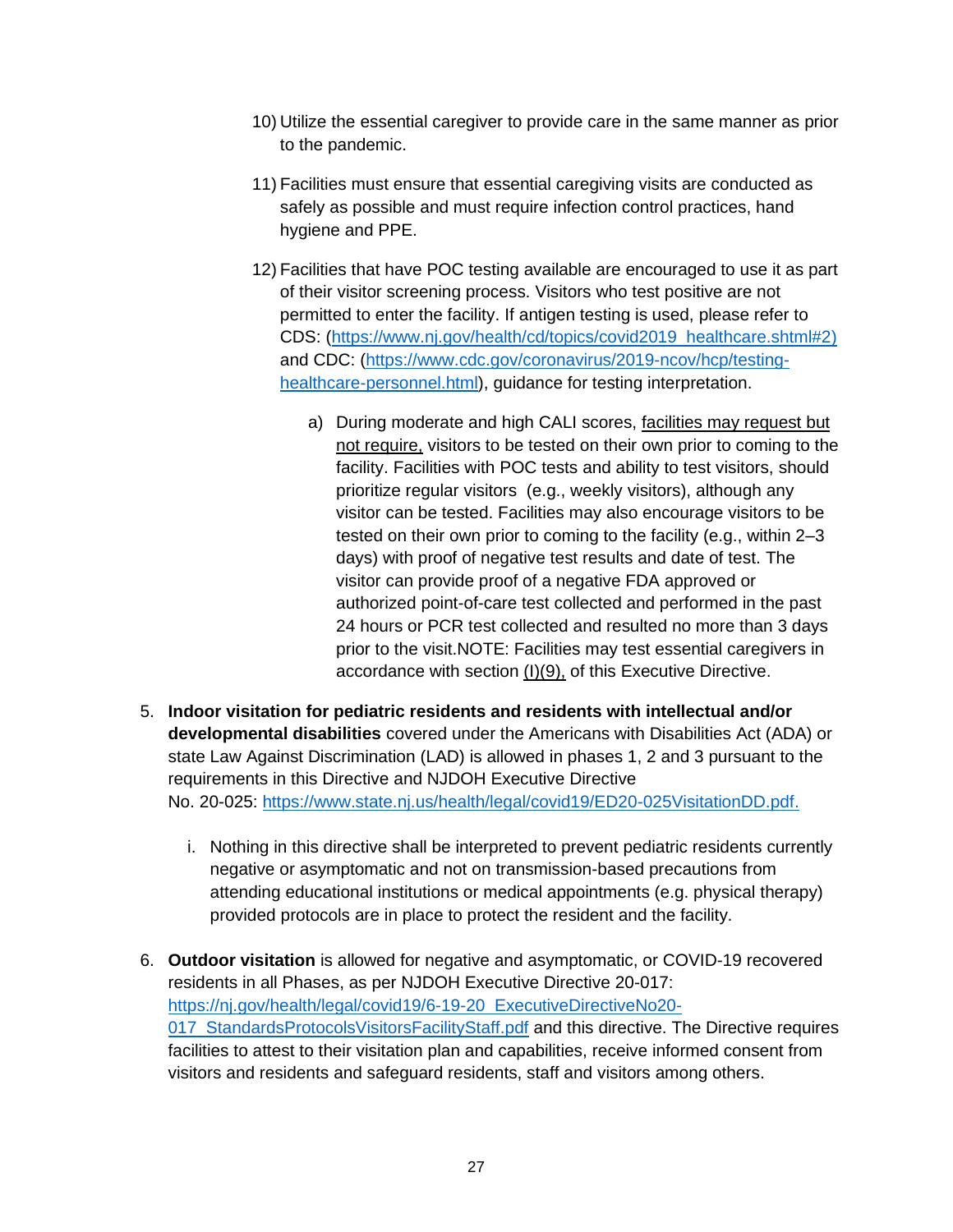i. In accordance with CMS guidance: (https://www.cms.gov/files/document/qso-20- 39-nh.pdf), outdoor visitation is preferred over indoor visitation and should be conducted in a manner that reduces the risk of transmission. Outdoor visits pose a lower risk of transmission due to increased space and airflow. Therefore, all visits should be held outdoors whenever practicable. Outdoor visitation should be facilitated routinely, except during periods of unsuitable weather conditions (e.g., inclement weather, excessively hot or cold temperatures, poor air quality), when an individual resident's health status prevents visitation (e.g., medical condition(s), COVID-19 status), or a facility's outbreak status prevents visitation..

### 7. **Indoor Visitation by Appointment in Accordance with CMS QSO-20-39**

- i. Indoor visitation by appointment is allowed in every phase per CMS visitation guidance: (https://www.cms.gov/files/document/qso-20-39-nh.pdf) released on September 17, 2020, pursuant to the requirements in this directive as follows:
	- a. A facility **may allow** indoor visitation after no new facility-onset of COVID-19 cases in the last 14 days have been detected, in accordance with CDC guidance: https://www.cdc.gov/coronavirus/2019-ncov/hcp/durationisolation.html AND the facility is not currently conducting outbreak testing in accordance with CDC guidance: https://www.cdc.gov/coronavirus/2019 ncov/hcp/nursing-homes-testing.html, CMS facility testing requirements: https://www.cms.gov/files/document/qso-20-38-nh.pdf and/or CDS/Local health Department guidance: https://www.nj.gov/health/cd/topics/covid2019 healthcare.shtml#2.
	- b. Indoor visitation can only occur in facilities where there has been NO NEW facility-onset of COVID-19 cases in the last 14 days and the facility is not currently conducting outbreak testing and has a mechanism to collect informed consent from the residents and visitors, has a location designated for indoor visitation, sufficient staff, a mechanism for appointments, and sufficient PPE and cleaning and disinfection supplies to permit visitation.
	- c. Facilities may not restrict visitation without a reasonable clinical or safety cause, consistent with §483.10(f)(4)(v). For example, if a facility has had no facility-onset COVID-19 cases in the last 14 days and its county positivity rate is low or medium, as determined by NJDOH, a nursing home **must** facilitate in-person visitation consistent with regulations, CMS guidance and the requirements outlined in this directive.
		- 1) Facilities in moderate or high-positivity counties are encouraged to test visitors, if feasible. If so, facilities should prioritize visitors that visit regularly (e.g., weekly), although any visitor can be tested. Facilities may also encourage visitors to be tested on their own prior to coming to the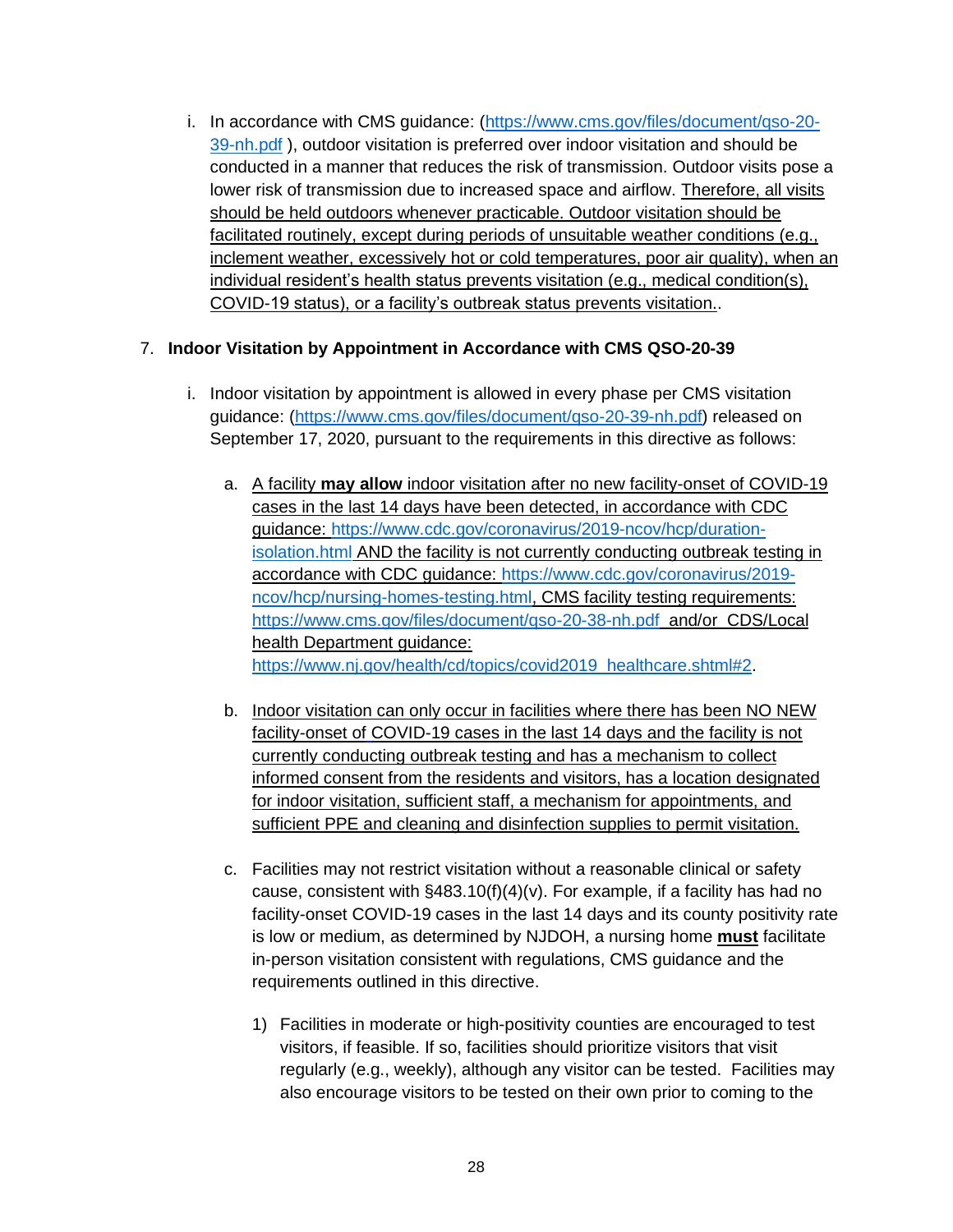facility (e.g., within 2–3 days) with proof of negative test results and date of test.

- d. As stated in section (III)(2)(i) to (xi), facilities must have a mechanism to collect informed consent from the residents and visitors, have a location designated for indoor visitation, sufficient staff, a mechanism for appointments, and sufficient PPE and cleaning and disinfection supplies to permit visitation.
- e. Indoor visitation permitted in this section should be socially distanced at least six (6) feet between persons at all times. The risk of transmission can be further reduced through the use of physical barriers (e.g. Plexiglas dividers, curtains).
- f. Visitors must be screened and logged in accordance with section (III)(2)(i) to (xi) of this Directive.
- g. Except for on-going use of virtual visits, facilities may still restrict visitation (beyond end-of-life, compassionate care and essential caregiver) due to the COVID-19 county positivity rate per CMS guidance: https://www.cms.gov/files/document/qso-20-39-nh.pdf, the facility's COVID-19 status, a resident's COVID-19 status except as outlined in section 4(i) above, visitor symptoms, lack of adherence to proper infection control practices, or other relevant factor related to the COVID-19 public health emergency. However, facilities may not restrict visitation without a reasonable clinical or safety cause, consistent with §483.10(f)(4)(v).
	- 1) Facilities should use the NJDOH CALI Level here: https://www.nj.gov/health/cd/statistics/covid/index.shtml as additional information to determine how to facilitate indoor visitation. The CALI Level takes into account three factors for the region: (1) case rate (per 100,000) is calculated as a proportion of the population; (2) percent of COVID-like illness; and (3) the percent positivity. The CALI Level should be used to facilitate indoor visitation:
		- CALI Level Low = Visitation should occur according to the core principles of COVID-19 infection prevention, NJDOH guidance and directives (beyond compassionate care, end-of-life and essential caregiver visits).
		- CALI Level Moderate = Consider limiting indoor visitation, although visitation may occur according to the core principles of COVID-19 infection prevention and NJDOH guidance and directives (beyond compassionate care, end-of-life and essential caregiver visits).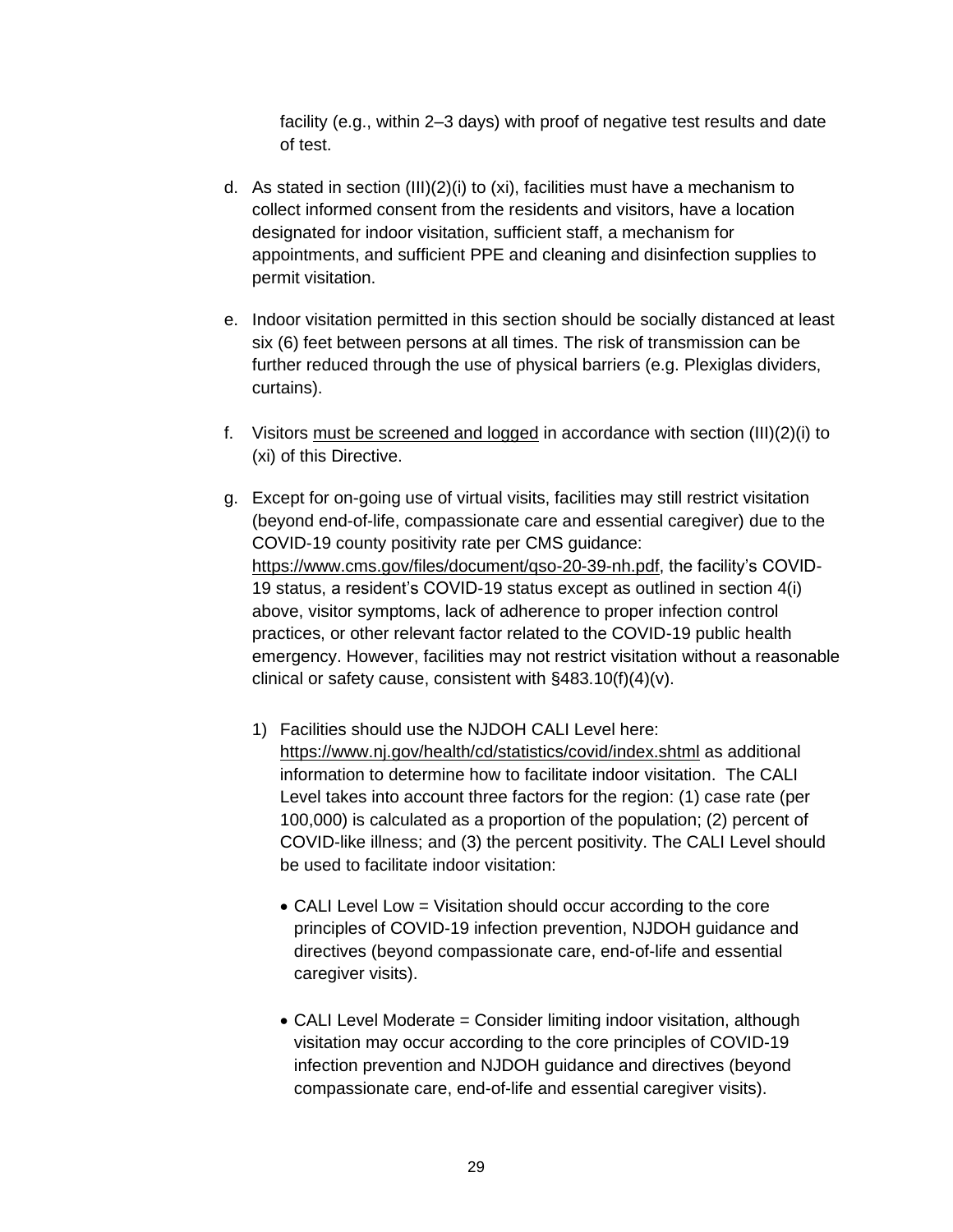- CALI Level High or Very High = Visitation should only occur for compassionate care, end-of-life and essential caregiver situations according to the core principles of COVID-19 infection prevention, NJDOH guidance and directives. Facilities should check CALI scores on a weekly basis, every Thursday and are to cease all indoor visitation, except for compassionate care, end-of-life and essential caregiving if their region has entered into a High/Very High until the CALI score in the region returns to yellow/moderate or green/low for a minimum of two weeks.
- County positivity rate or CALI score does not need to be considered for outdoor visitation.
- h. Before commencing indoor visitation facilities must attest to their visitation plan and capabilities, receive informed consent from visitors and residents and safeguard residents, staff and visitors among others.
- ii. **In order for the facility to meet the requirements of this Directive and at least 3 business days before commencing indoor visitation, the facility must submit to the Department via email**

**to LTC.Phase2IndoorVisits@doh.nj.gov an Indoor Visitation During Phase 0 or Phase 1 attestation on facility letterhead from the facility administrator with the facility name and license number as follows**: 

Email Subject Line to LTC.Phase2IndoorVisits@doh.nj.gov: [Facility Name] – [Facility License #] – Indoor Visitation Attestation

#### Attestation Text:

I, [NAME], of full age, hereby certify that I am employed with the Facility in the capacity of [INSERT TITLE]; that I am duly authorized to the make the representations contained within this attestation on behalf of the Facility and to bind the Facility thereto; I attest that the facility has implemented all the requirements set forth in Executive Directive 20- 026, not experienced any new facility-onset of COVID-19 cases in 14 days, has a mechanism to collect informed consent from the residents and visitors, has a location designated for indoor visitation, sufficient staff, a mechanism for appointments, and sufficient PPE and cleaning and disinfection supplies to permit visitation.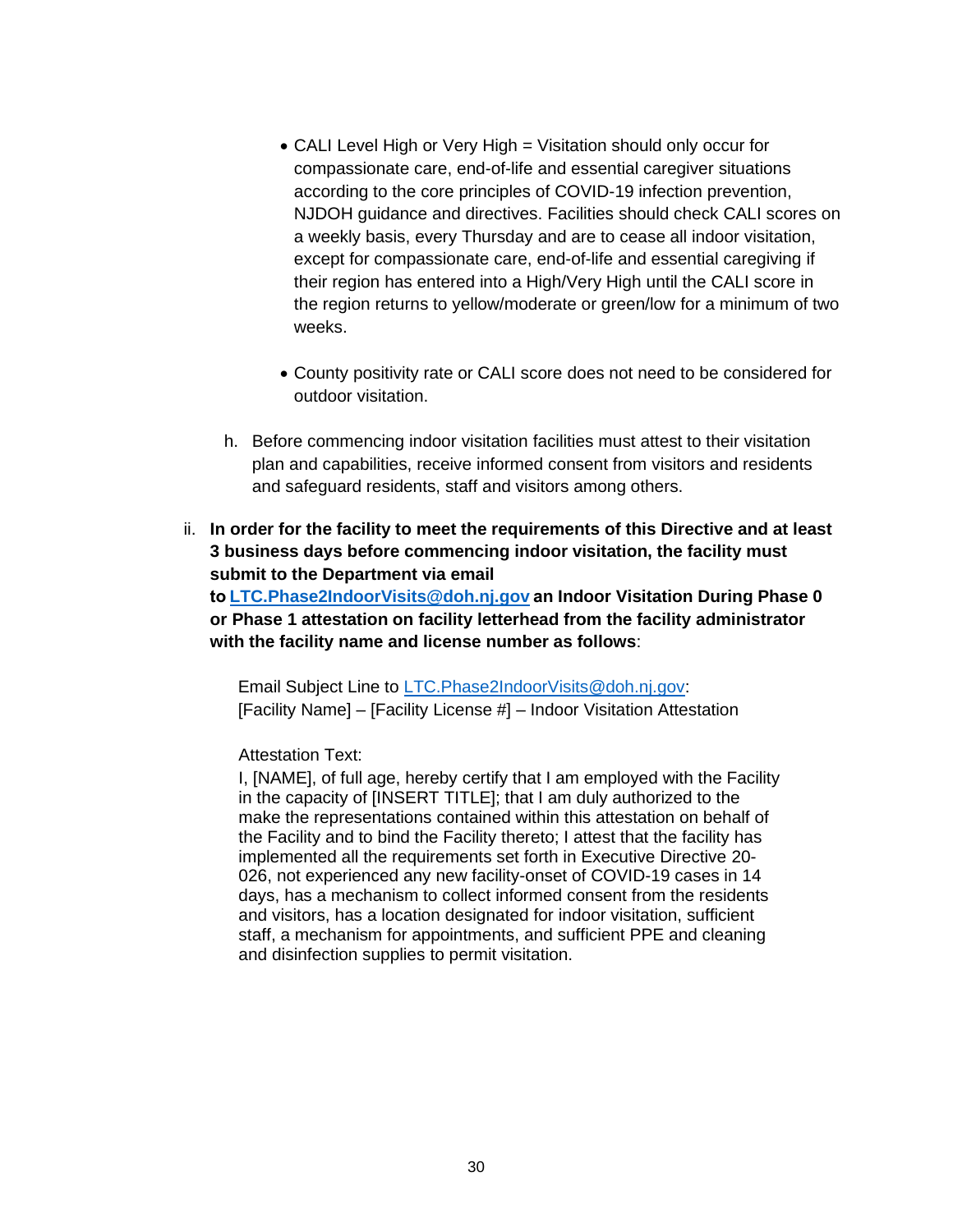### **IV. Required standards for services during each phase.**

### 1. **Phase 0**

- i. Indoor visitation in accordance with section  $(III)(7)(i)$  to (ii) and the requirements in this directive is allowed.
- ii. Screen and log all persons entering the facility and all staff at the beginning of each shift in accordance with section (III)(2)(i) to (xi) of this Directive.
- iii. Entry of non-essential personnel is prohibited. Those providing elective consultations, personnel providing non-essential services (e.g., barber, hair stylist), and volunteers, are prohibited from entering the building.
- iv. Facilities shall screen all residents, at minimum during every shift, with questions and observations for signs or symptoms of COVID-19 and by monitoring vital signs. Vital signs recorded shall include heart rate, blood pressure, temperature, and pulse oximetry.
- v. When facilities are experiencing an outbreak, communal dining and all group activities should be limited. Residents shall stay in their rooms as much as possible and cohort in accordance with CDS: https://www.nj.gov/health/cd/documents/topics/NCOV/COVID Cohorting PAC.pdf and CDC guidance: https://www.cdc.gov/coronavirus/2019-ncov/hcp/infection-controlrecommendations.html?CDC AA refVal=https%3A%2F%2Fwww.cdc.gov%2Fcoro navirus%2F2019-ncov%2Finfection-control%2Fcontrol-recommendations.html
- vi. Avoid non-medically necessary trips outside the building. For medically necessary trips away from the facility the resident must wear a cloth face covering or facemask (surgical mask if supply is available) in accordance with CDC guidance: https://www.cdc.gov/coronavirus/2019-ncov/prevent-getting-sick/cloth-face-coverguidance.html. A face covering must NOT be worn by children under the age of two (2) or anyone who has trouble breathing, is unconscious, incapacitated, or otherwise unable to remove the mask without assistance. Upon return perform a risk assessment focused on contact tracing and adherence to recommended infection prevention and control measures. Refer to NJDOH *COVID-19 Exposure Risk Assessment Template for Patients in Post-Acute Settings* at https://www.nj.gov/health/cd/topics/covid2019 healthcare.shtml#4.
- vii. Perform ongoing testing of all staff per section (I)(9),until guidance from the NJDOH changes based on epidemiology and data about the circulation of virus in the community. Staff who have previously tested positive must be re-tested according to CDC and CDS guidance at: https://www.cdc.gov/coronavirus/2019-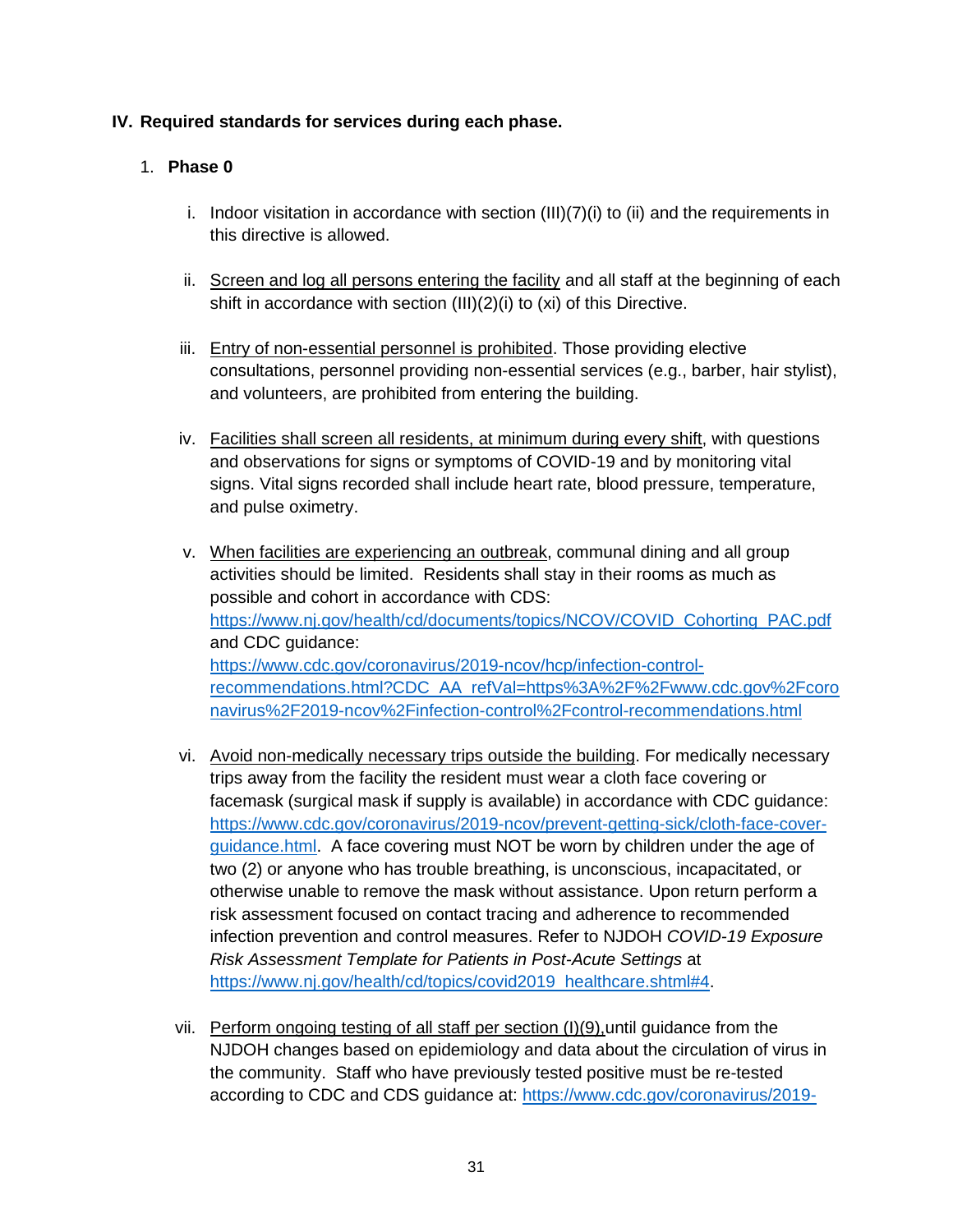#### ncov/hcp/testing-healthcare-personnel.html

#### 2. **Phase 1**

- i. Indoor visitation in accordance with section  $(III)(7)(i)$  to  $(ii)$  and the requirements in this directive is allowed.
- ii. Screen and log all persons entering the facility and all staff at the beginning of each shift in accordance with section (III)(2)(i) to (xi) of this Directive.
- iii. Entry of non-essential personnel is prohibited. Those providing elective consultations, personnel providing non-essential services (e.g., barber, hair stylist), and volunteers, are prohibited from entering the building.
- iv. Restrict communal dining to COVID-19 negative and asymptomatic or COVID-19 recovered residents only.
	- a. Residents may eat in the same room while practicing infection prevention and control precautions including social distancing measures. This includes limiting the number of people at tables and using barriers and/or maintaining separation of space by at least 6 feet, as deemed appropriate based on facility risk assessment.
	- b. When feasible, seat the same small group of residents together each day, so that each resident is in contact with the same small group. There should be no mixing of residents across these groups.
	- c. When feasible, staff should be assigned to specific tables in order to minimize the number of residents they interact with and remain with that group each day, whenever possible.
	- d. The sharing of condiments and serving utensils is prohibited. Sanitize/clean high-touch surfaces (e.g. chairs, tables) between seating/meals. The facility should use disposable utensils and cups when possible.
	- e. The facility must ensure that processes are in place to maintain infection control protocols such as preventing staff from cleaning used tableware (e.g. plates and cups) and immediately serving food without proper handwashing. When feasible disposable cups and utensils are preferred.
		- 1) Consider the following steps: refrain from removing used plates and tableware from the table until all residents have finished eating or utilize specific staff to serve residents and refill drinks during the meal and a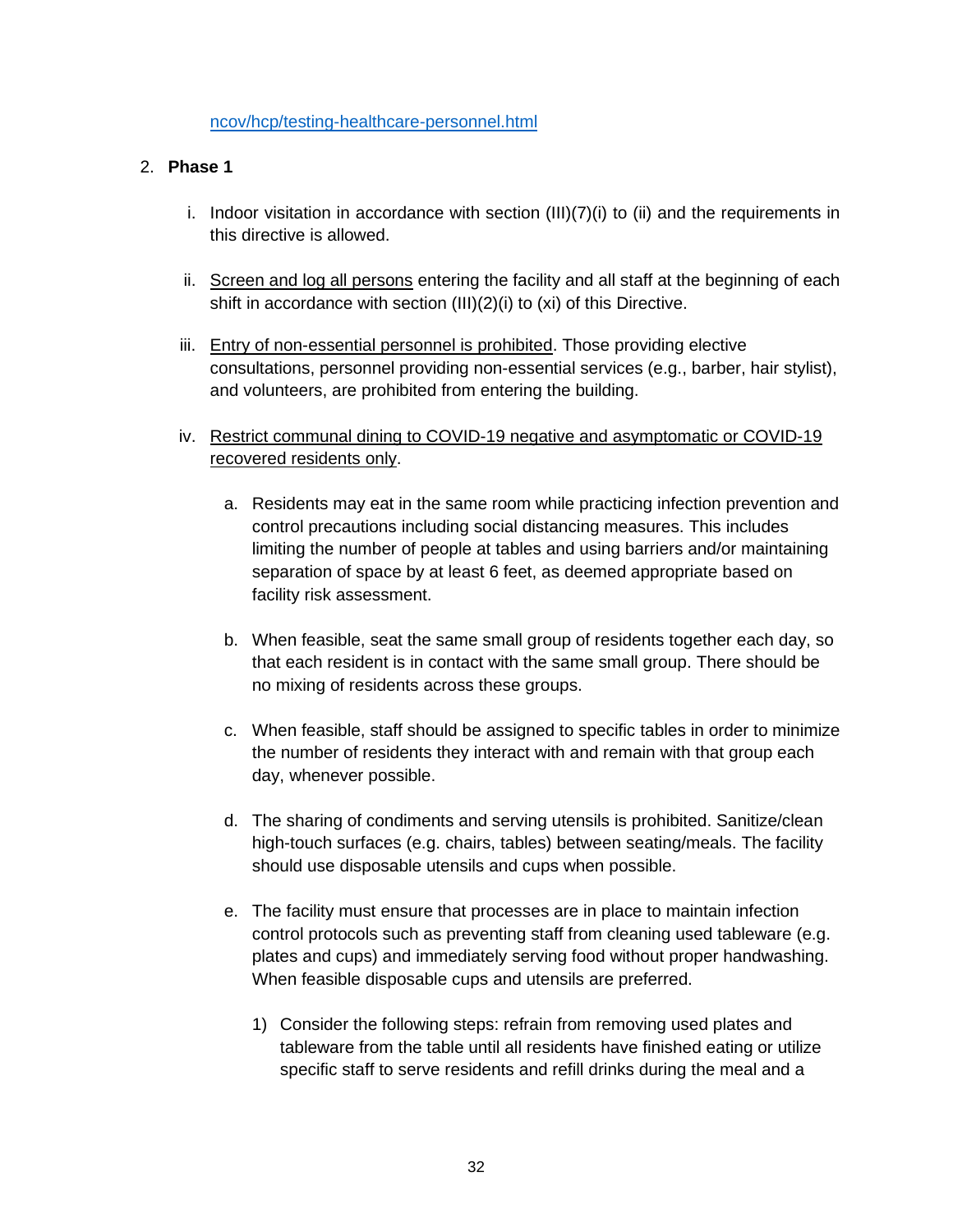separate group of staff to clear plates and tableware of those who are finished.

- v. Restrict group activities in general. Limited activities may be conducted for COVID-19 negative and asymptomatic or COVID-19 recovered residents only in their small groups. Facilities that permit group activities shall:
	- a. Maintain infection prevention and control precautions including social distancing and source control measures, and limit the numbers of residents who participate, as deemed appropriate based on facility risk assessment and as permissible pursuant to statewide indoor and outdoor gatherings limitations.
	- b. As much as possible, keep the same residents in the same group each day so that each resident is in contact with the same group, including the same staff, in order to minimize multiple interactions and remain with that group daily. Group size should not exceed more than 10 individuals.
	- c. Activity items that cannot be appropriately cleaned and disinfected should not be shared between residents. For example, residents should be given their own personal bingo cards and tiles.
- vi. Avoid non-medically necessary trips outside the building. For medically necessary trips away from the facility, the resident must wear a cloth face covering or facemask

(surgical mask if supply is available) in accordance with CDC guidance at: https://www.cdc.gov/coronavirus/2019-ncov/prevent-getting-sick/cloth-face-coverguidance.html. A face covering must NOT be worn by children under the age of two (2) or anyone who has trouble breathing, is unconscious, incapacitated, or otherwise unable to remove the mask without assistance. Upon return perform a risk assessment focused on contact tracing and adherence to recommended infection prevention and control measures. Refer to NJDOH *COVID-19 Exposure Risk Assessment Template for Patients in Post-Acute Settings* at https://www.nj.gov/health/cd/topics/covid2019 healthcare.shtml#4.

Screen all residents, at a minimum daily**,** with temperature checks, questions and observations for other signs or symptoms of COVID-19. NOTE: When the NJDOH CALI Level is Very High/High screen residents at minimum every shift. When the CALI Level is Moderate screen residents at minimum twice a day.

vii. Continue to perform ongoing testing of all staff per section (I)(9), until guidance from the NJDOH changes based on epidemiology and data about the circulation of virus in the community. Staff who have previously tested positive should be re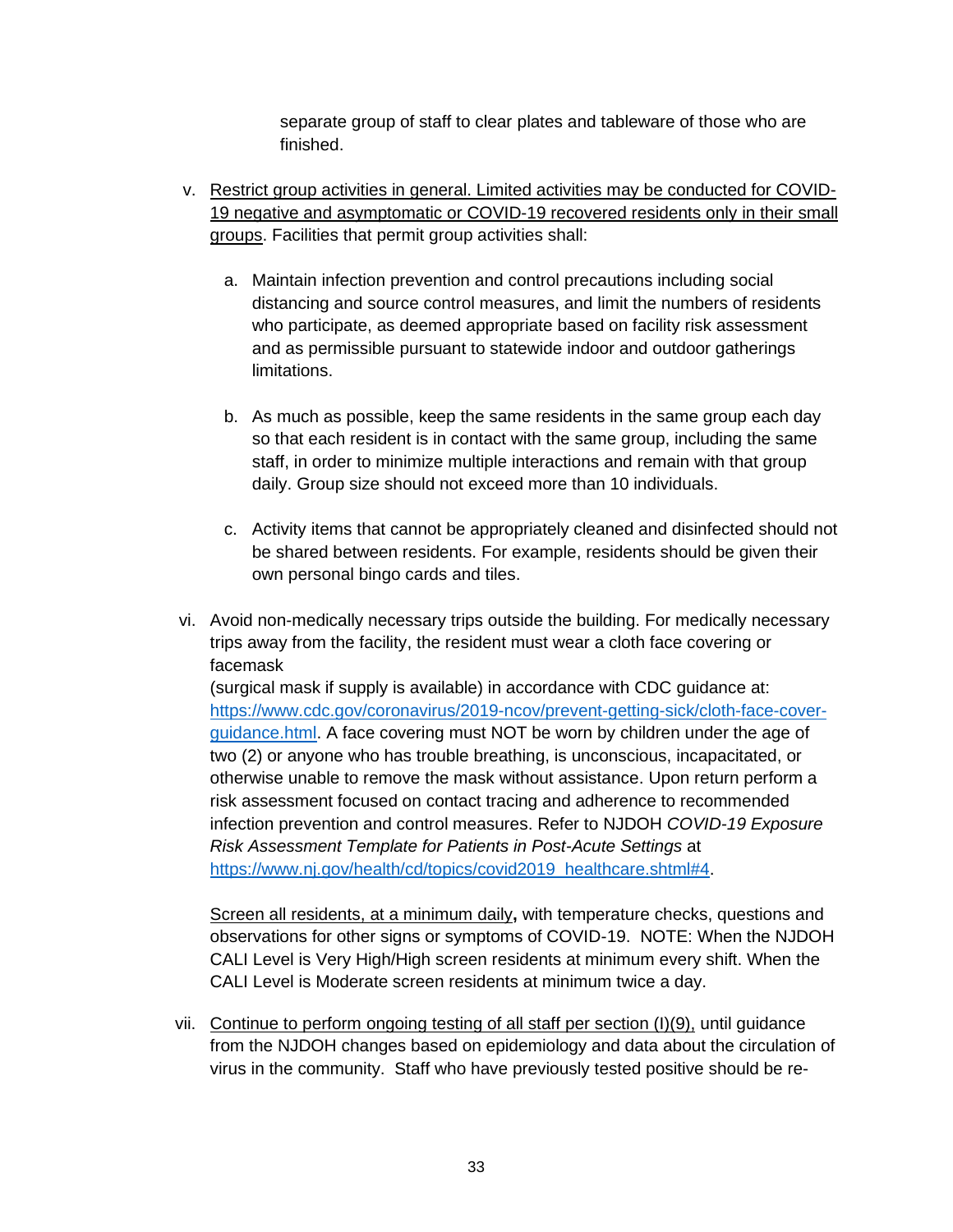tested according to CDC and CDS guidance at: https://www.cdc.gov/coronavirus/2019-ncov/hcp/testing-healthcare-personnel.html

#### 3. **Phase 2**

- i. Indoor visitation in accordance with section (III)(7)(i) to (ii) and the requirements in this directive is allowed.
- ii. Screen and log all persons entering the facility and all staff at the beginning of each shift in accordance with section (III)(2)(i) to (xi) of this Directive
- iii. **In order for the facility to meet the requirements of this Directive and at least 48 hours before commencing indoor visitation in Phase 2, the facility must submit to the Department via email to LTC.Phase2IndoorVisits@doh.nj.gov a Phase 2 Indoor Visitation attestation on facility letterhead from the facility administrator with the facility name and license number as follows**:

Email Subject Line to LTC.Phase2IndoorVisits@doh.nj.gov: [Facility Name] – [Facility License #] – Phase 2 Indoor Visitation **Attestation** 

### Attestation Text:

I, [NAME], of full age, hereby certify that I am employed with the Facility in the capacity of [INSERT TITLE]; that I am duly authorized to the make the representations contained within this attestation on behalf of the Facility and to bind the Facility thereto; I attest that the facility has implemented all the requirements set forth in Executive Directive 20- 026, the facility has a mechanism to collect informed consent from the residents and visitors, has a location designated for indoor visitation, sufficient staff, a mechanism for appointments and sufficient PPE to permit visitation.

iv. For medically necessary trips away from the facility, the resident must wear a cloth face covering or facemask (surgical mask if supply is available) in accordance with CDC guidance:https://www.cdc.gov/coronavirus/2019 ncov/prevent-getting-sick/cloth-face-cover-guidance.html. A face covering must NOT be worn by children under the age of two (2) or anyone who has trouble breathing, is unconscious, incapacitated, or otherwise unable to remove the mask without assistance. Upon return perform a risk assessment focused on contact tracing and adherence to ivrecommended infection prevention and control measures. Refer to NJDOH *COVID-19 Exposure Risk Assessment Template for Patients in Post-Acute Settings* at https://www.nj.gov/health/cd/topics/covid2019 healthcare.shtml#4.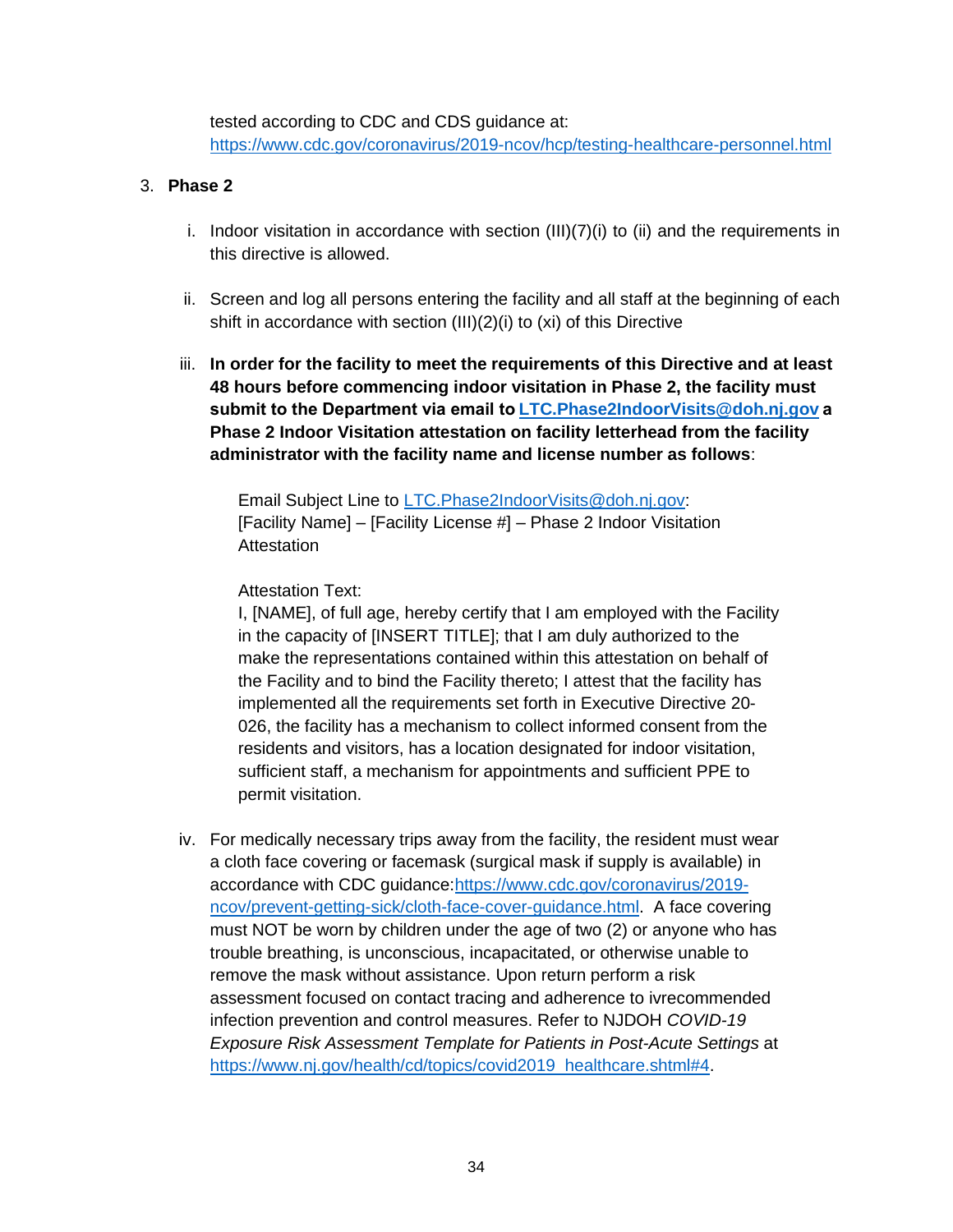- v. Entry of non-essential personnel/contractors into the building is permitted. Personnel/contractors must be logged and screened in accordance with section (III)(2)(i) to (xi) of this Directive. This includes personnel providing elective consultations and non-essential services (e.g., barber, hair stylist) as determined necessary by the facility. Such personnel are permitted access only to COVID-19 negative and asymptomatic or COVID-19 recovered residents. Entry of volunteers is not permitted in Phase 2.
- vi. Requirements for infection prevention and control precautions, including social distancing, cloth face coverings or facemasks continue to apply for indoor visitation/entry of non-essential personnel/contractors in Phase 2. When possible, facilities should restrict movement of person entering the facility to a designated area (e.g., medical consults provided in designated treatment room).
- vii. Limit communal dining to COVID-19 negative and asymptomatic or COVID-19 recovered residents only**.**
	- a. Residents may eat in the same room while practicing infection prevention and control precautions including social distancing measures whenever possible. This includes limiting the number of people at tables and using barriers and/or maintaining separation of space by at least 6 feet, as deemed appropriate based on facility risk assessment.
	- b. When feasible, a small group of residents should be seated together each day, so that each resident is in contact with the same small group. There should be no mixing of residents across these groups.
	- c. When feasible, staff should be assigned to specific tables in order to minimize the number of residents they interact with and remain with that group each day, whenever possible.
	- d. The sharing of condiments and serving utensils is prohibited. Sanitize/clean high-touch surfaces (e.g. chairs, tables) between seating/meals.
	- e. The facility must ensure that processes are in place to maintain infection control protocols such as preventing staff from cleaning used tableware (e.g. plates and cups) and immediately serving food without proper handwashing. When feasible disposable cups and utensils are preferred.
		- 1) Consider the following steps: refrain from removing used plates and tableware from the table until all residents have finished eating or utilize specific staff to serve residents and refill drinks during the meal and a separate group of staff to clear plates and tableware of those who are finished.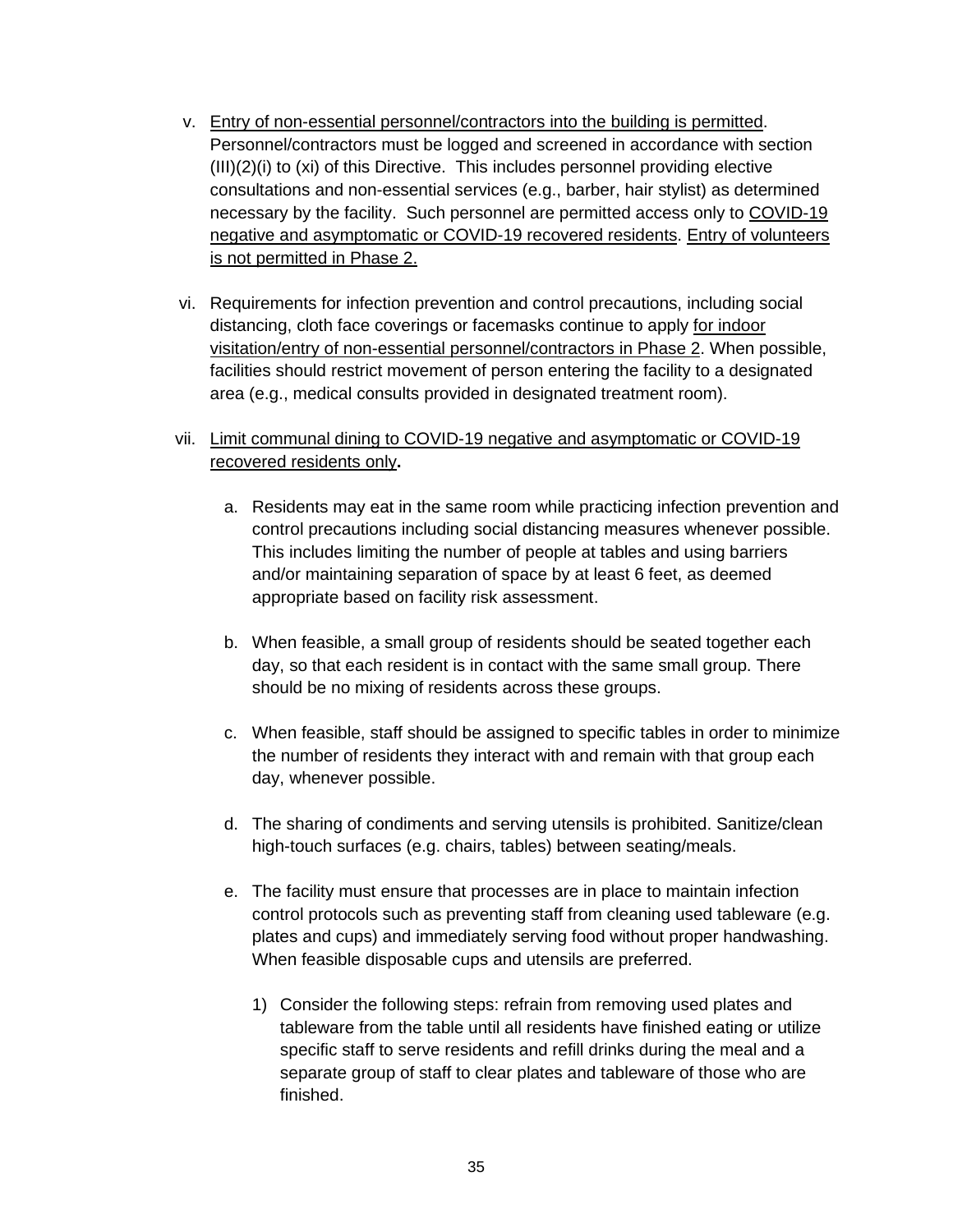- viii. Limit group activities to no more than 10 people, including outings, for COVID-19 negative and asymptomatic or COVID-19 recovered residents only, as deemed appropriate based on facility risk assessment.
- ix. Maintain infection prevention and control measures including social distancing and source control measures.
- x. Continue to perform ongoing testing of all staff per section (I)(9), until guidance from the NJDOH changes based on epidemiology and data about the circulation of virus in the community. Staff who have previously tested positive should be retested according to CDC and CDS guidance at: https://www.cdc.gov/coronavirus/2019-ncov/hcp/testing-healthcare-personnel.html
- xi. Screen all residents, at minimum daily, with temperature checks, questions and observations for other signs or symptoms of COVID-19.

NOTE: When the NJDOH CALI Level is Very High/High screen residents every shift. When the CALI Level is Moderate screen residents twice a day.

## 4. **Phase 3**

- i. Indoor visitation in accordance with section  $(III)(7)(i)$  to  $(ii)$  and the requirements in this directive is allowed.
- ii. Allow entry of non-essential healthcare personnel/contractors as determined necessary by the facility, based on screening and including infection prevention and control precautions, social distancing, hand hygiene, and cloth face coverings or facemasks.
- iii. Allow entry of volunteers, based on screening and including infection prevention and control precautions, social distancing, hand hygiene, and cloth face coverings or facemasks.
- iv. Screen all residents, at minimum daily, with temperature checks, questions and observations for other signs or symptoms of COVID-19 and test if symptomatic.

NOTE: When the NJDOH CALI Level is Very High/High screen residents every shift. When the CALI Level is Moderate screen residents twice a day.

- v. Limit communal dining to COVID-19 negative and asymptomatic or COVID-19 recovered residents only.
	- a. Residents may eat in the same room while practicing infection prevention and control precautions including social distancing measures whenever possible.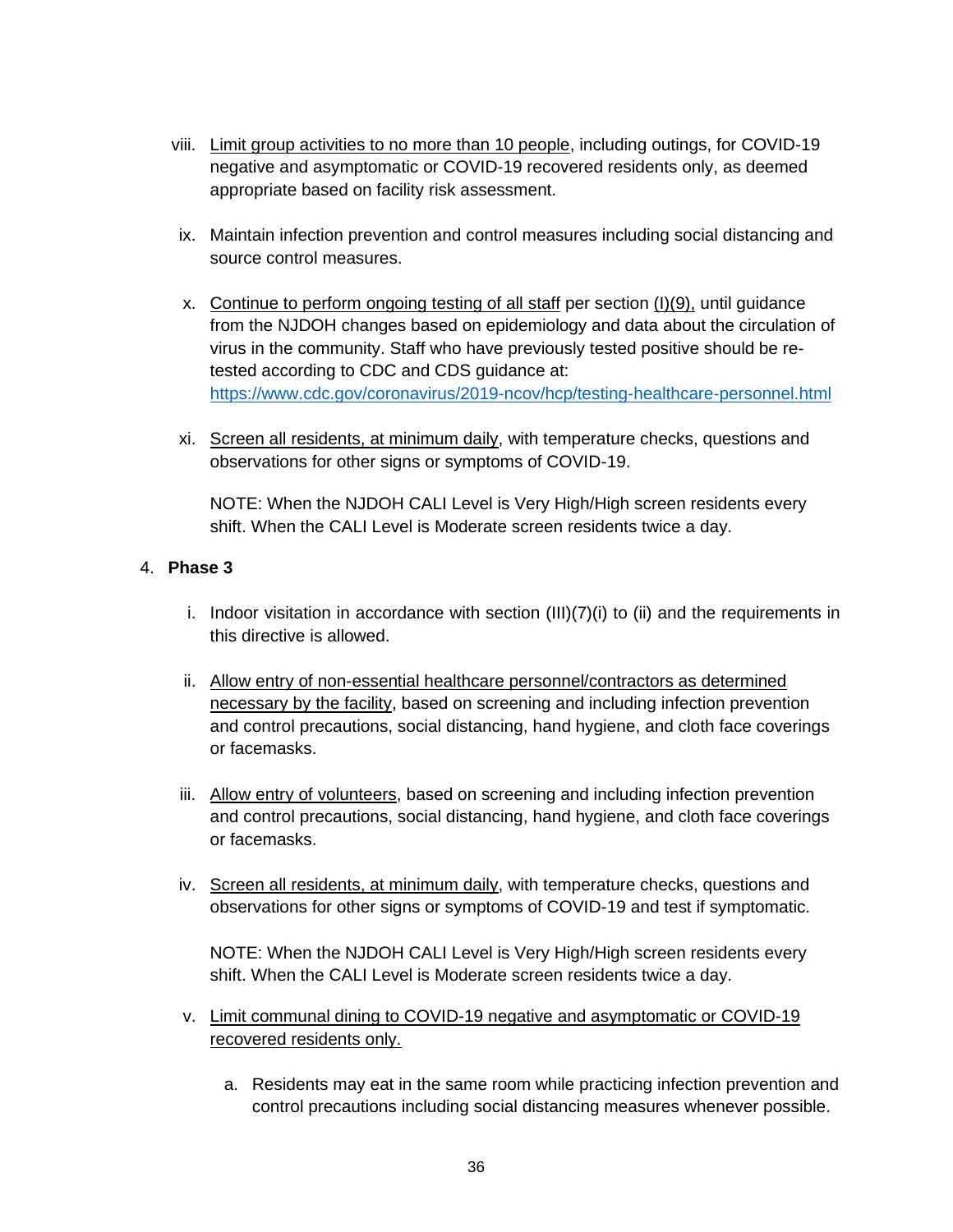This includes limiting the number of people at tables and using barriers and/or maintaining separation of space by at least six (6) feet, as deemed appropriate based on facility risk assessment.

- b. When feasible, a small group of residents should be seated together each day, so that each resident is in contact with the same small group. There should be no mixing of residents across these groups.
- c. When feasible, staff should be assigned to specific tables in order to minimize the number of residents they interact with and remain with that group each day, whenever possible.
- d. The sharing of condiments and serving utensils is prohibited. Sanitize/clean high-touch surfaces (e.g. chairs, tables) between seating/meals.
- e. The facility must ensure that processes are in place to maintain infection control protocols such as preventing staff from cleaning used tableware (e.g. plates and cups) and immediately serving food without proper handwashing. When feasible disposable cups and utensils are preferred.
	- 1) Consider the following steps: refrain from removing used plates and tableware from the table until all residents have finished eating or utilize specific staff to serve residents and refill drinks during the meal and a separate group of staff to clear plates and tableware of those who are finished.
- vi. Resume Group activities, including outings, for COVID-19 negative and asymptomatic or COVID-19 recovered residents only, as deemed appropriate based on facility risk assessment.
- vii. Maintain infection prevention and control measures including social distancing and source control measures.
- viii. For medically necessary trips away from the facility the resident must wear a cloth face covering or facemask (surgical mask if supply is available) in accordance with CDC guidance, available at https://www.cdc.gov/coronavirus/2019-ncov/preventgetting-sick/cloth-face-cover-guidance.html. A face covering must NOT be worn by children under the age of two (2) or anyone who has trouble breathing, is unconscious, incapacitated, or otherwise unable to remove the mask without assistance. Upon return perform a risk assessment focused on contact tracing and adherence to recommended infection prevention and control measures. Refer to NJDOH *COVID-19 Exposure Risk Assessment Template for Patients in Post-Acute Settings* at https://www.nj.gov/health/cd/topics/covid2019 healthcare.shtml#4.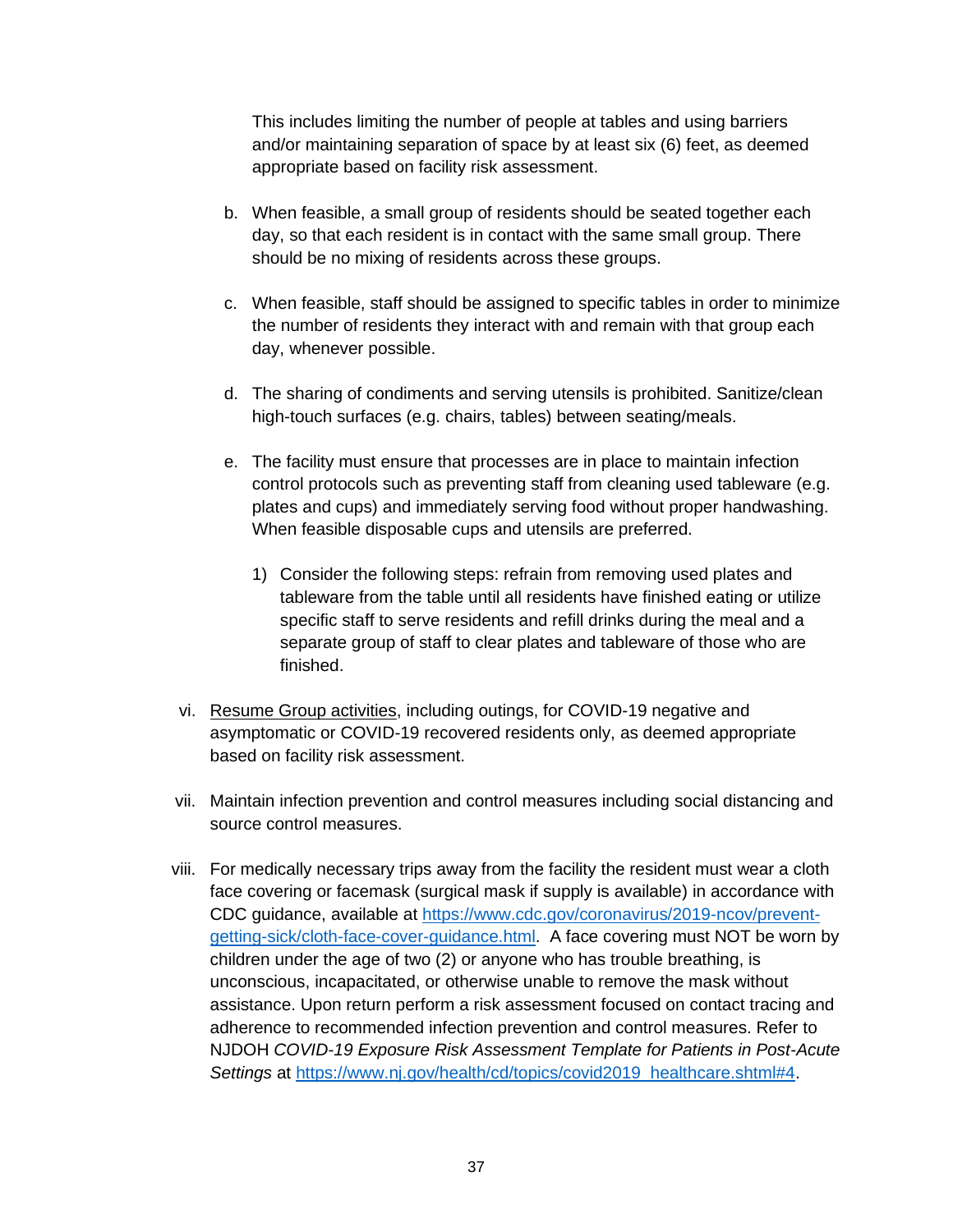ix. Continue to perform ongoing testing of all staff per section  $(l)(9)$ , until guidance from the NJDOH changes based on epidemiology and data about the circulation of virus in the community. Staff who have previously tested positive must be re-tested according to CDC and CDS guidance at https://www.cdc.gov/coronavirus/2019 ncov/hcp/testing-healthcare-personnel.html.

This Directive shall take effect immediately. The provisions of this Directive shall remain in force and effect for the duration of the public health emergency originally declared in Executive Order No. 103 (2020), and as extended by Executive Order, unless otherwise modified, supplemented and/or rescinded.

Dated: January 6, 2021

Jedith M. Plaichill.

Judith M. Persichilli, RN, BSN, MA Commissioner

\_\_\_\_\_\_\_\_\_\_\_\_\_\_\_\_\_\_\_\_\_\_\_\_\_\_\_\_\_

#### **Resources**

CDC Preparing for COVID-19 in Nursing Homes https://www.cdc.gov/coronavirus/2019-ncov/hcp/long-term-care.html

CMS Memo Nursing Home Reopening Recommendations for State and Local Officials https://www.cms.gov/files/document/qso-20-30-nh.pdf

New Jersey COVID-19 Information Hub, FAQ

https://covid19.nj.gov/faqs/nj-information/general-public/when-and-how-is-new-jersey-liftingrestrictions-what-does-a-responsible-and-strategic-restart-of-new-jerseys-economy-look-like

NJDOH Revised Executive Order 20-013 (Testing in Post-Acute Settings) https://www.nj.gov/health/legal/covid19/05-20-2020 ExecutiveDirectiveNo20- 013 LTC planCOVID19testing revised.pdf

NJDOH COVID-19, Communicable Disease Manual Chapter https://www.nj.gov/health/cd/documents/topics/NCOV/NCOV chapter.pdf

NJDOH COVID-19: Information for Healthcare Professionals https://www.nj.gov/health/cd/topics/covid2019 healthcare.shtml

The Road Back: Restoring Economic Health Through Public Health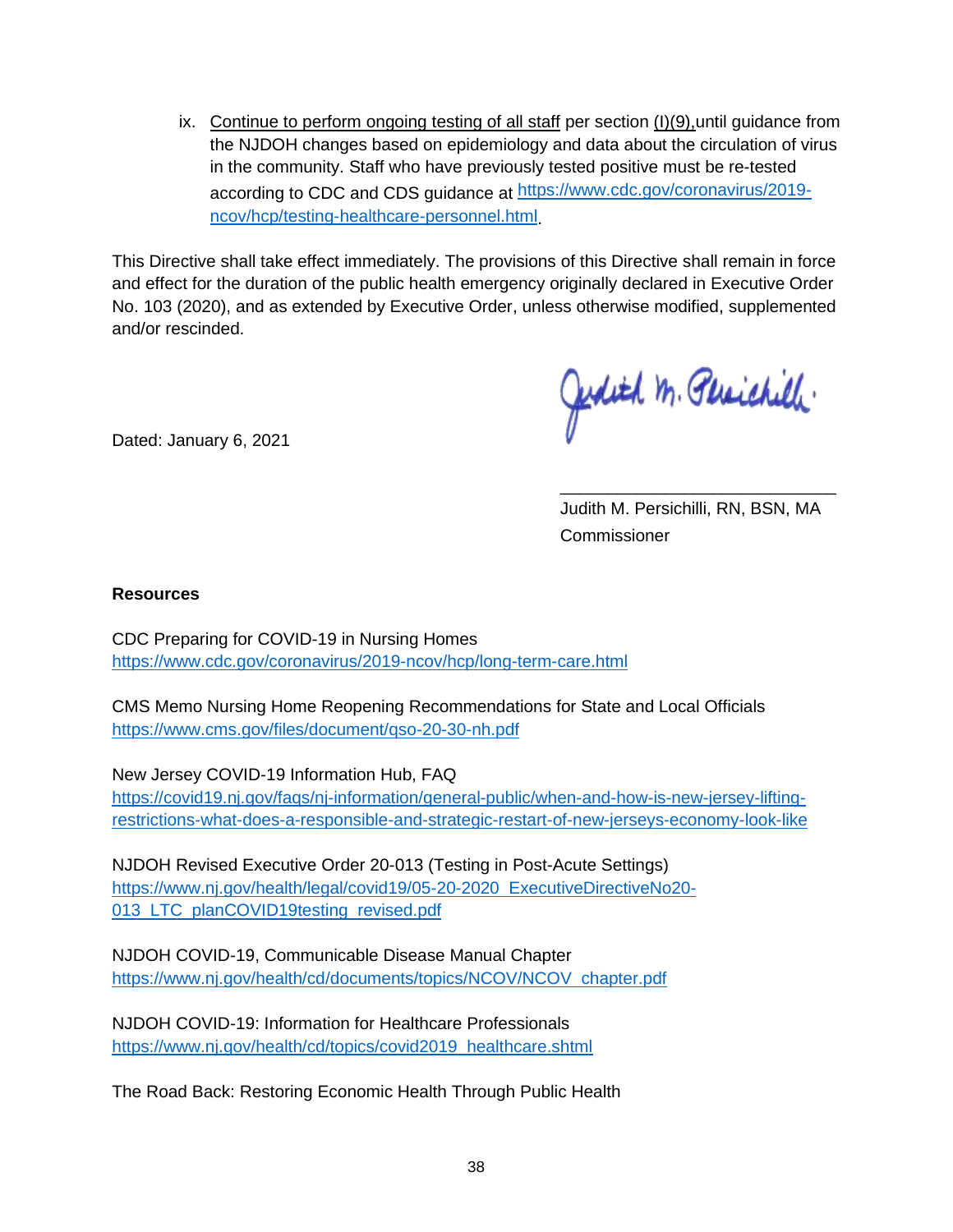http://d31hzlhk6di2h5.cloudfront.net/20200518/ff/c9/8c/41/1917eaf623c02595b9225209/Strategi c Restart Plan.jpg

# **Appendix**

**A.** E.D. 20-026 Attestations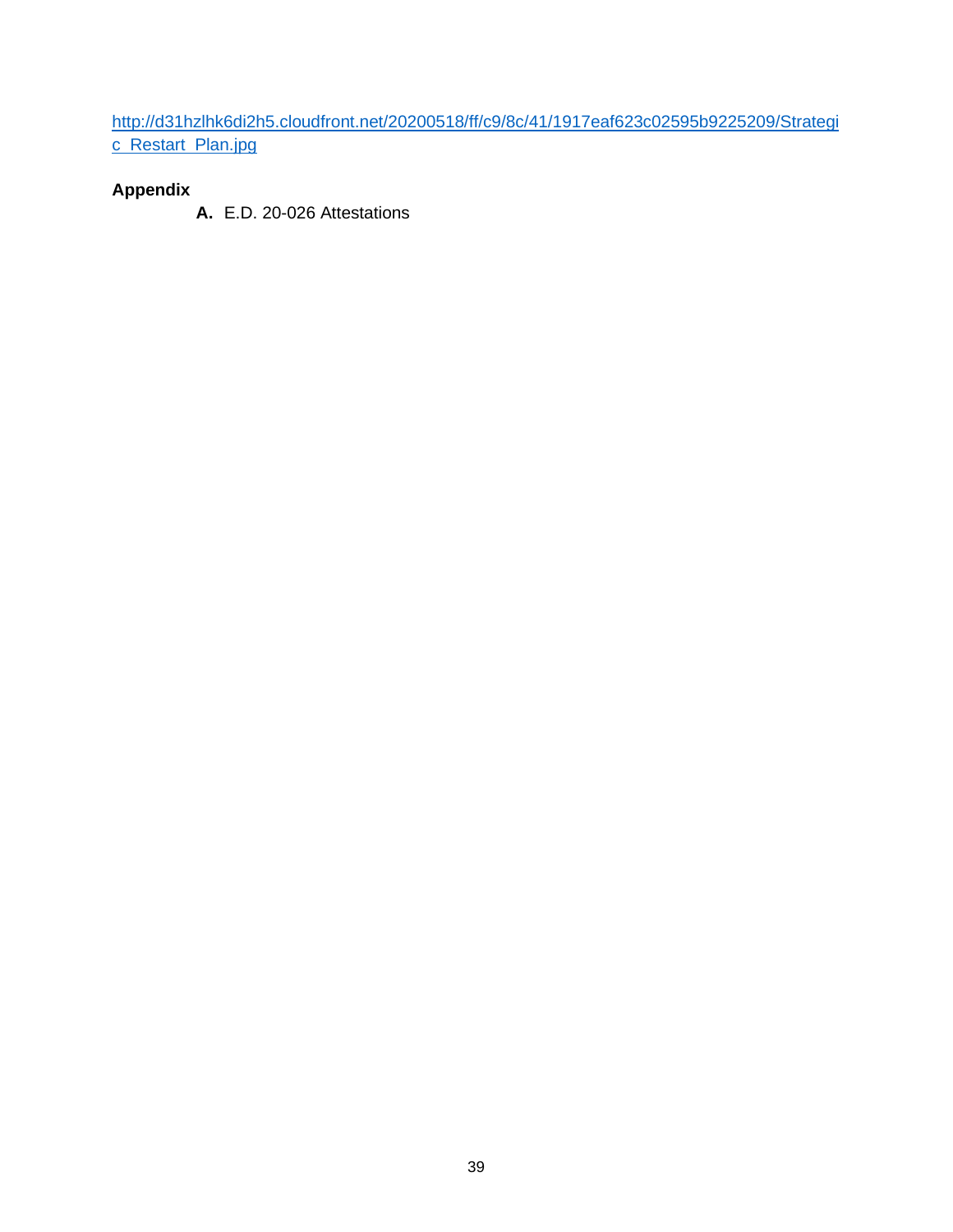### **APPENDIX A**

1. **In order for the facility to meet the requirements of this Directive, before advancing from Phase 0 or to any other phase, the facility must submit to the Department via email to LTC.PhasedReopening@doh.nj.gov a Phased Reopening attestation on facility letterhead from the facility administrator with the facility name and license number as follows:**

> Email Subject Line to LTC.PhasedReopening@doh.nj.gov: [Facility Name] – [Facility License #] – Phased Reopening Attestation – Entering Phase #

#### Attestation Text:

I, [NAME], of full age, hereby certify that I am employed with [NAME OF THE FACILITY] in the capacity of [INSERT TITLE]; that I am duly authorized to make the representations contained within this attestation on behalf of [NAME OF THE FACILITY] and to bind [NAME OF THE FACILITY] thereto; I attest that the facility has implemented and will continue to adhere to all the requirements set forth in Section (I) (3) to (11) of Executive Directive No. 20- 026 to advance to [PHASE #] and [NAME OF THE FACILITY] currently:

- a. Has an "Outbreak Plan," as required by N.J.S.A. 26:2H-12.87, and the plan is posted on the facility's website for public view. The plan includes effective communication methods to notify patients/residents, their families or guardians and staff about any infectious disease outbreaks and includes strategies and methods for virtual communications in the case of visitation restrictions, at a minimum on a weekly basis;
- b. Is not experiencing a staffing shortage, is not under a contingency or crisis staffing plan and has a documented plan for securing additional staff in case of a COVID-19 outbreak among staff as part of the facility's "Outbreak Plan;"
- c. (CMS certified facilities only) has a documented communication plan and is informing residents, their representatives, and families of the residents by 5 p.m. the next calendar day following the subsequent occurrence of either: each time a single confirmed infection of COVID-19 is identified, or whenever three or more residents or staff with new-onset of respiratory symptoms occur within 72 hours of each other, in accordance with CMS rule 42 CFR §483.80(g);
- d. Is prominently displaying on their website and/or social media platforms and including in communications to families, guardians and the public, a phone number or method of communication for urgent calls or complaints; and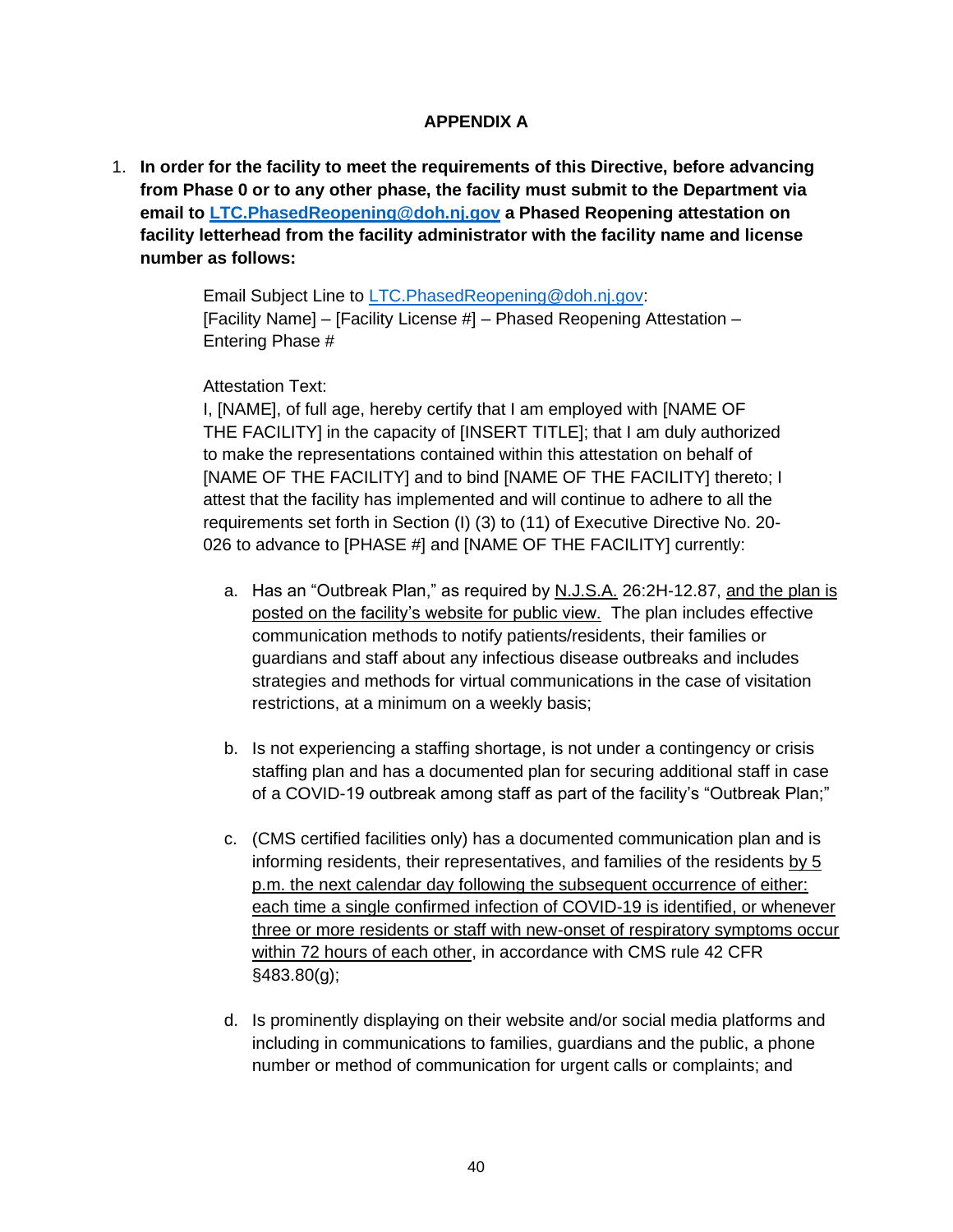Is meeting testing and data reporting requirements of residents and staff as outlined in NJDOH E.D. 20-026.

2. **In order for the facility to meet the requirements of this Directive, the facility must submit to the Department via email to LTC.DiseaseOutbreakPlan@doh.nj.gov an Infection Control Contract attestation on facility letterhead from the facility administrator with the facility name and license number as follows:**

> Email Subject Line to LTC.DiseaseOutbreakPlan@doh.nj.gov: [Facility Name] – [Facility License #] – Infection Control Contract

### Attestation Text:

I, [NAME], of full age, hereby certify that I am employed with [NAME OF FACILITY] in the capacity of [INSERT TITLE]; that I am duly authorized to make the representations contained within this attestation on behalf of [NAME OF FACILITY] and to bind [NAME OF FACILITY] thereto; that [NAME OF FACILITY] is in compliance with all requirements for Contracting Infection Control Services in Executive Directive 20-026 and I attest that [NAME OF FACILITY] has:

- a. One hundred (100) or more beds or on-site hemodialysis services and has contracted with an infection control service pursuant to the requirements of E.D. 20-026.
- b. Less than 100 beds or no on-site hemodialysis services and has contracted with an infection control service based on the resident population and facility service needs identified in the facility risk assessment per E.D. 20-026.
- 3. **In order for the facility to meet the requirements of this Directive and no later than August 10, 2021 for facilities without ventilators beds or immediately for facilities with ventilator beds, the facility must submit to the Department via email to LTC.DiseaseOutbreakPlan@doh.nj.gov an Infection Control Employee attestation on facility letterhead from the facility administrator with the facility name and license number as follows:**

Email Subject Line to LTC.DiseaseOutbreakPlan@doh.nj.gov: [Facility Name] – [Facility License #] – Infection Control Employee

### Attestation Text:

I, [NAME], of full age, hereby certify that I am employed with [NAME OF FACILITY] in the capacity of [INSERT TITLE]; that I am duly authorized to make the representations contained within this attestation on behalf of [NAME OF FACILITY] and to bind [NAME OF FACILITY] thereto; that [NAME OF FACILITY] is in compliance with all requirements in Executive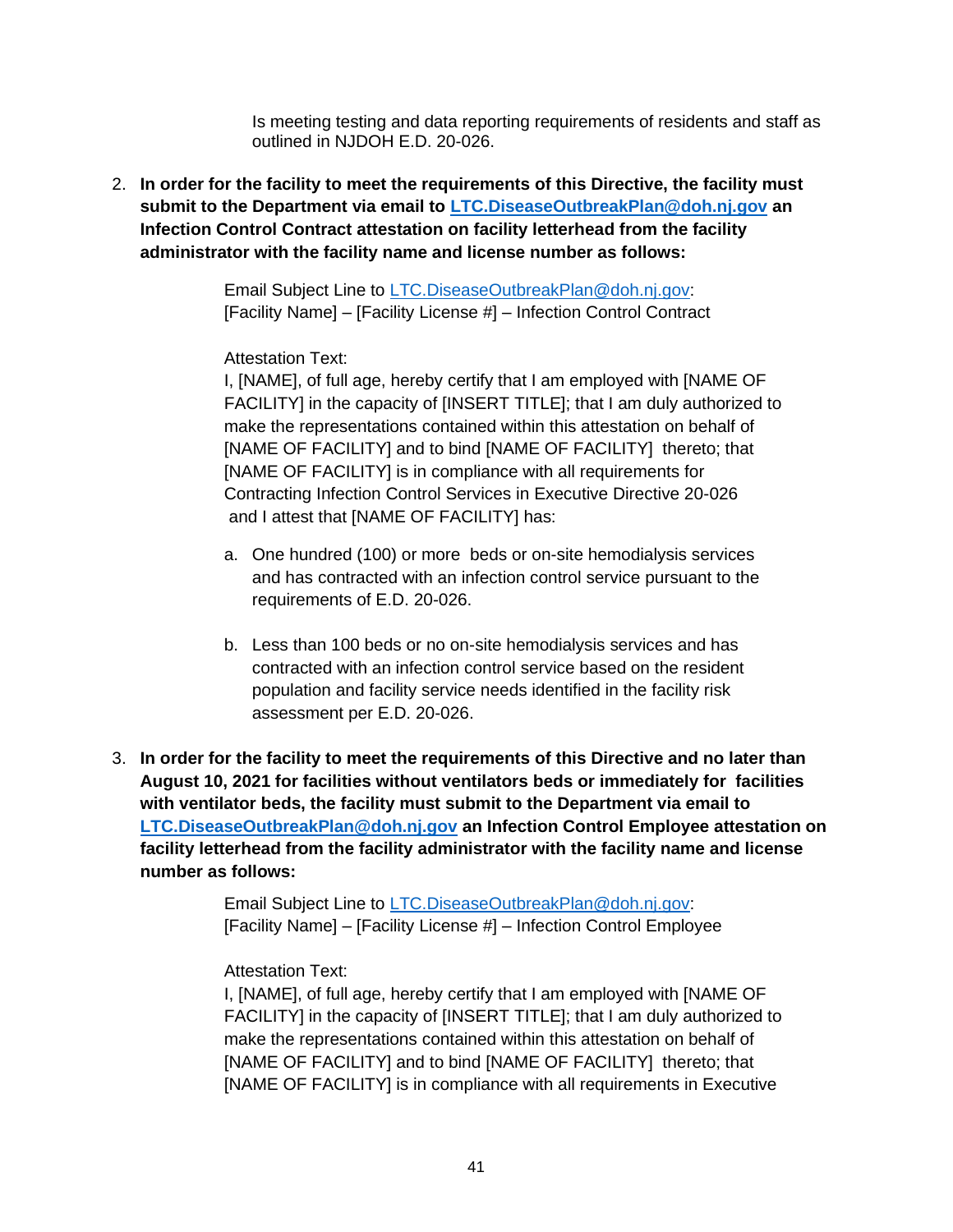Directive 20-026 and has hired an Infection Control Employee and I attest that [NAME OF FACILITY] has:

- a. Less than 100 beds or no on-site hemodialysis services has staffed the IPC program based on the resident population and facility service needs identified in the facility risk assessment per E.D. 20-026.
- b. One hundred (100) or more beds or on-site hemodialysis services and has hired an infection control employee pursuant to the requirements of E.D. 20-026.
- c. Facilities with ventilator beds must attest having hired or contracted pursuant to the requirements of N.J.S.A. 26:2H-12.87(a) to (d).
- 4. **In order for the facility to meet the requirements of this Directive, before advancing from Phase 0 or to any other phase the facility must submit to the Department via email to LTC.PPEStockpile@doh.nj.gov a PPE Stockpile attestation on facility letterhead from the facility administrator with the facility name and license number, as follows:**

Email Subject Line to LTC.PPEStockpile@doh.nj.gov: [Facility Name] – [Facility License #] – PPE Stockpile

#### Attestation Text:

I, [NAME], of full age, hereby certify that I am employed with [NAME OF THE FACILITY] in the capacity of [INSERT TITLE]; that I am duly authorized to make the representations contained within this attestation on behalf of [NAME OF THE FACILITY] and to bind [NAME OF THE FACILITY] thereto; that [NAME OF THE FACILITY] is in compliance with PPE in stock as required in Executive Directive 20-026and I attest that [NAME OF THE FACILITY]:

- a. Is a standalone or is not part of a system with eight (8) or more facilities, has used the CDC PPE Burn Rate Calculator and has two (2) months of PPE on hand in accordance with Executive Directive 20-026; or
- b. Is part of a system of eight (8) or more facilities and has used the CDC PPE Burn Rate Calculator and has one (1) month of PPE on hand in accordance with Executive Directive 20-026.
- c. Has re-stocked PPE and is in compliance with Executive Directive 20- 026.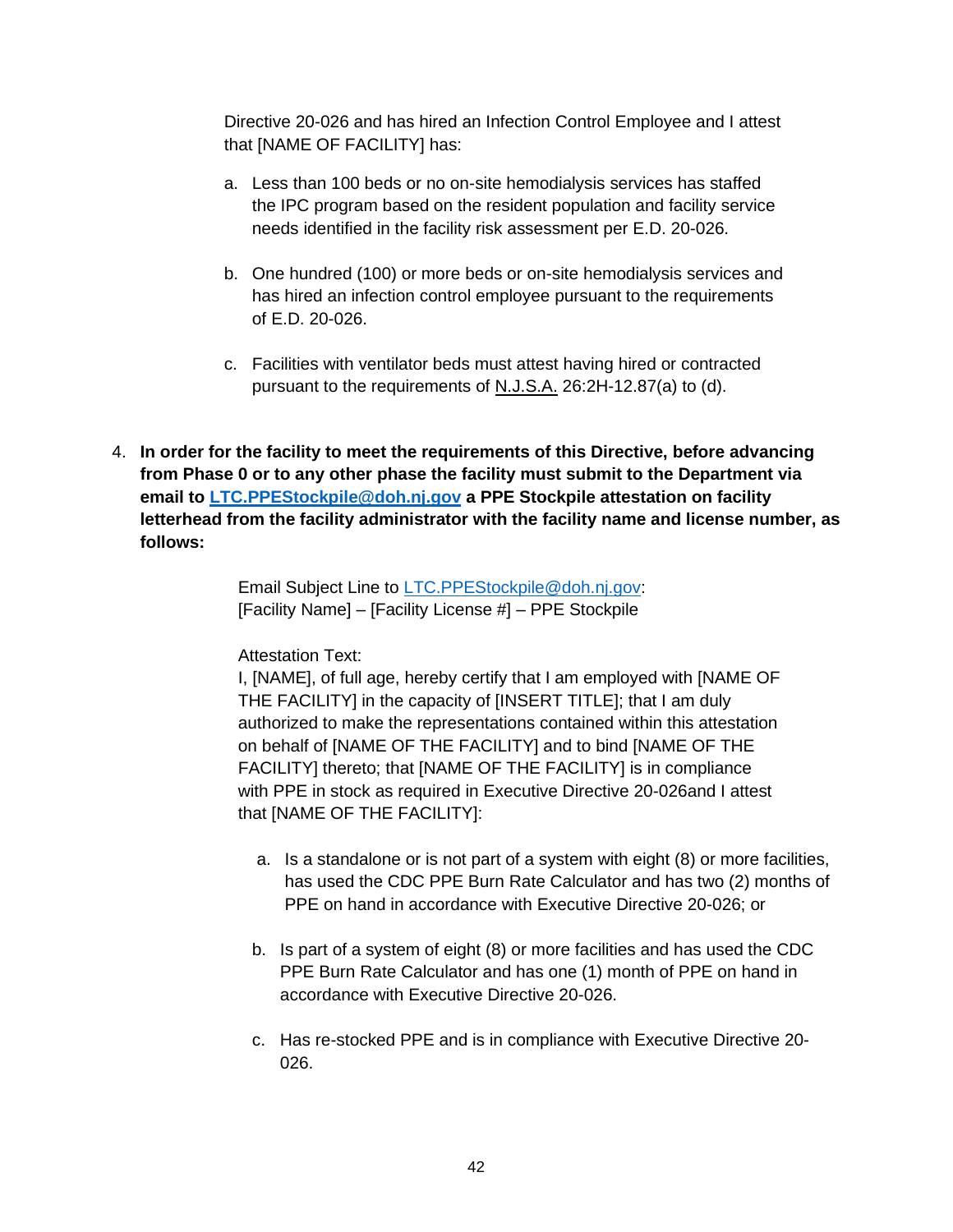5. **In order for the facility to meet the requirements of this Directive, before advancing from Phase 0 or to any other phase, and no later than October 30, 2020, if the facility does not attempt to advance to another phase during that time, the facility must submit to the Department via email to LTC.DataReporting@doh.nj.gov a Data Reporting attestation on facility letterhead from the facility administrator with the facility name and license number as follows:**

> Email Subject Line to LTC.DataReporting@doh.nj.gov: [Facility Name] – [Facility License #] – Data Reporting

Attestation Text:

I, [NAME], of full age, hereby certify that I am employed with [NAME OF THE FACILITY] in the capacity of [INSERT TITLE]; that I am duly authorized to make the representations contained within this attestation on behalf of [NAME OF THE FACILITY] and to bind [NAME OF THE FACILITY] thereto; that [NAME OF THE FACILITY] has registered and is submitting data to the National Health safety Network as required by Executive Directive 20-026 and I attest that [NAME OF THE FACILITY]:

- a. Has registered, authorized NJDOH to access data and is entering information in the NHSN COVID-19 Module twice weekly.
- 6. **In order for the facility to meet the requirements of this Directive and before advancing from Phase 0 or to any other phase, the facility must submit to the Department via email to LTC.OutbreakEnd@doh.nj.gov an End of Outbreak attestation following the end of a COVID-19 outbreak or, if the facility never experienced a COVID-19 outbreak, a No Outbreak Experienced attestation on facility letterhead from the facility administrator with the facility name and license number as follows:**

*Following the end of a COVID-19 outbreak at the facility:*

Email Subject Line to LTC.OutbreakEnd@doh.nj.gov: [Facility Name] – [Facility License #] – End of Outbreak

Attestation Text:

I, [NAME], of full age, hereby certify that I am employed with the Facility in the capacity of [INSERT TITLE]; that I am duly authorized to make the representations contained within this attestation on behalf of the Facility and to bind the Facility thereto:

a. I attest that the facility has received determination of COVID-19 outbreak conclusion by the LHD or NJDOH on [INSERT DATE], as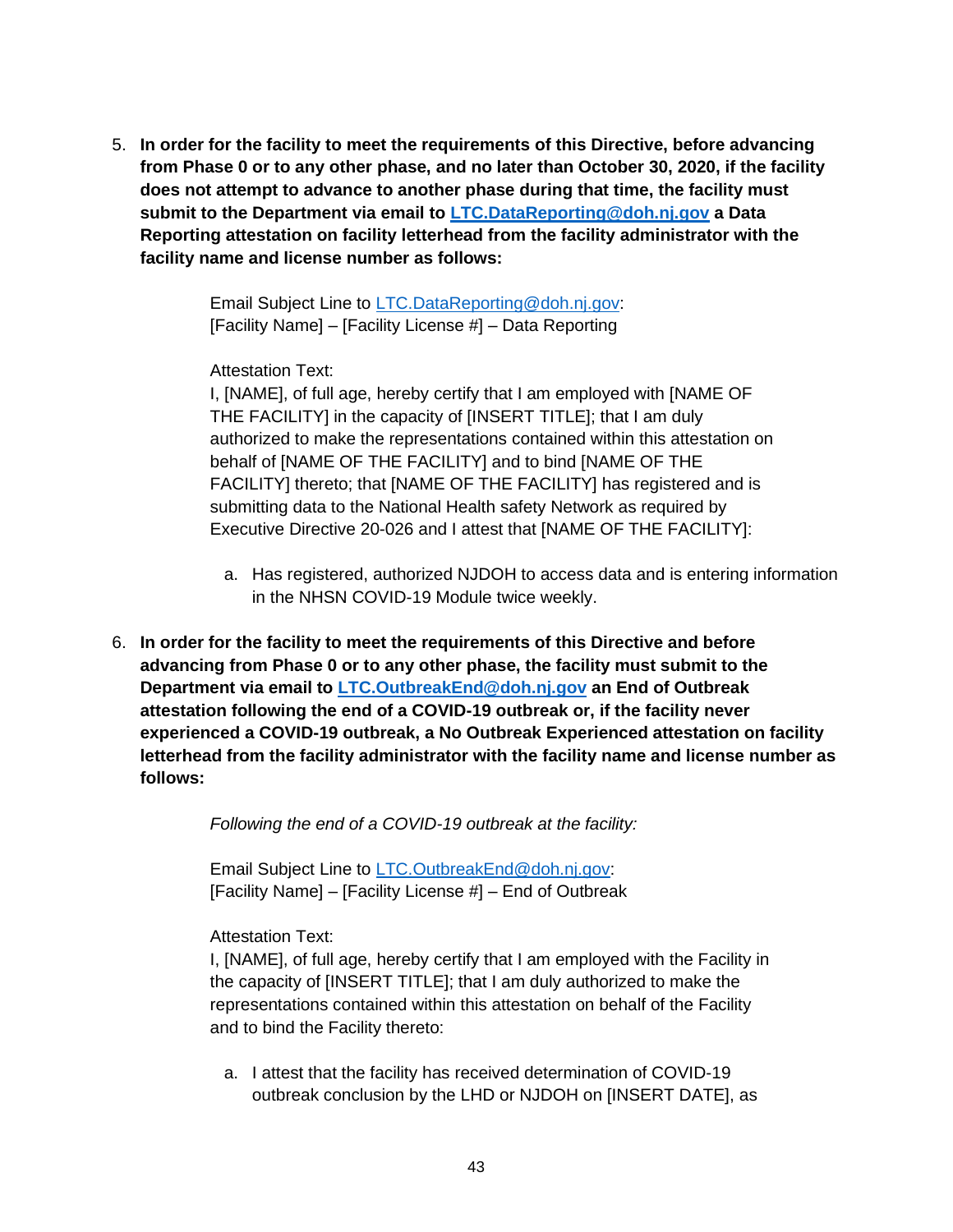defined by the Communicable Disease Service COVID-19 Disease Chapter on [INSERT DATE]. If the facility is CMS certified, the facility has received a survey from the NJDOH on [INSERT DATE].

*If the facility has never experienced a COVID-19 outbreak:*

Email Subject Line to LTC.OutbreakEnd@doh.nj.gov: [Facility Name] – [Facility License #] – No Outbreak Experienced

Attestation Text:

I, [NAME], of full age, hereby certify that I am employed with the Facility in the capacity of [INSERT TITLE]; that I am duly authorized to make the representations contained within this attestation on behalf of the Facility and to bind the Facility thereto:

- a. I attest that the facility has never experienced a COVID-19 outbreak.
- 7. **In order for the facility to meet the requirements of this Directive and at least 3 business days before commencing indoor visitation, the facility must submit to the Department via email to LTC.Phase2IndoorVisits@doh.nj.gov an Indoor Visitation During Phase 0 or Phase 1 attestation on facility letterhead from the facility administrator with the facility name and license number as follows**:

Email Subject Line to LTC.Phase2IndoorVisits@doh.nj.gov: [Facility Name] – [Facility License #] – Indoor Visitation Attestation

Attestation Text:

I, [NAME], of full age, hereby certify that I am employed with the Facility in the capacity of [INSERT TITLE]; that I am duly authorized to the make the representations contained within this attestation on behalf of the Facility and to bind the Facility thereto; I attest that the facility has implemented all the requirements set forth in Executive Directive 20-026, not experienced any new facility-onset of COVID-19 cases in 14 days, has a mechanism to collect informed consent from the residents and visitors, has a location designated for indoor visitation, sufficient staff, a mechanism for appointments, and sufficient PPE and cleaning and disinfection supplies to permit visitation.